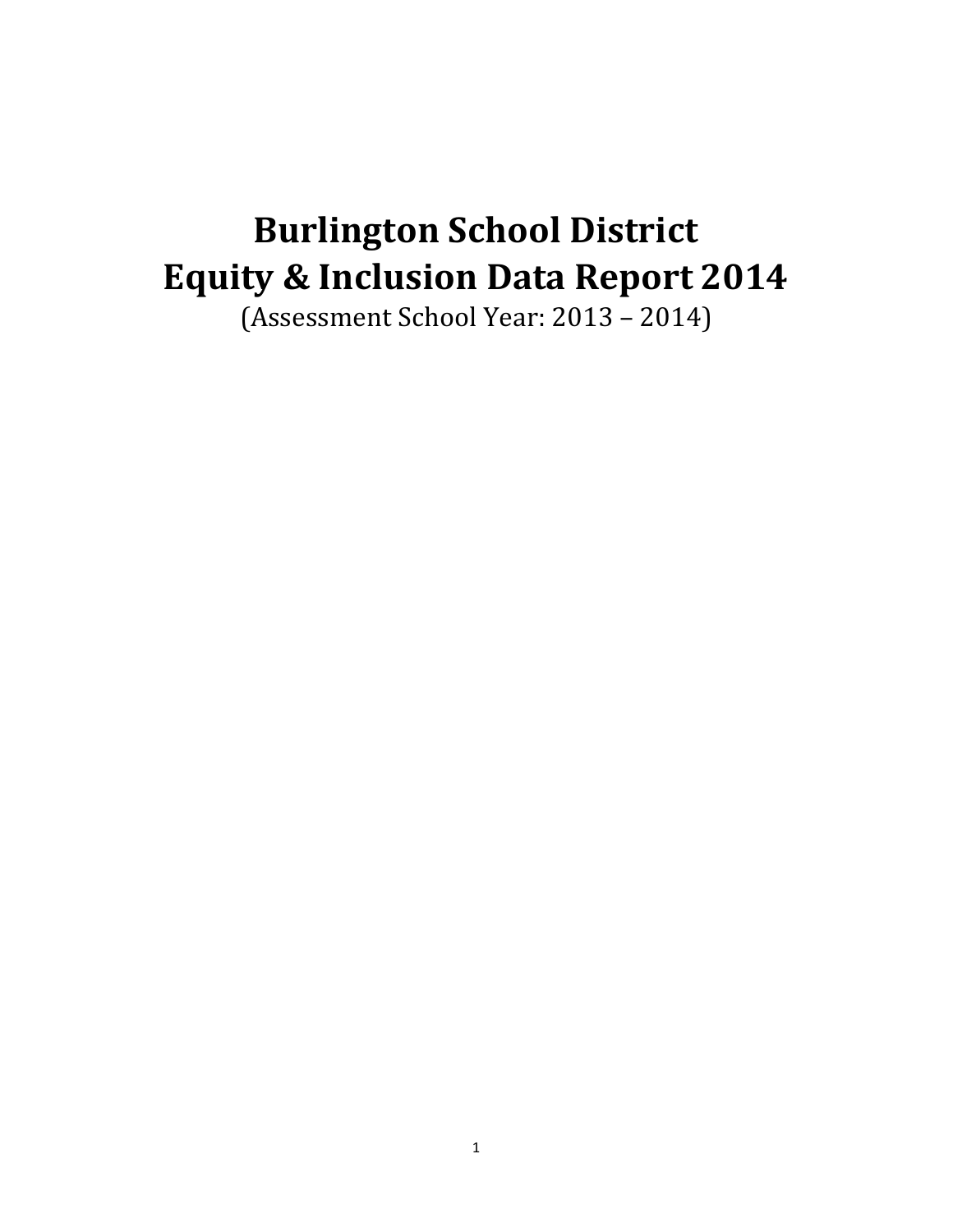# Table of Contents

Preface Foreword from Superintendent Equity and Inclusion Report Production

Introduction

A) Methodology

B) Indicators

# Evaluation of Outcomes on Indicators

A) Gender Outcomes

B) Family Income Outcomes

C) Race/Ethnicity Outcomes

D) Language Background Outcomes

- E) Ability Outcomes
- F) Comparison of Gaps ratios across groups 2013-14

G) Conclusion 2013-14

Trends: Comparison of Gaps from 2012-13 to 2013-14

District Resources A) Staff Recruitment B) Staff Training

Recommendations

Tables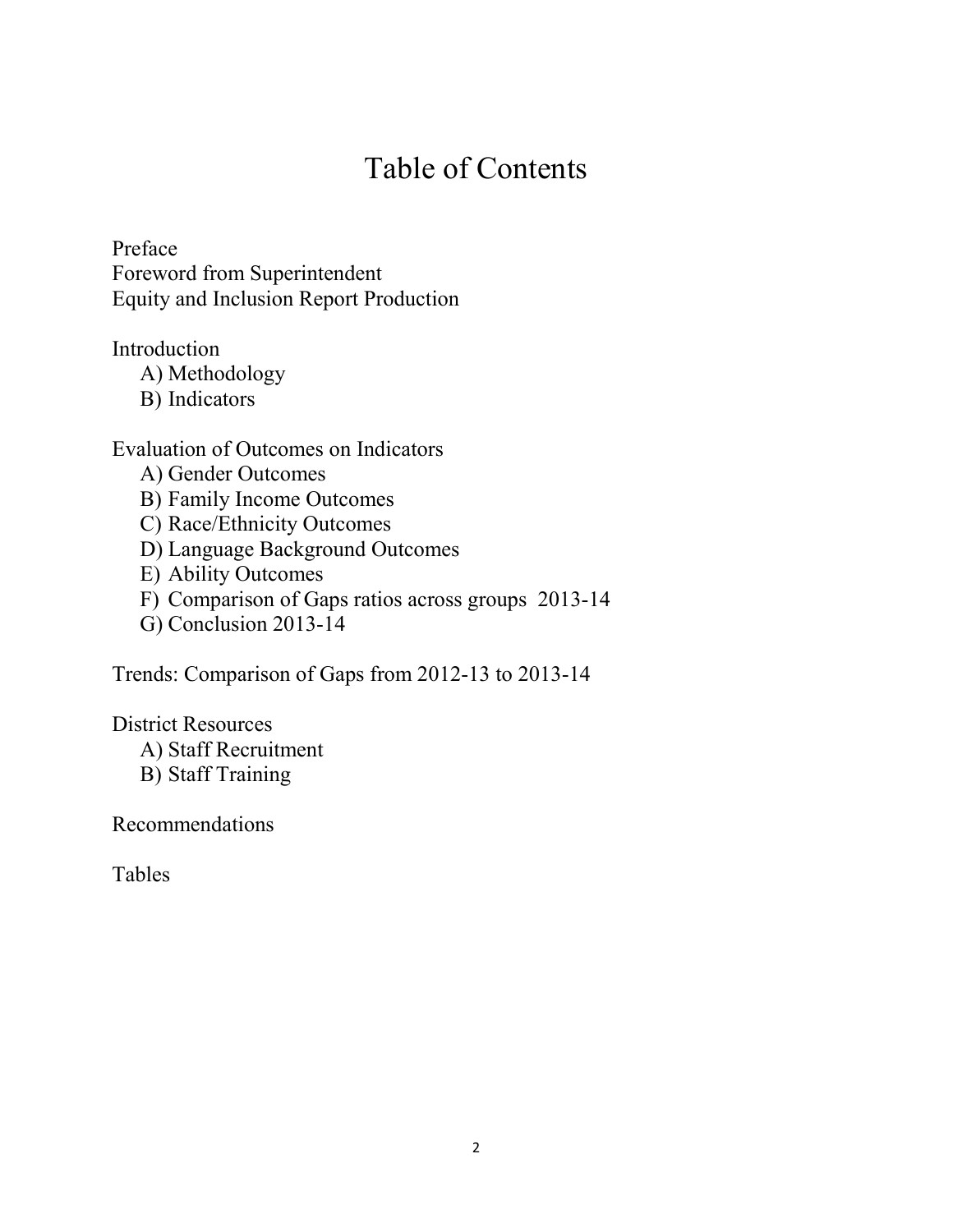# **Preface**

In 2011, in response to the Burlington School District Task Force on Diversity's report, the district developed a strategic plan for diversity, equity, and inclusion whose purpose is Diversity, Equity, and Inclusion accordingly. The purpose of this plan is clearly stated as follows:

*To develop ongoing strategic plan and action steps to "understand and eliminate race/ethnicity, class, disability, sex/gender, sexual orientation and/or language background as predictors of academic success, discipline, and cocurricular participation by assessing academic achievement, climate and inclusion, and district resources."* 

# **Burlington School District Strategic Plan for Diversity, Equity, and Inclusion, Fall 2011**

The School Board subsequently adopted the following mission statement:

*"In the Burlington School District in the next five years we seek to significantly reduce race/ethnicity, class, ability, sex/gender, and sexual orientation as predictors of academic performance, discipline, and co-curricular participation."* 

This Equity Report is in response to the establishment of this goal, the School Board directed the administration to collect, analyze, and share data, in the form of an Equity and Inclusion Report, as the primary tool to measure achievement of this goal.

> Equity and Inclusion Report Production By Nikki A. Fuller, Senior Director Andrew D. Plumley Karyn Vogel, BSD Math Coach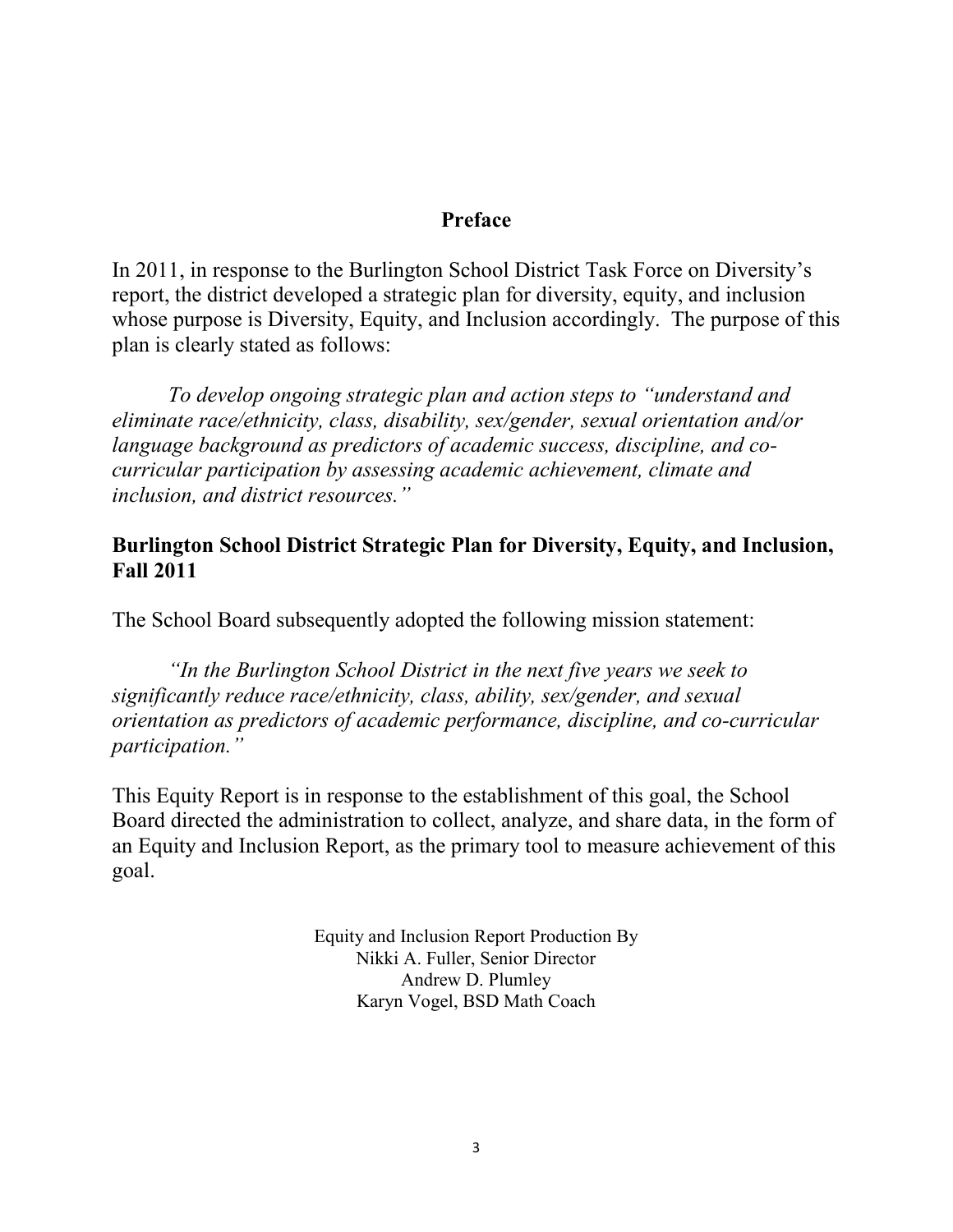#### FOREWORD

We are pleased to release this third annual Equity Inclusion Report for 2013-2014 for the Burlington School District.

Burlington School District is an innovative, equitable, and collaborative community of learners inspiring and shaping a dynamic and sustainable future for Burlington. We build on the diverse cultures, experiences, and interests of our students and community to support student-centered learning and foster intellectual growth. We partner with families and the community at large to help our students develop the knowledge and skills to become independent, self-directed, and lifelong learners who contribute responsibly to society.

As the new Superintendent this report serves as an analysis of our gaps and targeted areas for improvement.

The results continue to highlight equity disparities in our students similar to previous years. Earnest attempts have been made to develop approaches that improve equity of access, opportunity and outcomes. We still require systemic alignment in the strategies that will yield our desired state. We are not pleased with the results- in fact, these results continue to highlight similar equity issues that were highlighted in previous years. This is a signal, that although staff are working diligently to improve in this area, we lack consensus around what steps to take in order to see a systemic change.

However, we are pleased as we have embarked on a path, a promise to make our data transparent and to then work with the community to review the data, set goals, and report on our progress.

Burlington School District will seek to significantly reduce race/ethnicity, first language background/ELL status, class, ability, sex/gender, and sexual orientation as predictors of academic performance, discipline, and co-curricular participation.

We will endeavor to coordinate our efforts to reach these ideals and goals.

With commitment,

Superintendent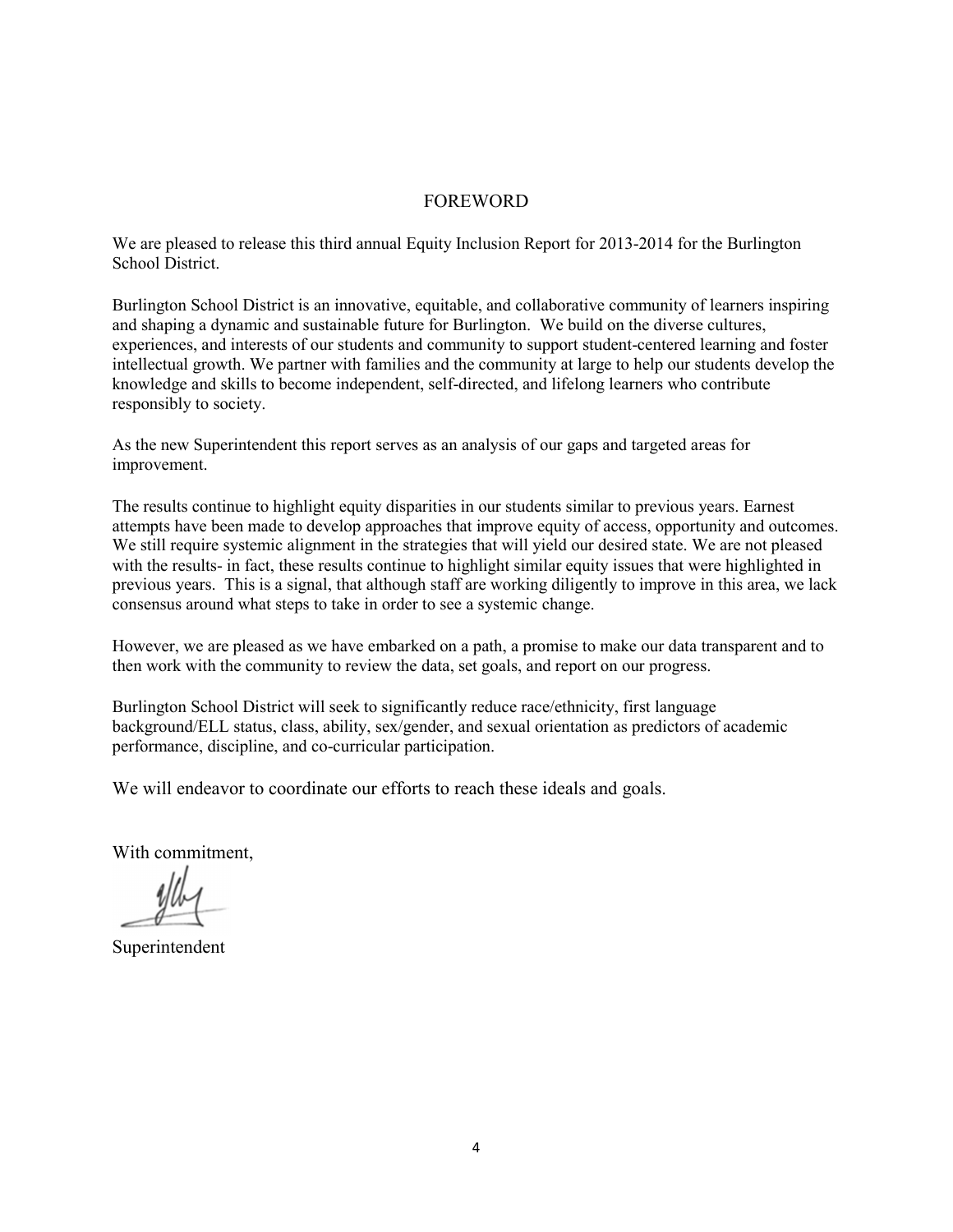# **Executive Summary**

#### **Academic Achievement**

The achievement gap between student groups continues to be a concern in the Burlington School District. Performance on the NECAP (Vermont Agency of Education) reading and math test scores shows significant differences based on race, socio-economic status, and language (ELL). There is also a concern about equal participation in classes, which is manifest most clearly in our most rigorous courses at the high school, which include Honors and AP courses. These gaps are one indicator of how a student's association with a certain demographic group remains a predictor of their academic achievement.

Students who are not eligible for Free and Reduced Lunch (Non FRL) continue to be successful with regards to achievement levels such as NECAP tests and specific course enrollment like Algebra 2, honors, and AP courses. Algebra 2 is a significant indicator for course enrollment because it is a college gateway course. By contrast, there are several demographic groups that continue to show low test scores and low rates of enrollment in these courses. These groups include low-income (FRL) students, black students, and students who are receiving English Language Learner Services or Special Education Services. As you will see in the coming tables, some of the gaps between demographic groups and AP and honors enrollment for instance, are quite significant.

#### **Climate and Inclusion**

The data shows that there are similar disparities between students in our measured climate and inclusion indicators related to socio-economic status (FRL), race/ethnicity, and students receiving Special Education Services. The difference in both in and out-of-school suspension rates is of concern as this affects a student's classroom instructional time, which results in a drop in overall academic achievement. The effect of suspension rates on classroom instructional time may be creating a compound effect on most of the achievement gap indicators being measured. Attendance data also shows these same demographic gaps with the exception of students receiving English Language learner Services (ELL), who have the highest rate of all demographic groups.

Overall, the data shows that achievement and inclusion gap results on the whole, are highest for Non-White students and low-income students, or students who are grouped as eligible for Free and Reduced Lunch. This data is not a surprise to the district, as the last Equity and Inclusion Report showed similar outcomes in the data. These gaps are not acceptable. Hence, the district will continue to implement proven strategies as well as seek out new and innovative strategies to close these gaps and ensure that every student is successful.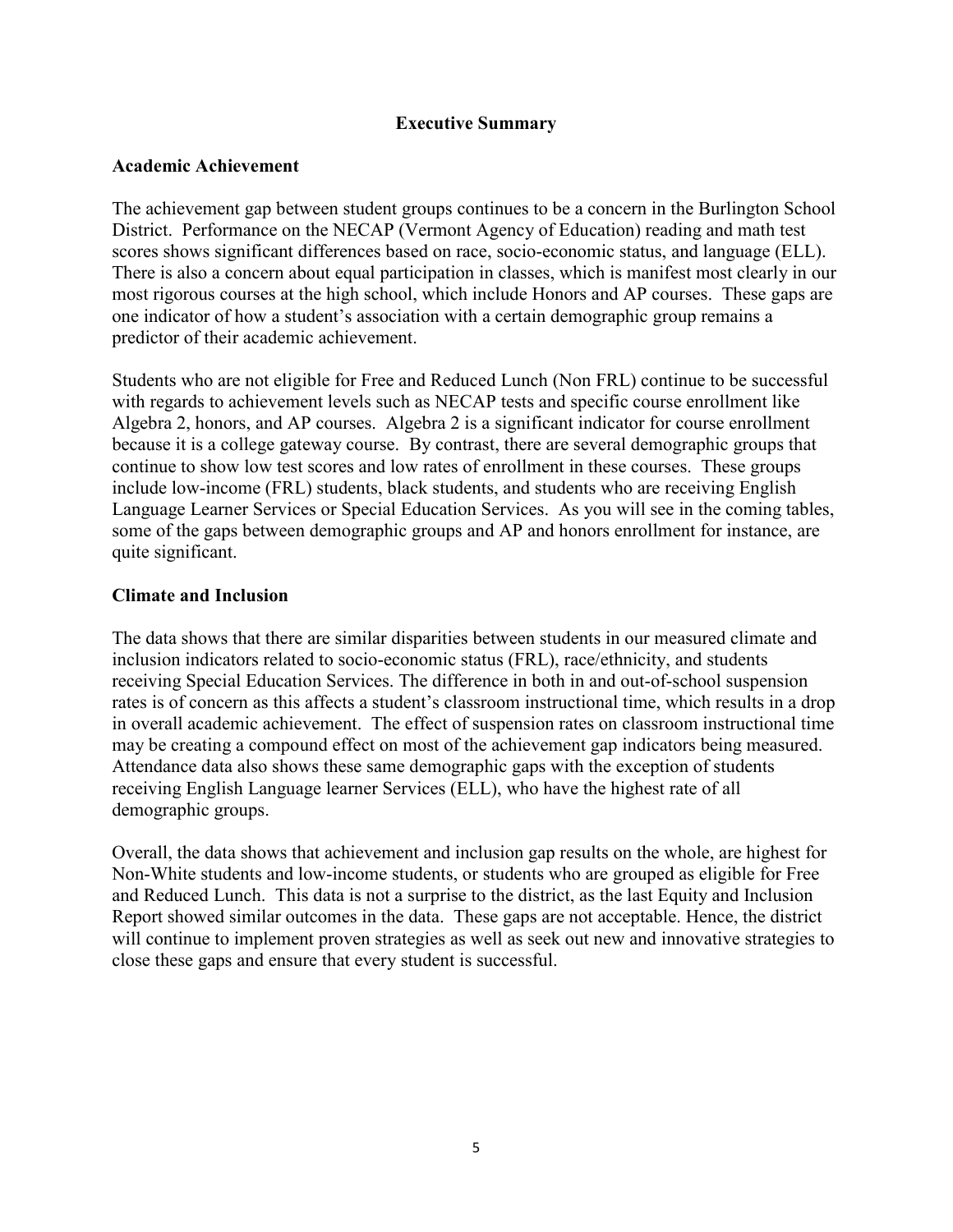# Burlington School District Equity and Inclusion Report 2014

#### **I. Introduction**

This is the Burlington School District's 3rd annual Equity and Inclusion Report  $(EIR)$ .<sup>1</sup> The Board has established as a primary goal the narrowing and eventual elimination of the achievement gap. As the District continues its efforts to close the achievement gap and to ensure that every student is provided equitable academic instruction, services and opportunities, there is recognition that eliminating the achievement gap requires steadfast data-driven commitment to the implementation of the Diversity and Equity Strategic Plan. This report is a pivotal tool in this effort.

# **A. Methodology**

The purpose of this report is to assess the extent of achievement gaps, through the comparison of outcomes in three domains for 2013-14:

- Academic achievement
- Inclusion and climate

 $\overline{a}$ 

• District resources to support equity and inclusion

The academic achievement and climate and inclusion domains are evaluated based on student outcomes. It is worth noting that climate survey data will be added to this report in future reports as the final version of the Climate Survey will be administered in 2016 to parents, teachers, staff and students grades 6-12. The 3rd domain assesses how district resources are being used to promote equity and inclusion as follows:

- Progress in recruitment, hiring and retention of a diverse and culturally competent workforce, and
- Professional development training of staff in affirmative recruitment training, cultural awareness, responsiveness, and competency.

The focus in this report is on comparing outcomes between defined demographic groups to assess the differences in success indicators. This allows the district to evaluate the extent to which gaps are responding to efforts and to make appropriate adjustments as the indicators may suggest. This also aids the District in setting priorities with regard to limited monetary resources and staffing.

Ensuring equitable outcomes and successful futures for every student is the district's primary goal in closing the achievement gap. We must eliminate the differences in academic achievement, access to services and equal opportunity that are related to race, ethnicity, class, language, sex, and economic status in order to achieve this most important goal. As a school district, we realize that not every student will be the same, or have the same academic outcomes

<sup>&</sup>lt;sup>1</sup> The inaugural report (April 2013, an assessment of 2012-13) provided a first year baseline overview of the issues of academics achievement, climate and inclusion and district resources.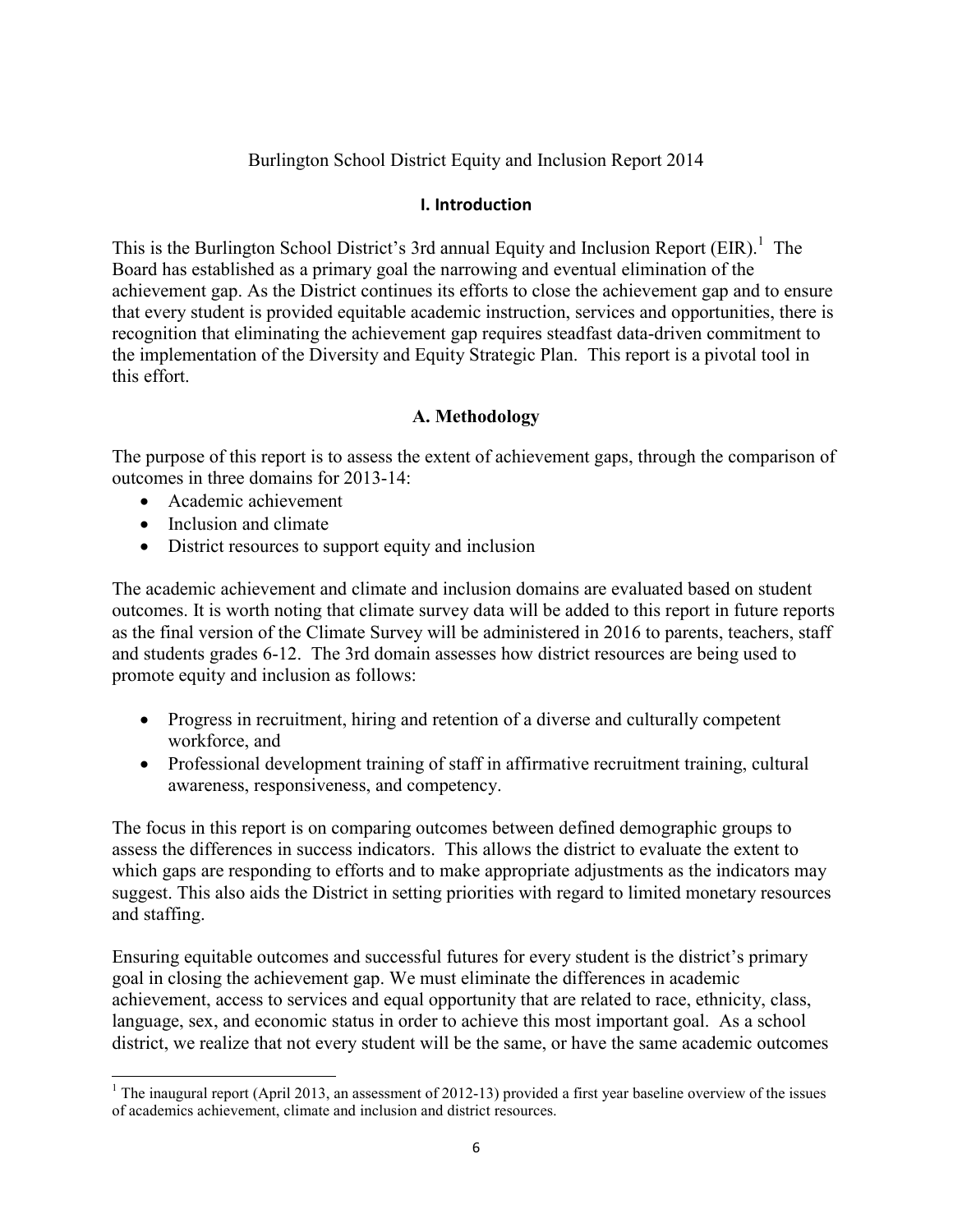when it comes to test scores or grades, but having major gaps between specific academic and climate indicators points to institutional shortcomings that must be addressed for there to be equity.

# **B. Indicators**

# **1) Comparison Groups**

Data on academic achievement and climate and inclusion are compared across five key groups for which gaps have tended to be highest not only in the Burlington School District, but across the nation more generally.

- Gender: We compare outcomes for females and males.
- Family Income/Socio-economic status: We compare outcomes of students eligible for Free and Reduced lunch (FRL) with non-FRL students.
- Race/Ethnicity: We compare outcomes for five racial, ethnic groups- White, Black, Asian, Hispanic, and Multi-Ethnic.
- Language background: Data is analyzed for groups- students with Limited English Proficiency (LEP) and non-LEP students.
- Ability: We compare students on an Individualized Education Plan (IEP) to non-IEP students.

# **2) Indicators of Academic Achievement**

There are six indicators of academic achievement. These are shown in Table 1 below:

| Indicator            | <b>Definition</b>                                                |
|----------------------|------------------------------------------------------------------|
| <b>NECAP</b> Reading | The percentage of students who scored proficient or proficient   |
|                      | with distinction on the New England Common Assessment            |
|                      | program (NECAP) reading test.                                    |
| <b>NECAP Math</b>    | The percentage of students who scored proficient or proficient   |
|                      | with distinction on the New England Common Assessment            |
|                      | program (NECAP) math test.                                       |
| Algebra 2            | The percentage of high school students who enrolled in Algebra 2 |
|                      | in 2013-14.                                                      |
| Algebra 2 Grades     | The percentage of high school students enrolled in Algebra 2 who |
|                      | received an A or B in the class.                                 |
| Honors               | The percentage of high school students enrolled in at least one  |
|                      | honors course in 2013-14.                                        |
| AP                   | The percentage of high school students enrolled in at least one  |
|                      | Advanced Placement (AP) course in that year.                     |

# **Table 1. Indicators of Academic Achievement and Definitions**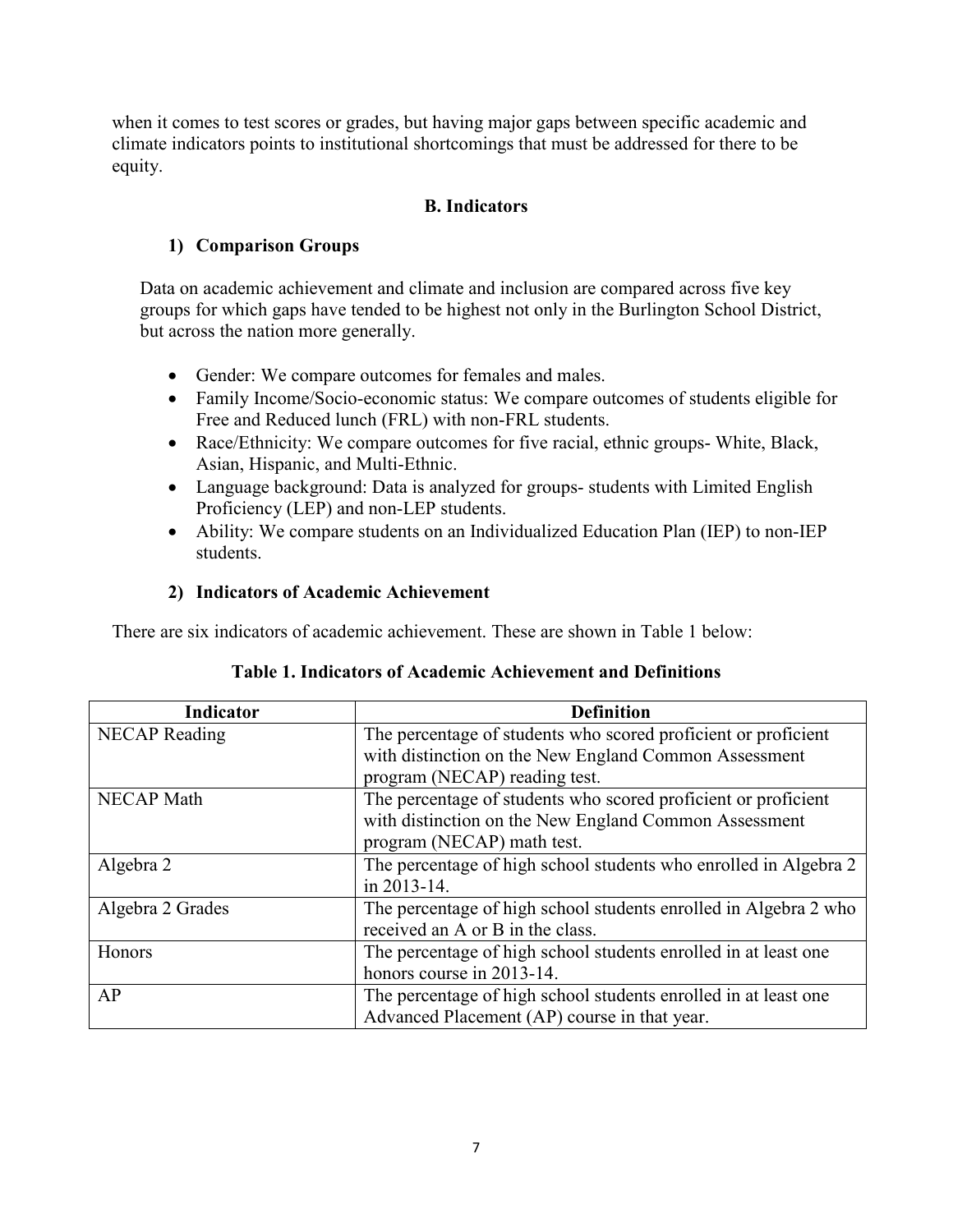# **3) Indicators of Inclusion and Climate**

There are four indicators of inclusion and climate, shown in Table 2.

| Indicator                               | <b>Definition</b>                                     |
|-----------------------------------------|-------------------------------------------------------|
| Attendance                              | The percentage of students with 95% attendance rates  |
|                                         | or better in a given year.                            |
| In-School Suspensions                   | The percentage of students receiving one or more in-  |
|                                         | school suspensions.                                   |
| Out-of-School Suspensions               | The percentage of students receiving one or more out- |
|                                         | of-school suspensions.                                |
| Drop out Rate <sup><math>2</math></sup> | The four year cohort dropout rate, defined as the     |
|                                         | percentage of an incoming $9th$ grade class that has  |
|                                         | dropped out of high school by $12^{th}$ grade.        |

Table 2. Indicators of Climate and Inclusion and Definitions

Of the climate indicators, the attendance and suspension data are district-wide, while the cohort drop out rate is calculated relative to the size of the incoming  $9<sup>th</sup>$  grade class.

# **4) Indicators of District Resources to Promote Equity and Inclusion**

Table 3. Indicators of District Resources to Promote Equity and Inclusion

| <b>Indicator</b>                   | <b>Definition</b>                                      |
|------------------------------------|--------------------------------------------------------|
| Racial Diversity of District Staff | The racial/ethnic composition of district workforce by |
|                                    | job category.                                          |
| <b>Professional Development in</b> | The number and percentage of teachers receiving        |
| <b>Cultural Competency</b>         | cultural competency training in school year 2013-14.   |

The Equity Inclusion Report is laid out as follows. Section II discusses and analyzes data on academic achievement and inclusion/climate. Section III compares outcomes to 2012-13 data. Section IV assesses district resources used to support equity and inclusion. Section V summarizes and offers recommendations for future Equity Reports and District efforts on equity and inclusion.

# **II. Evaluation of Academic and Climate/Inclusion Outcomes**

Table 4 summarizes data for all indicators for groups. We measure the difference in outcomes between the groups by:

 $\overline{a}$ 

 $2^{2}$  The remainder of students-those who have not dropped out- include two different groups. Those who graduated in four years, and those who are still enrolled.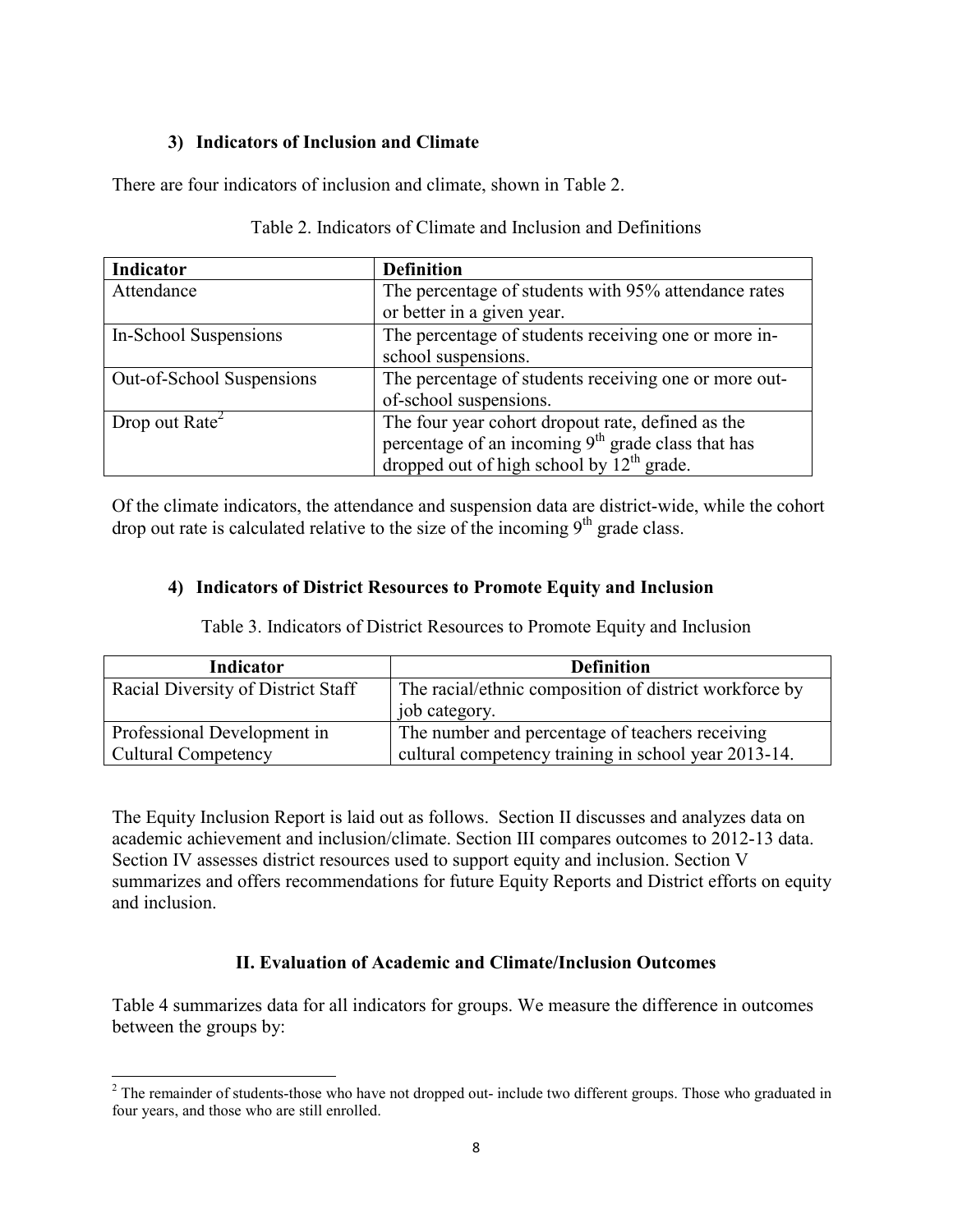- The percentage point gap between categories within a group (for race/ethnicity, we compare each non-White group to the White group), and
- The percentage point change from 2012-13 to 2013-14.

In the case of gaps, a smaller gap indicates greater equality between the two groups (or in the case of race/ethnicity, between Whites and other racial/ethnic groups).

With regard to the percentage point change from 2012-13 to 2013-14, this would indicate the percentage change in each respective category from last year to this year.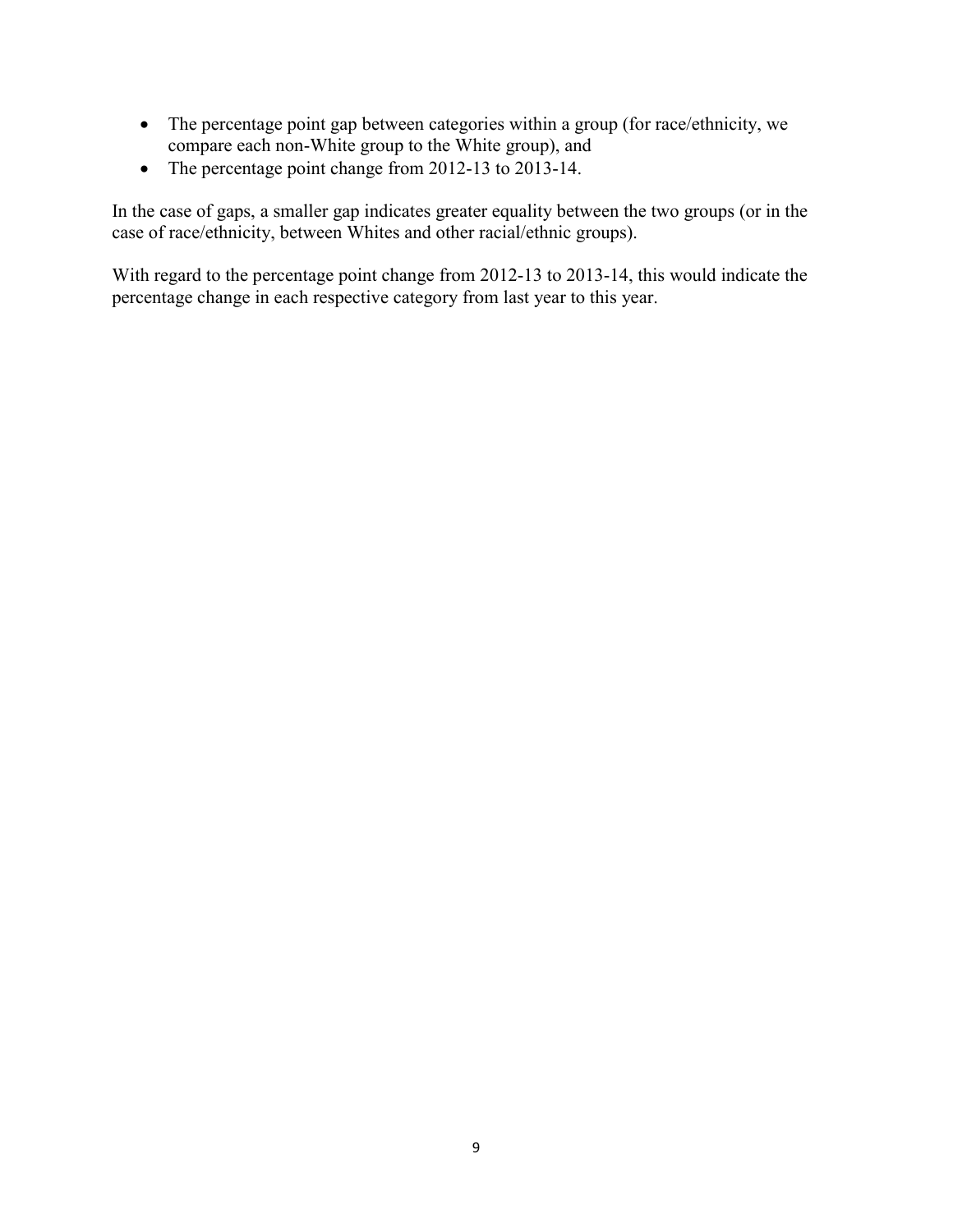| Category       | Group        |                         |                      | Academic                |                     | <b>Climate</b><br>Out-of-<br>In-School<br>Attendance<br>AP<br>School<br>Honors<br>$(95\%$ plus)<br>Suspension<br>Suspension<br>16.90%<br>2.80%<br>44.30%<br>70.70%<br>2.70%<br>11.90%<br>35.80%<br>67.50%<br>7.60%<br>6.50%<br>24.00%<br>59.90%<br>72.10%<br>1.80%<br>1.80%<br>3.20%<br>17.00%<br>65.80%<br>9.10%<br>7.70%<br>49.00%<br>18.00%<br>66.40%<br>4.20%<br>3.80%<br>8.30%<br>14.20%<br>77.60%<br>11.10%<br>11.30% |          |        |        |          |                     |  |  |  |
|----------------|--------------|-------------------------|----------------------|-------------------------|---------------------|-----------------------------------------------------------------------------------------------------------------------------------------------------------------------------------------------------------------------------------------------------------------------------------------------------------------------------------------------------------------------------------------------------------------------------|----------|--------|--------|----------|---------------------|--|--|--|
|                |              | <b>NECAP</b><br>Reading | <b>NECAP</b><br>Math | Algebra 2<br>Enrollment | Algebra 2<br>Grades |                                                                                                                                                                                                                                                                                                                                                                                                                             |          |        |        |          | Drop<br>Out<br>Rate |  |  |  |
| Gender         | Female       | 71.80%                  | 56.10%               | 21.90%                  | 14.80%              |                                                                                                                                                                                                                                                                                                                                                                                                                             |          |        |        |          | 9.80%               |  |  |  |
|                | Male         | 58.50%                  | 53.70%               | 21.10%                  | 10.60%              |                                                                                                                                                                                                                                                                                                                                                                                                                             |          |        |        |          | 8.30%               |  |  |  |
|                |              |                         |                      |                         |                     |                                                                                                                                                                                                                                                                                                                                                                                                                             |          |        |        |          |                     |  |  |  |
| Family         | Non-FRL      | 84.30%                  | 75.20%               | 24.00%                  | 17.50%              |                                                                                                                                                                                                                                                                                                                                                                                                                             |          |        |        |          | 8.30%               |  |  |  |
| Income         | <b>FRL</b>   | 43.40%                  | 32.40%               | 18.60%                  | 7.20%               |                                                                                                                                                                                                                                                                                                                                                                                                                             |          |        |        |          | 15.20%              |  |  |  |
|                |              |                         |                      |                         |                     |                                                                                                                                                                                                                                                                                                                                                                                                                             |          |        |        |          |                     |  |  |  |
|                | White        | 73.50%                  | 64.40%               | 21.60%                  | 14.50%              |                                                                                                                                                                                                                                                                                                                                                                                                                             |          |        |        |          | 9.30%               |  |  |  |
|                | <b>Black</b> | 38.00%                  | 22.60%               | 16.00%                  | 3.00%               |                                                                                                                                                                                                                                                                                                                                                                                                                             |          |        |        |          | 8.30%               |  |  |  |
| Race/Ethnicity | Asian        | 37.00%                  | 32.30%               | 29.10%                  | 16.20%              | 23.00%                                                                                                                                                                                                                                                                                                                                                                                                                      | 3.40%    | 76.10% | 4.10%  | 1.80%    | 8.60%               |  |  |  |
|                | Hispanic     | 73.50%                  | 58.00%               | 20.80%                  | 16.70%              | 54.20%                                                                                                                                                                                                                                                                                                                                                                                                                      | 16.70%   | 64.50% | 4.80%  | 2.40%    | 16.70%              |  |  |  |
|                | Multi-Ethnic | 71.40%                  | 60.40%               | 12.00%                  | 4.00%               | 48.00%                                                                                                                                                                                                                                                                                                                                                                                                                      | 16.00%   | 68.60% | 5.90%  | 4.90%    | <b>NA</b>           |  |  |  |
|                |              |                         |                      |                         |                     |                                                                                                                                                                                                                                                                                                                                                                                                                             |          |        |        |          |                     |  |  |  |
| <b>ELL</b>     | Non-LEP      | 72.00%                  | 61.00%               | 22.30%                  | 13.40%              | 46.10%                                                                                                                                                                                                                                                                                                                                                                                                                      | 16.80%   | 67.50% | 5.10%  | 4.60%    | 9.90%               |  |  |  |
|                | <b>LEP</b>   | 15.40%                  | 14.00%               | 16.70%                  | $9.00\%$            | 3.80%                                                                                                                                                                                                                                                                                                                                                                                                                       | $0.00\%$ | 78.20% | 6.30%  | $5.00\%$ | 3.00%               |  |  |  |
|                |              |                         |                      |                         |                     |                                                                                                                                                                                                                                                                                                                                                                                                                             |          |        |        |          |                     |  |  |  |
|                | Non-IEP      | 70.70%                  | 59.70%               | 23.90%                  | 14.30%              | 44.50%                                                                                                                                                                                                                                                                                                                                                                                                                      | 16.20%   | 69.60% | 4.50%  | 3.80%    | 7.30%               |  |  |  |
| <b>Ability</b> | <b>IEP</b>   | 22.60%                  | 18.40%               | 2.50%                   | $0.00\%$            | 4.90%                                                                                                                                                                                                                                                                                                                                                                                                                       | $0.00\%$ | 65.20% | 10.80% | 10.60%   | 22.60%              |  |  |  |

# **Table 4. Academic and Climate/Inclusion Outcomes 2013-14**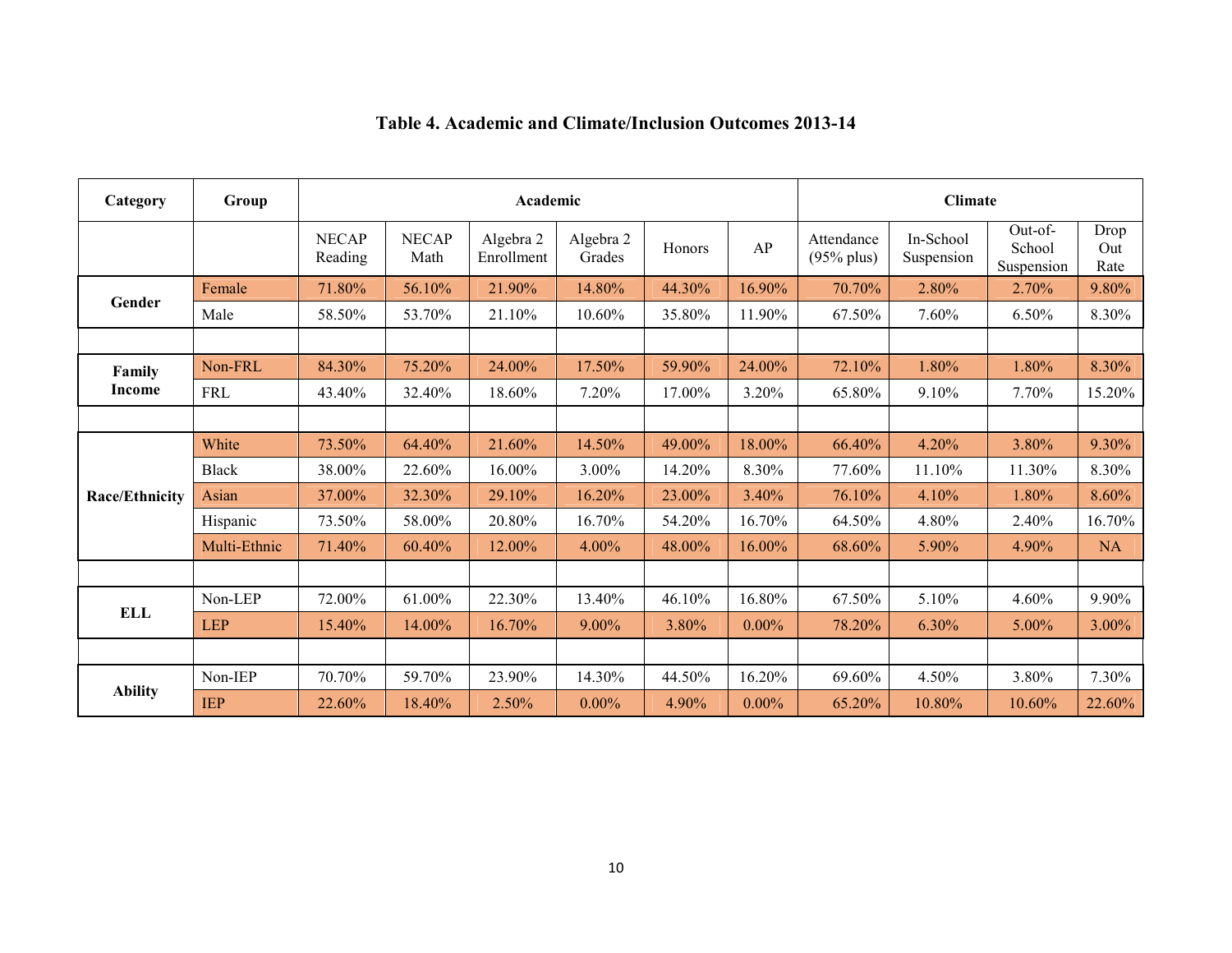# **A. Gender, Academic Achievement, and Inclusion**

To determine whether there are any achievement gaps by gender, we compare outcomes of female and male students. The district's goal is to eliminate any and all gaps between these two groups.

# **1. Academic Achievement**

- The data in Table 4 indicates that a larger percentage of females (71.8%) than males (58.5%) scored proficient or proficient with distinction on Reading NECAP tests. On the NECAP Math tests, 56.1% of females scored proficient or proficient with distinction, as opposed to 53.7% of males, which is a smaller gap.
- With regard to the college gateway course Algebra 2, 21.9% of female high school students were enrolled in 2013-14, as opposed to 21.1% of males.
- Of those students enrolled in Algebra 2, 14.8% of females got a score of an A or B in the course, while male's percentages were lower at 10.6%.
- Among female students in high school, 44.3% were enrolled in at least one honors course. Only 35.8% of males at the high school were enrolled in at least one honors course.
- The data in table 4 shows that 16.9% of females were enrolled in an AP course, while the percentage of males enrolled in an AP course was slightly less at 11.9%.

Overall, there are academic gaps between females and males in our district. As we shall see, these gaps are relatively small when compared to other demographic groups.

# **2. Climate and Inclusion**

Attendance rates are indicative of both attachment to school, and also of stressors (both in and out of schools) that limit school attendance.

• There is only a slight difference in attendance rates between genders for 2013-14. Females had an attendance rate of 95% or better 70.7% of the time, while male's attendance was not significantly lower at 67.5%.

School discipline is another important indicator of climate and inclusion. We evaluated both in and out-of-school suspensions, measured as the total number of each type of suspension as a % of the number of students in each group.

• The data in table 4 shows that district-wide, 2.8% of females got an in-school suspension in 2013-14, while males received more in-school suspensions at a rate of 7.6%.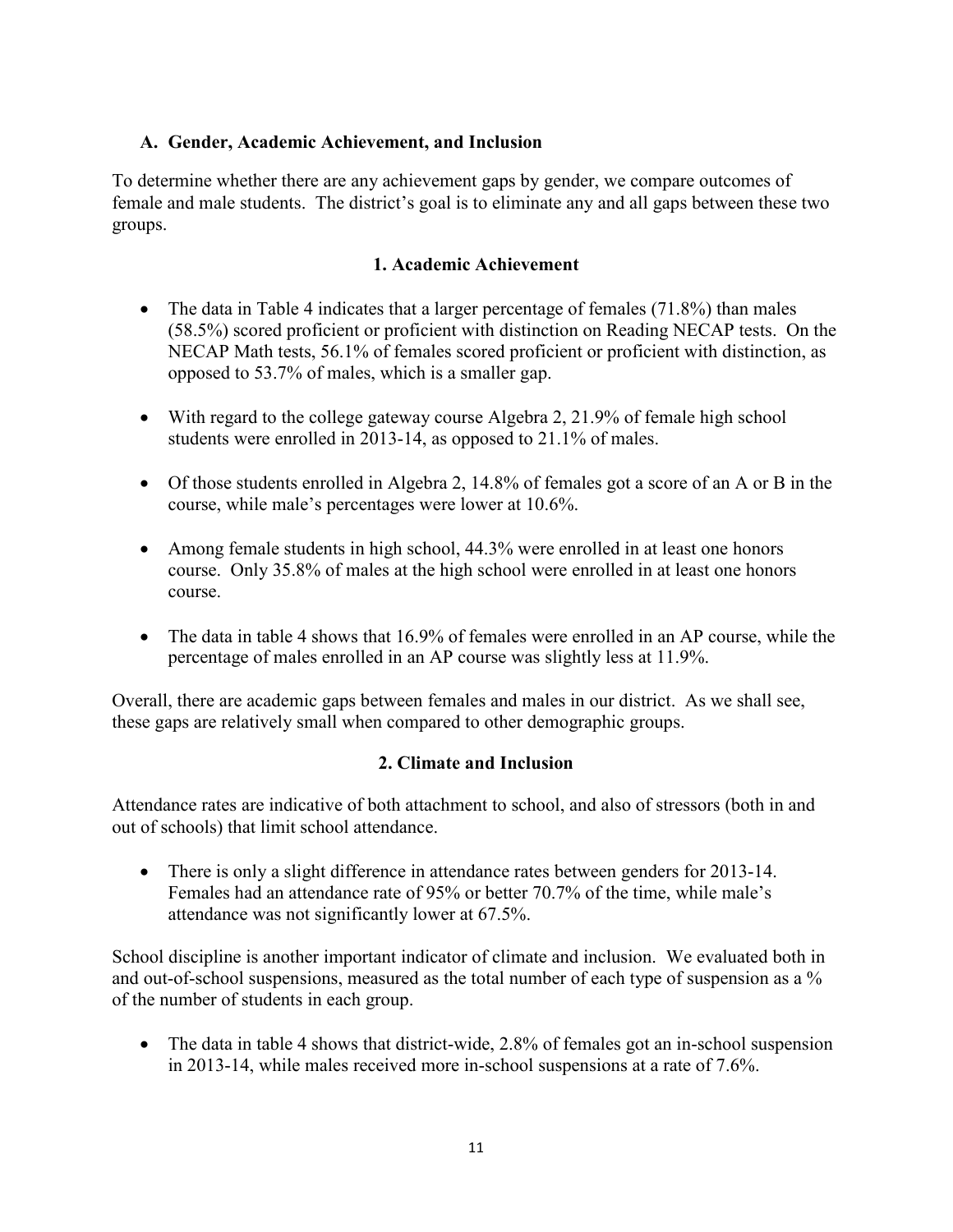• Out-of-school suspensions had a slightly lower percentage than in-school suspensions for females (2.7%), while males dropped to  $6.5\%$ .

# **3. Gender Gaps in Student Academic Achievement and Inclusion**

Table 5 provides data on the percentage point gaps in outcomes for all indicators using the data from Table 4 above.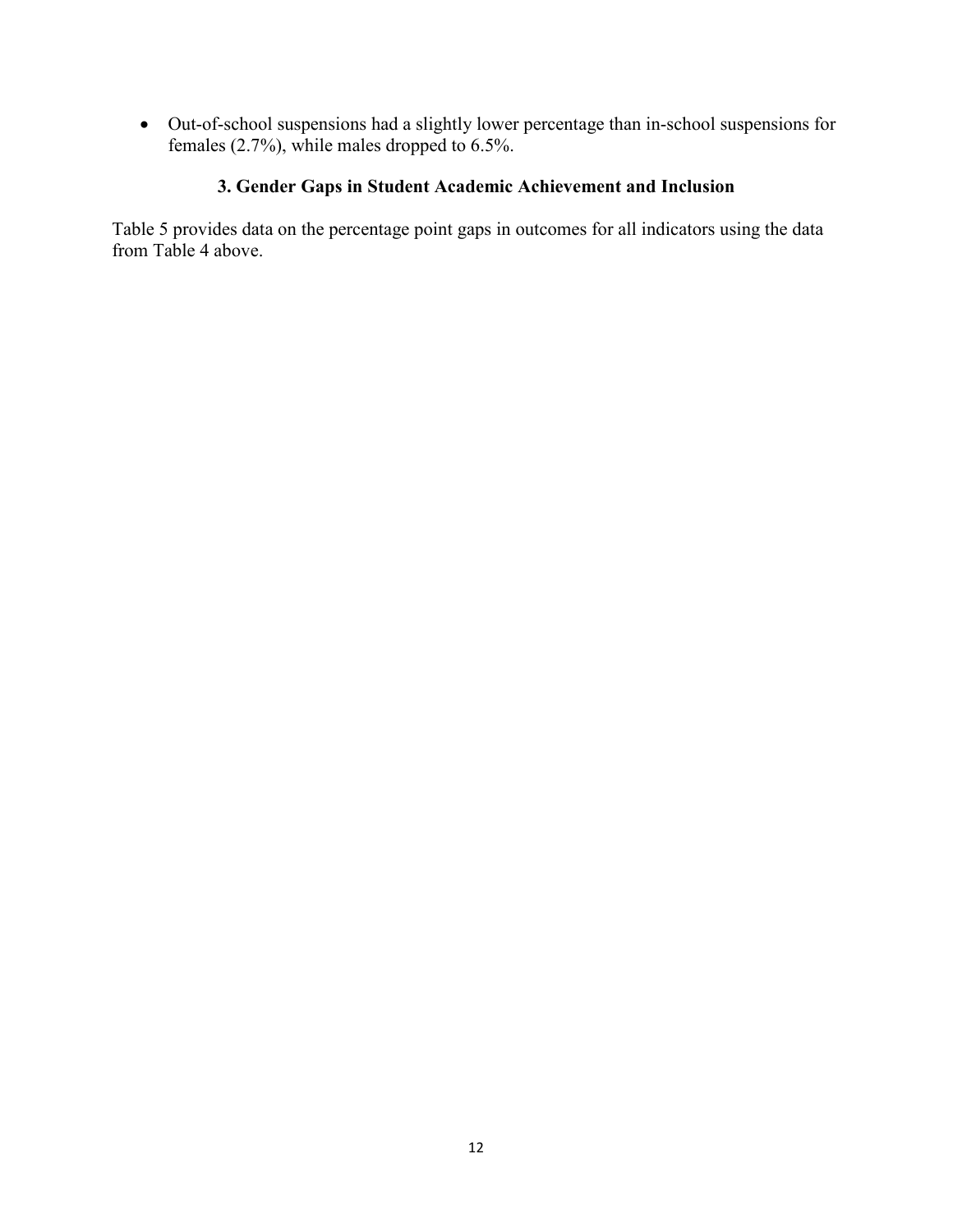| Compa<br>rison<br><b>Groups</b> | <b>NECAP</b><br>Reading | <b>NECAP</b><br><b>Math</b> | Algebra 2<br><b>Enrollment</b> | Algebra<br>2<br><b>Grades</b> | <b>Honors</b> | <b>AP</b> | <b>Attendance</b><br>$(95%$ plus) | $In-$<br><b>School</b><br><b>Suspensi</b><br>on | Out-of-<br><b>School</b><br><b>Suspension</b> | Drop<br>Out<br>Rate |
|---------------------------------|-------------------------|-----------------------------|--------------------------------|-------------------------------|---------------|-----------|-----------------------------------|-------------------------------------------------|-----------------------------------------------|---------------------|
| Female-                         |                         |                             |                                |                               |               |           |                                   |                                                 |                                               |                     |
| Male                            | 13.30%                  | 2.40%                       | 0.80%                          | 4.20%                         | 8.50%         | 5.00%     | 3.20%                             | $-4.80%$                                        | $-3.80\%$                                     | $1.50\%$            |
| Non-                            |                         |                             |                                |                               |               |           |                                   |                                                 |                                               |                     |
| FRL-                            |                         |                             |                                |                               |               |           |                                   |                                                 |                                               |                     |
| <b>FRL</b>                      | 40.90%                  | 42.80%                      | 5.40%                          | 10.30%                        | 42.90%        | 20.80%    | 6.30%                             | $-7.30\%$                                       | $-5.90\%$                                     | $-6.90\%$           |
| White-                          |                         |                             |                                |                               |               |           |                                   |                                                 |                                               |                     |
| <b>Black</b>                    | 35.50%                  | 41.80%                      | 5.60%                          | 11.50%                        | 34.80%        | 9.70%     | $-11.20%$                         | $-6.90\%$                                       | $-7.50\%$                                     | $1.00\%$            |
| White-                          |                         |                             |                                |                               |               |           |                                   |                                                 |                                               |                     |
| Asian                           | 36.50%                  | 32.10%                      | $-7.50%$                       | $-1.70%$                      | 26.00%        | 14.60%    | $-9.70%$                          | 0.10%                                           | $2.00\%$                                      | 0.70%               |
| White-                          |                         |                             |                                |                               |               |           |                                   |                                                 |                                               |                     |
| Hispani                         |                         |                             |                                |                               |               |           |                                   |                                                 |                                               |                     |
| $\mathbf{c}$                    | $0.00\%$                | 6.40%                       | 0.80%                          | $-2.20%$                      | $-5.20%$      | 1.30%     | 1.90%                             | $-0.60%$                                        | 1.40%                                         | $-7.40%$            |
| White-                          |                         |                             |                                |                               |               |           |                                   |                                                 |                                               |                     |
| Multi-                          |                         |                             |                                |                               |               |           |                                   |                                                 |                                               |                     |
| Ethnic                          | 2.10%                   | 4.00%                       | 9.60%                          | 10.50%                        | 1.00%         | 2.00%     | $-2.20%$                          | $-1.70%$                                        | $-1.10%$                                      | <b>NA</b>           |
| Non-                            |                         |                             |                                |                               |               |           |                                   |                                                 |                                               |                     |
| LEP-                            |                         |                             |                                |                               |               |           |                                   |                                                 |                                               |                     |
| <b>LEP</b>                      | 56.60%                  | 47.00%                      | 5.60%                          | 4.40%                         | 42.30%        | 16.80%    | $-10.70\%$                        | $-1.20%$                                        | $-0.40%$                                      | 6.90%               |
| Non-<br>IEP-<br><b>IEP</b>      | 48.10%                  | 41.30%                      | 21.40%                         | 14.30%                        | 39.60%        | 16.20%    | 4.40%                             | $-6.30%$                                        | $-6.80%$                                      | 15.30%              |

**Table 5. Academic and Inclusion Gaps for All Groups 2013-14**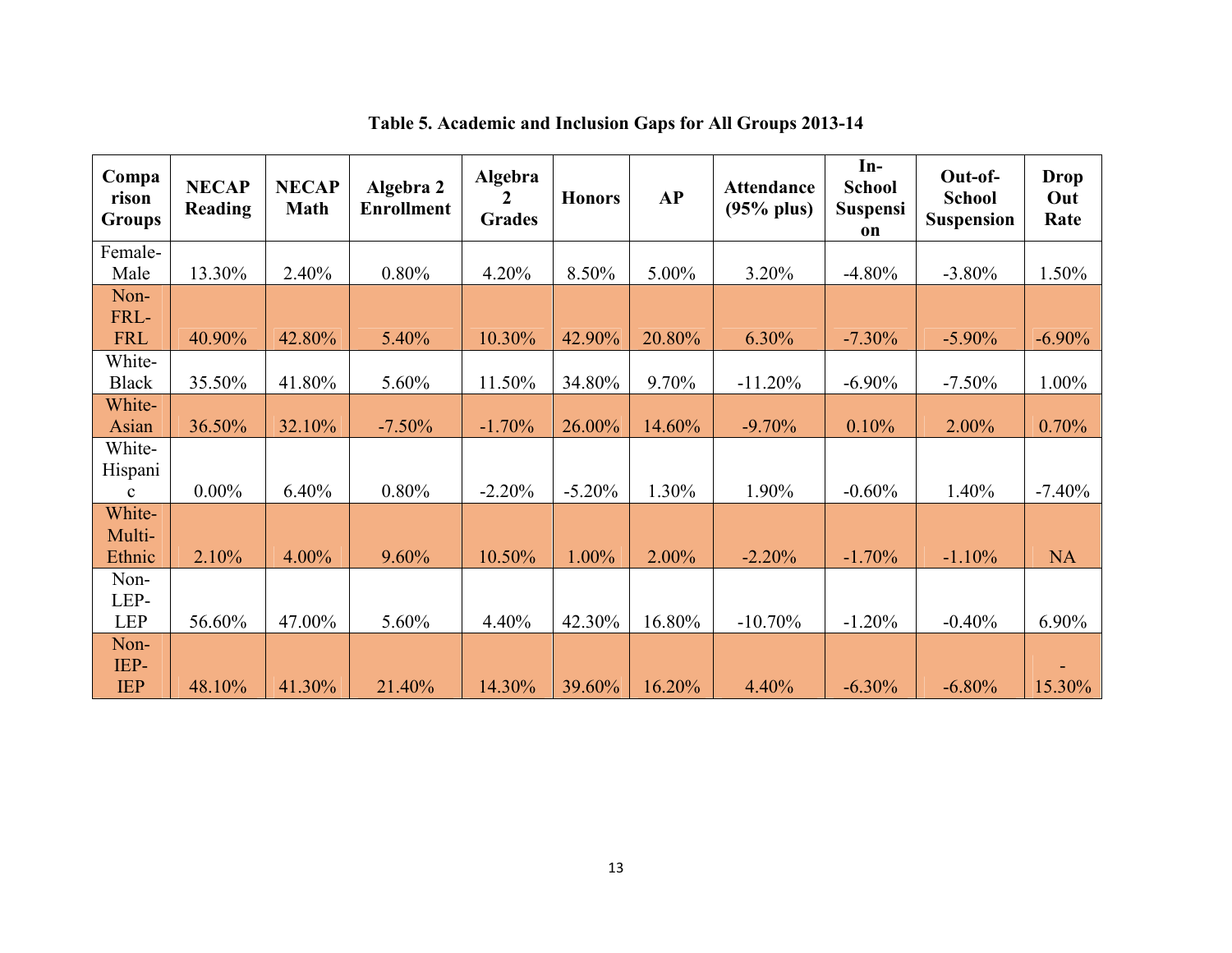In the case of gender, this is measured simply as the female rate minus the male rate.

- As the data shows in Table 5, there is a 13.3-percentage point difference in reading proficiency between females and males in the district on NECAP tests. For math NECAP scores, there is only a 2.4-percentage point gap.
- The gap in Algebra 2 enrollment between females and males is only  $\alpha$  8 percentage points.
- The data indicates however, that there is a 4.2 percentage point gap in females and males who receive an A or B in Algebra 2.
- There are, however, academic gaps between females and males in both enrollment in honors and AP courses. There is an 8.5 percentage point gap between females and males who are enrolled in honors courses, while there is a slightly smaller 5.0 percentage point gap in females to males when it comes to AP courses.

# **4. Climate/Inclusion Gender Gaps**

- As it relates to climate and inclusion factors, there is a 3.2 percentage point gap between females and males who had a 95% or better attendance rate.
- There was a  $-4.8<sup>3</sup>$  percentage point difference between females and males who got inschool suspensions. Out-of-school suspensions percentage point difference dropped between genders to -3.8.

Lastly, there was a 1.5 percentage point difference between females to males who dropped out over a four-year period in 2013-14.

#### **B. Family Income, Academic Achievement, and Inclusion**

 $\overline{a}$ 

In order to understand achievement gaps by family income (or socio-economic status), we compare outcomes of students identified as recipients of Free and Reduced Lunch (FRL), and those not eligible for Free and Reduced Lunch (Non-FRL). Again, the district's goal is to eliminate gaps between these two groups.

# **1. Academic Achievement**

 $3$  In this report, a negative percentage point difference means that the second group we are comparing has a larger number than the first group we are comparing. In other words, in the gender example above (Females-Male), Females got fewer in school suspensions than males. This means that the percentage point difference will be a negative number as males tended to be put into in school suspension at a greater rate than their female counterparts.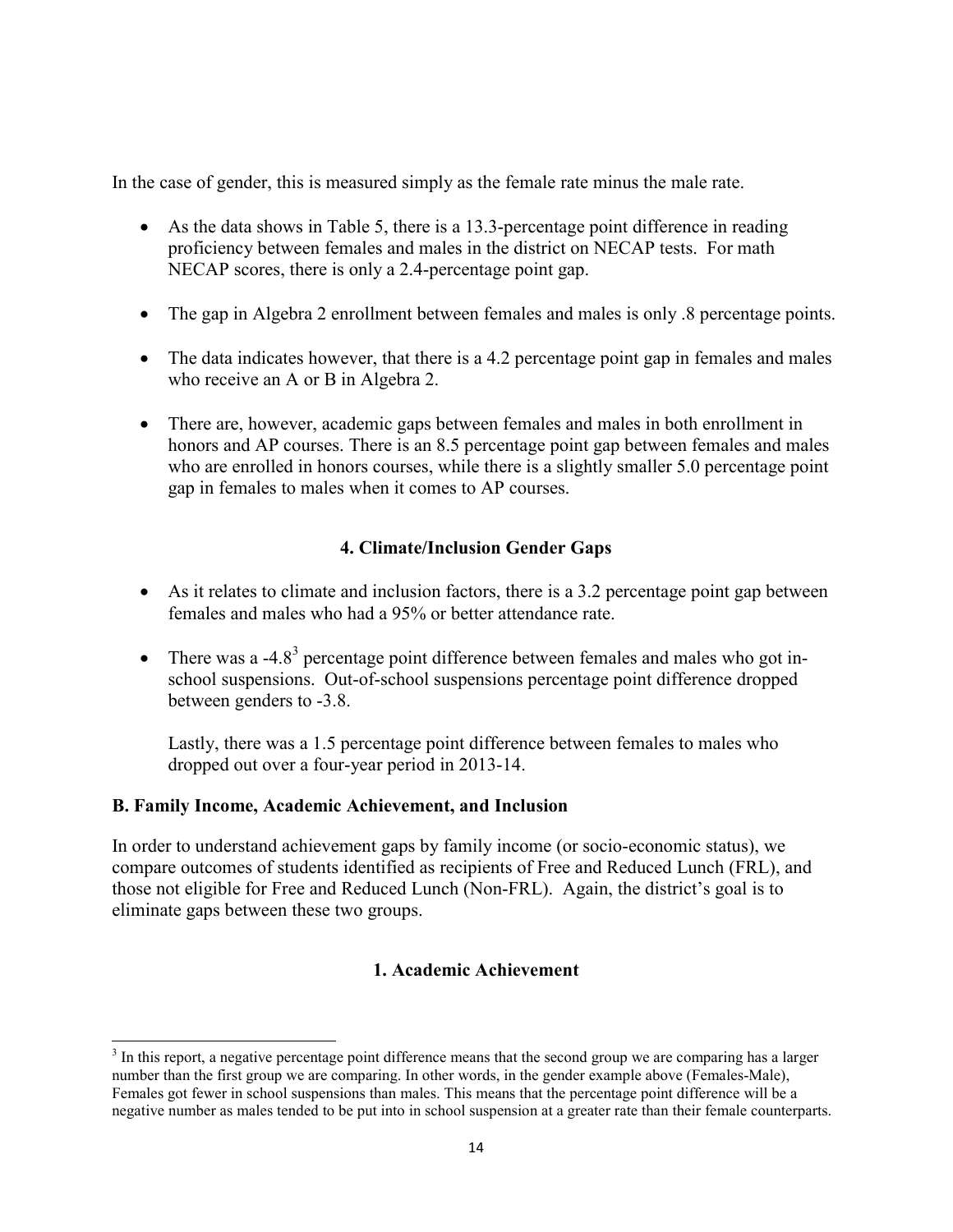- When referring back to table 4, there is a wide gap between non-FRL students and FRL students as it relates to both NECAP reading and NECAP math scores. 84.3% of non-FRL students scored proficient or better on the NECAP reading, while only 43.4% of FRL students did. For math scores, 75.2% of non-FRL students scored proficient, yet only 32.4% of FRL had the same outcomes.
- Among high school students, 24% of non-FRL students were enrolled in Algebra 2 (a gateway college course), as opposed to 18.6% of FRL students in that same year.
- Out of the students who were enrolled in Algebra 2, 17.5% of the non-FRL students received an A or B in the class. Only 7.2% of FRL students received an A or B in those same classes in 2013-14.
- Wide gaps also exist in enrollment in honors and AP courses between non-FRL students and FRL Among non-FRL students, 59.9% of them were enrolled in at least one honors course, while only 17% of FRL students were enrolled in an honors class in 2013-14. The AP enrollment gap is also significant as 24% of non-FRL students were enrolled in at least one AP course, while only 3.2% of FRL students were enrolled in an AP course.

# **2. Climate and Inclusion**

- The percentage of non-FRL students with 95% or better attendance rates in 2013-14 is 72.1%, compared to 65.8% for FRL students.
- Data in table 4 shows that FRL students were significantly more likely to receive both in and out-of school suspensions. 9.1% of FRL students had an in-school suspension compared to only 1.8% of non-FRL students. Out-of-school suspensions were the same for non-FRL students at 1.8%, while 7.7% of FRL were suspended.
- Finally, the four year cohort drop out rate for non-FRL students was 8.3%, while the rate for FRL students was higher at 15.2%.

# **3. Family Income Gaps in Academic and Inclusion Student Outcomes**

Table 5 provides data on percentage point gaps in outcomes for all indicators using the larger data from Table 4. In the case of non-FRL to FRL students, we measure this by simply subtracting the FRL rate from the non-FRL rate.

- As the data shows, there is a 40.9 percentage point gap between non-FRL, and FRL students in NECAP reading scores. There is an even greater 42.8 percentage point gap between these two groups when looking at NECAP math scores.
- The gap in Algebra 2 enrollment between non-FRL students and FRL students was 5.4 percentage points in 2013-14. In terms of Algebra 2 grades, there was a 10.3 percentage point difference between non-FRL students who received an A or B compared to FRL students.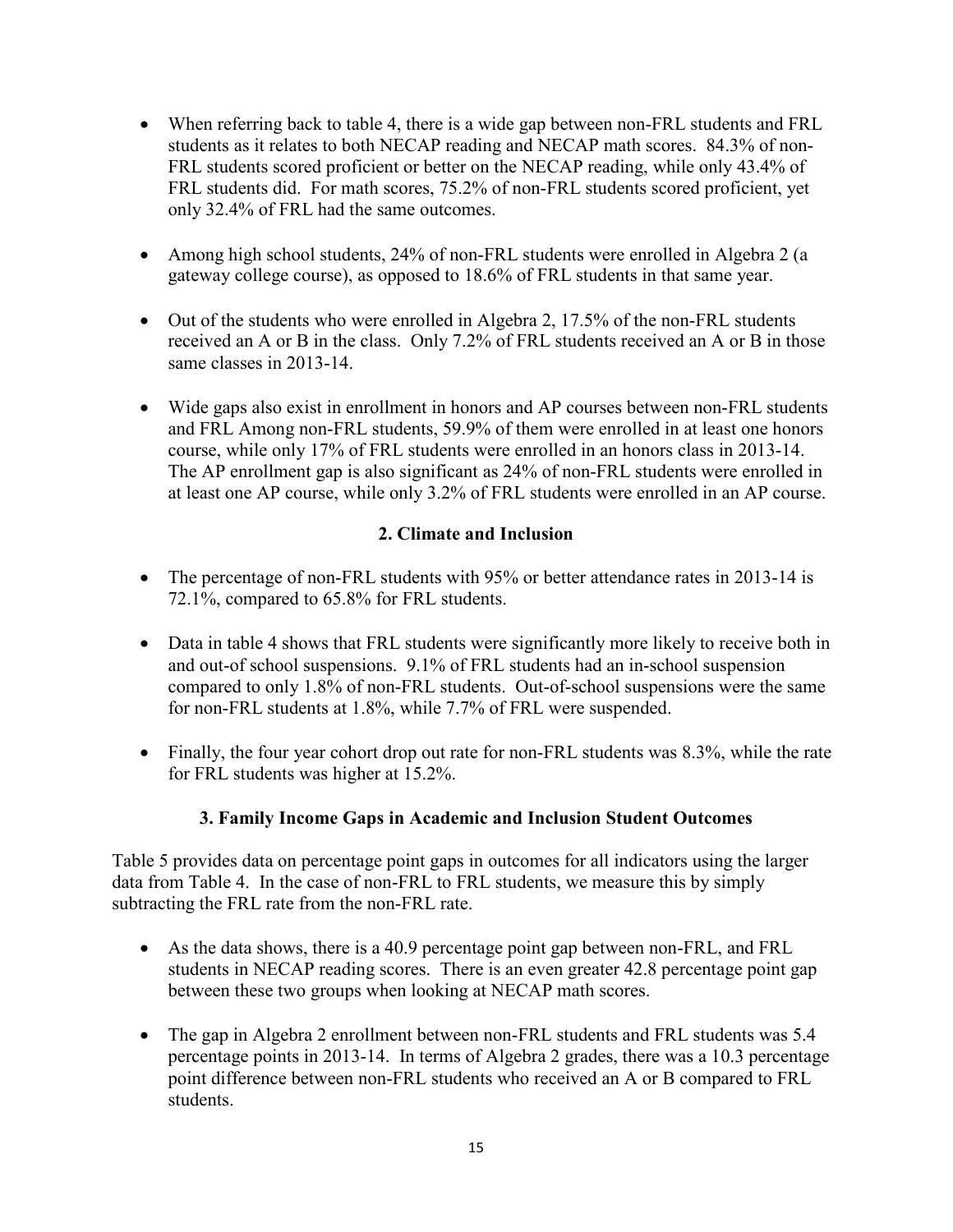- When looking at honors and AP course enrollment, there is a substantial percentage point gap of 42.9% between non-FRL students and FRL students in terms of honors course enrollment. The gap narrows in AP course enrollment, but is still significant, with a percentage point gap is at 20.8% between non-FRL students and FRL students.
- The gap in the share of students in each group having 95% attendance rate or better is 6.3 percentage points.

# **4. Discipline and In/Out of School Suspension and Drop out Rates**

- The difference in discipline outcomes is stark when comparing non-FRL students to FRL students. The difference is -7.3 percentage points between non-FRL students and FRL students for in school suspensions. Out-of-School suspensions between these two groups is -5.9%. Again, the negative numbers indicate that FRL students are getting suspended at higher levels than non-FRL students, the percentage point to be negative.
- Drop out rates tell a similar story between the non-FRL students and the FRL students. There is a gap of -6.9% between them. This means that FRL students are dropping out at much higher rates than their Non-FRL student counterparts.

#### **C. Race/Ethnicity, Academic Achievement, and Inclusion**

In order to understand achievement gaps by race and or ethnicity, we compare outcomes of White students relative to all other racial/ethnic groups: Black, Asian, Hispanic, and Multi-Ethnic. The district's goal is to eliminate gaps between all racial/ethnic groups.

For the purposes of transparency and total inclusion, this report has included information that includes raw numbers of students, regardless of how small. It is important that in our effort to become more inclusive and culturally competent of all people and all cultures, we include ALL people of diverse cultures, languages, race, and ethnicities in this report.

#### **1. Academic Achievement**

- White, Hispanic and Multi-Ethnic students tested as either proficient or very proficient in NECAP reading scores with 73.5%, 73.5%, and 71.4% respectively. Asian and Black students did not fare as well as only 38% of black students and 37% of Asian students tested as proficient or better.
- A similar pattern is seen when looking at NECAP math scores. White, Hispanic, and Multi-Ethnic students received scores of proficient or better in math with 64.4%, 58%, and 60.4% respectively. On the other hand, Black and Asian students fared worse with only 22.6% of Black students and 32.3% of Asians students scoring proficient in math scores in 2013-14.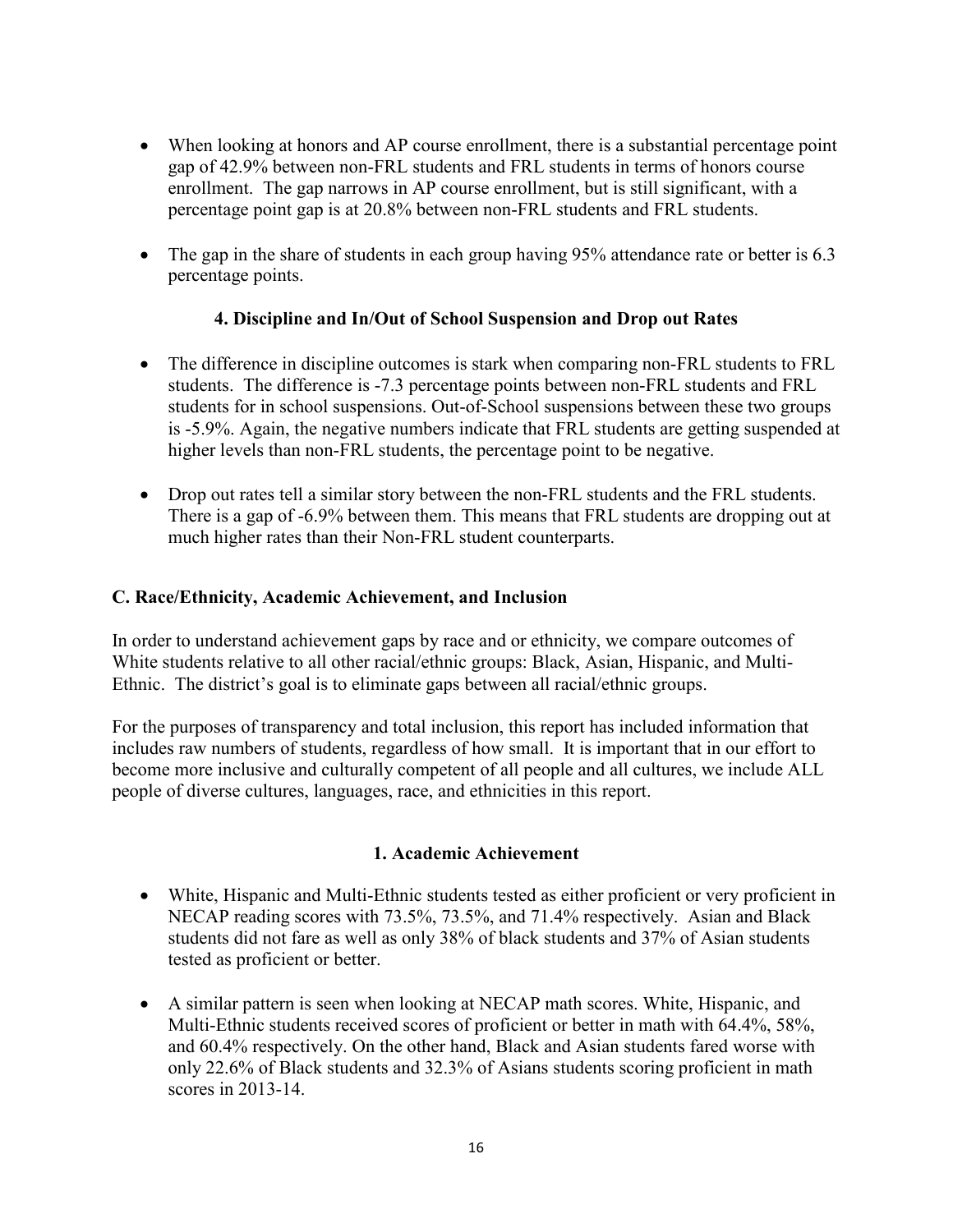- Among high school students enrolled in Algebra 2, racial/ethnic differences were smaller. 21.6% of White students, 16% of Black students, 29.1% of Asian students, 20.8% of Hispanic students, and 12% of Multi-Ethnic students were enrolled in Algebra 2 in 2013- 14
- In terms of Algebra 2 grades, White, Asian, and Hispanic students tended to receive A's or B's at higher rate than Black and Multi-Ethnic students. White students were at 14.5%, Asian students were at 16.2%, and Hispanic students were at 16.7%. Conversely, Black students were only at 3% while Multi-Ethnic students were at 4%.
- About half of the district's White students were enrolled in at least one honors course at 49%, while Hispanic students were enrolled at a greater percentage of 54.2%. Multi-Ethnic students dropped a bit to 48%. Again, when looking at Black and Asian students, numbers sharply fall. Only 14.2% of Black students, and 23% of Asian students were enrolled in an honors course.
- Numbers are much smaller, in general, when looking at AP courses, but the trends remain the same. White students (18%), Hispanic students (16.7%), and Multi-Ethnic students (16%) are all very close in percentages, while Black students (8.3%) and Asian students (3.4%) lag behind.

# **2. Climate and Inclusion**

- Attendance rates of 95% or better were highest in Black (77.6%) and Asian (76.1%) students. White (66.4%), Hispanic (64.5%) and Multi-Ethnic (68.6%) students were all very close in percentages as well.
- There are massive differences in suspension rates between all demographic groups and their Black counterparts. White (4.2%), Asian (4.1%), Hispanic 94.8%) and Multi-Ethnic (5.9%) students all received similar numbers in in school suspensions. There is a massive spike though, when we look at Black students in school suspension numbers in that same year at 11.1%.
- Out-of-School suspension data tells a similar story as with in-school data. White  $(3.8\%)$ , Asian (1.8%) Hispanic (2.4%), and Multi-Ethnic (4.9%) students are all generally clustered together. Black students however are at a much higher number at 11.3%.
- Lastly, when looking at dropout rates, Hispanic students had the widest gap in rates with 16.7%. The dropout rates for all other groups are between 8.3% and 9.3% respectively.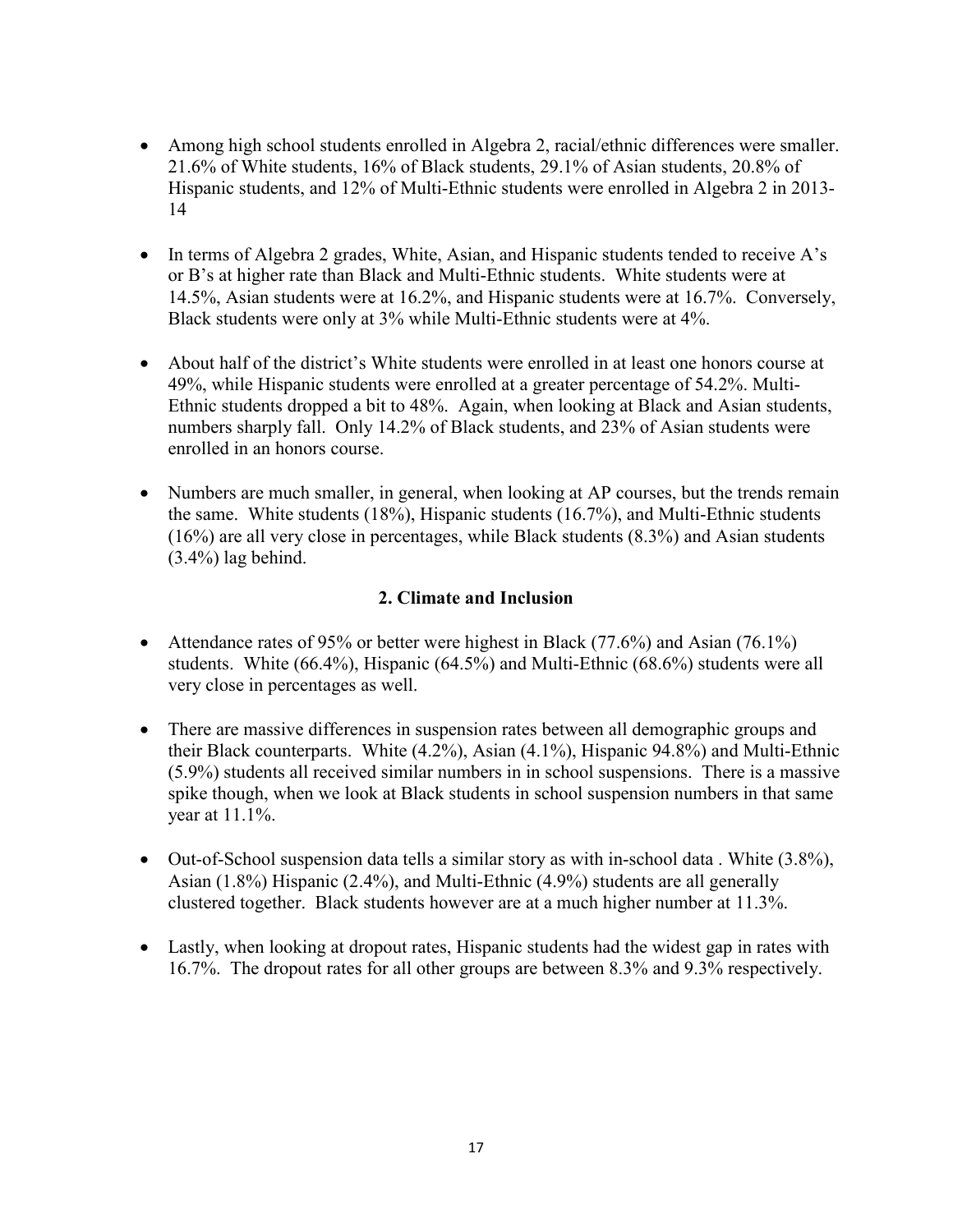#### **3. Race/Ethnicity Gaps in Academic and Inclusion Student Outcomes**

Table 5 provides data on the percentage point gap for each indicator. In the case of Race/Ethnicity, we compare outcomes of White students to all other racial or ethnic groups. Thus, the gaps are measured as White minus Black student outcomes, White minus Asian student outcomes and so on.

#### *Academic Gaps*

- The data shows that there are wide gaps between Black and Asian students and their White counterparts. There is a 35.5 percentage point difference in NECAP reading scores between White and Black students, and a 36.5% difference for Asian and White Students. There is no difference between White and Hispanic students in NECAP reading, while there's a slight 2.1 percentage point difference between White and Multi-Ethnic students.
- Math NECAP gaps are widest between White and Black students at 41.8%. Second is White to Asian students at 32.1%. The White and Hispanic student math NECAP gap was at 6.4%, while the White and Multi-Ethnic gap is 4%.
- Gaps in Algebra 2 enrollment between White and Black students was 5.6 percentage points. White and Asian students had a -7.5 percentage point gap, meaning Asian students were enrolled in Algebra 2 at a higher rate than their White counterparts. The White and Hispanic gap was only at .8%, while the White and Multi-Ethnic gap was much greater for Algebra 2 enrollment at 9.6 percentage points.
- There were significant gaps between both White and Black, and White and Hispanic students when looking at Algebra 2 grades. There was an 11.5 percentage point gap between White and Black students who were enrolled in Algebra 2 and received and A or B in the class and a10.5 percentage point gap for Hispanic students. In other words, White students received an A or B at a significantly higher rate than Black students enrolled in the same course in 2013-14.
- Both Asian and Hispanic students received A's or B's in Algebra 2 at slightly higher rates than their White student counterparts. The percentage point gaps were -1.7% and 2.2% respectively.
- When looking at Honors and AP class enrollment, there is a drastic difference between White and Black students in terms of enrollment. There is a massive 34.8 percentage point gap between White and Black students who enrolled in an honors course in 2013- 14. That is the largest gap of any group in this indicator by far. Next is the White to Asian student academic gap which is 26 percentage points. There are only slight gap differences of Hispanic and Multi-Ethnic students of -5.2 and 1 percentage point respectively.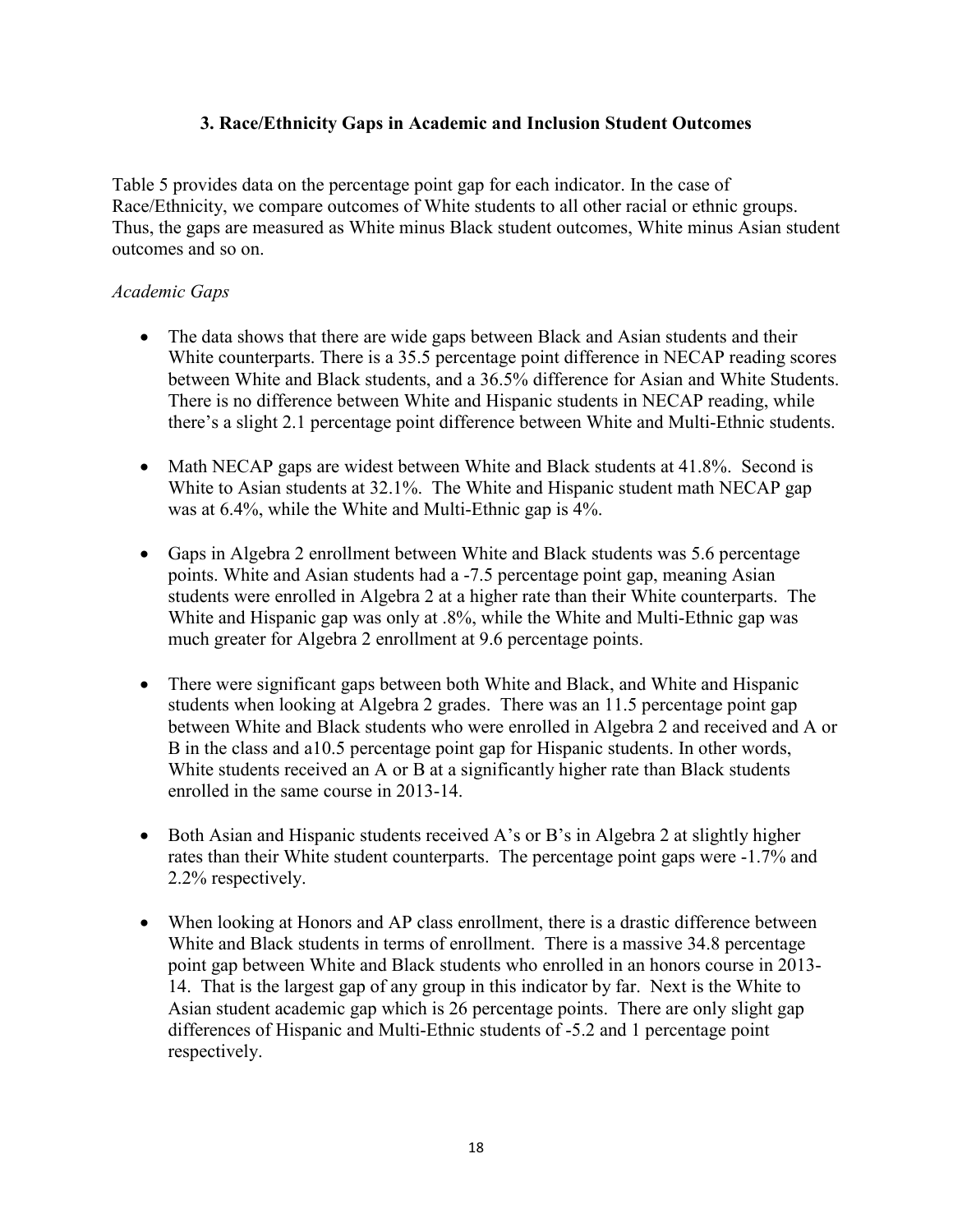# *Climate Gaps*

 $\overline{a}$ 

- A higher percentage of Black, Asian, and Multi-Ethnic students had attendance of 95% or better than both White and Hispanic students in 2013-14. The percentage point gap between Black and White students was -11.2 percentage points, White and Asian students was -9.7 percentage points, White and Multi-Ethnic students was -2.2 percentage points, and finally, the White and Hispanic gap was at a 1.9 percentage point gap difference.
- In and out-of-school suspension gap differences were greatest between White and Black students. The in school suspension gap between White and Black students was -6.9 percentage points, while the out-of-school suspension gap difference was -7.5 percentage points. The percentage point difference between White and Asian students was .1% for in school, and 2% for out-of-school suspensions. The White to Hispanic student gap difference was -.6 percentage points for in school suspensions and 1.4 percentage points for out-of-school suspensions. Lastly, White to Multi-Ethnic student suspension gaps were -1.7% for in school, and -1.1% for out-of-school suspensions.
- When looking at cohort drop out rates between these groups, the biggest gap is between White and Hispanic students with a -7.4 percentage point gap. Every other group is between 1 percentage point of one another.

# **D. Language Background Academic Achievement and Inclusion**

There are over fifty languages other than English that are spoken in the Burlington School District. The mission of the BSD English Language Learner (ELL) program is to provide instruction to ensure that ELL's gain the linguistic, social, and academic skills they need as members of the Burlington school community.

The Burlington School District has three main goals<sup>4</sup>:

- **70% of ELL students make at least .5 English language proficiency level gain annually.** The gain is measured using the composite score of the state English language proficiency assessment.
- **70% of ELL students exit the ELL program within 7 years.** Students exit when they are reclassified as fluent English proficient after attaining at least 5.0 composite score and 4.0 in reading and writing on ACCESS test.
- **Former ELL's achieve a grade level at the same rate as their non-ELL peers 2 years after exit from ELL programming.** Achievement at grade level is based on students' scores on the state content assessment in English Language Arts (reading and writing) and math two years after reclassification as fluent English proficient.

<sup>4</sup> *BSD ELL Program Report 2012-13*, submitted by Linda Wasleban, ELL Director, March 31, 2014.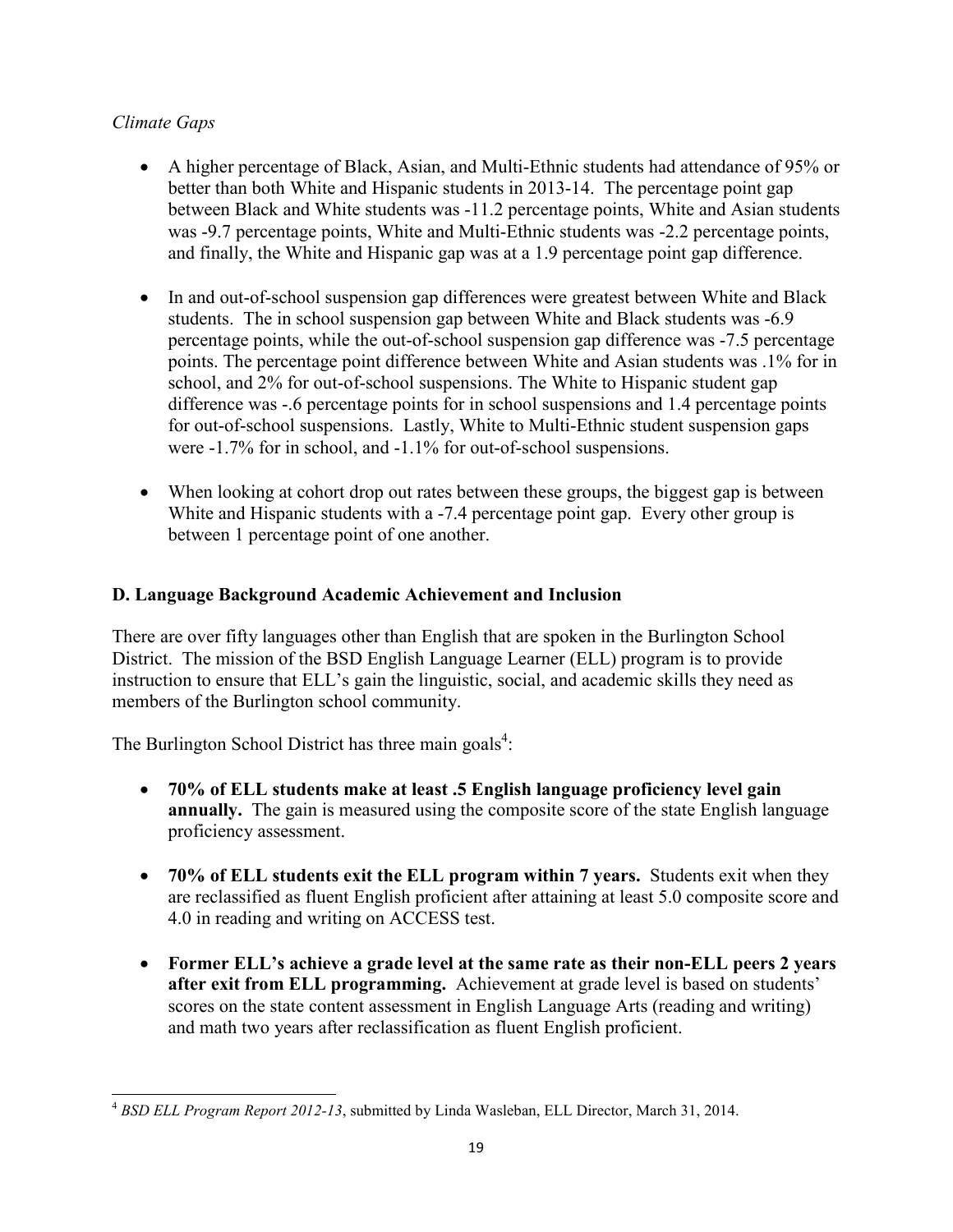With this context, in order to understand achievement gaps by language background, we compare outcomes of students who are English language learners and are deemed Limited English Proficient students (LEP), and students who are non-LEP students. Included in the non-LEP student category are the students who were once LEP students who have tested out and are now considered Fluent English Proficient-Monitored (FEPM). The district's goal is to eliminate gaps between LEP and non-LEP students.

# **1. Academic Achievement**

- The data in Table 4 shows that there is a wide gap in performance on NECAP reading between non-LEP students and LEP students with 72% of non-LEP students getting proficient or better in testing while only 15.4% of LEP students getting proficient or better.
- The gap in NECAP math scores are also large with 61% of non-LEP students getting proficient or better and only 14% of LEP students receiving the same scores in 2013-14.
- Among high school students, 22.3% of non-LEP students were enrolled in Algebra 2, while 16.7% of LEP students were enrolled in the same course.
- Of those non-LEP students enrolled in Algebra 2, 13.4% of them received an A or B in the class, while only 9% of LEP students received an A or B in Algebra 2 in 2013-14.
- In terms of students enrolled in Honors and AP classes, 46.1% of non-LEP students were enrolled in at least one Honors course and 16.8% were enrolled in an AP course. Only 3.8% of LEP students were enrolled in an Honors course, while there were no LEP students at all enrolled in an AP course in 2013-14.

# **2. Climate and Inclusion**

- The percentage of non-LEP students with 95% or better attendance rate was 67.5%, compared to 78.2% of LEP students. For this indicator, LEP students seem to be attending school at higher rates that non-LEP students.
- The data shows that 5.1% of non-LEP students received in school suspensions while 6.3% of LEP students did. In terms of out-of-school suspensions, 4.6% of non-LEP students got out-of-school suspension while 5% of LEP students did.
- Lastly, the four year cohort drop out rate for non-LEP students was 9.9%, while the drop pit rate for LEP students was only at 3%.

# **3. Gaps in Academic and Climate/Inclusion Outcomes**

Table 5 provides data on gap outcomes. As for other groups, gaps are calculated by subtracting LEP outcomes with non-LEP outcomes.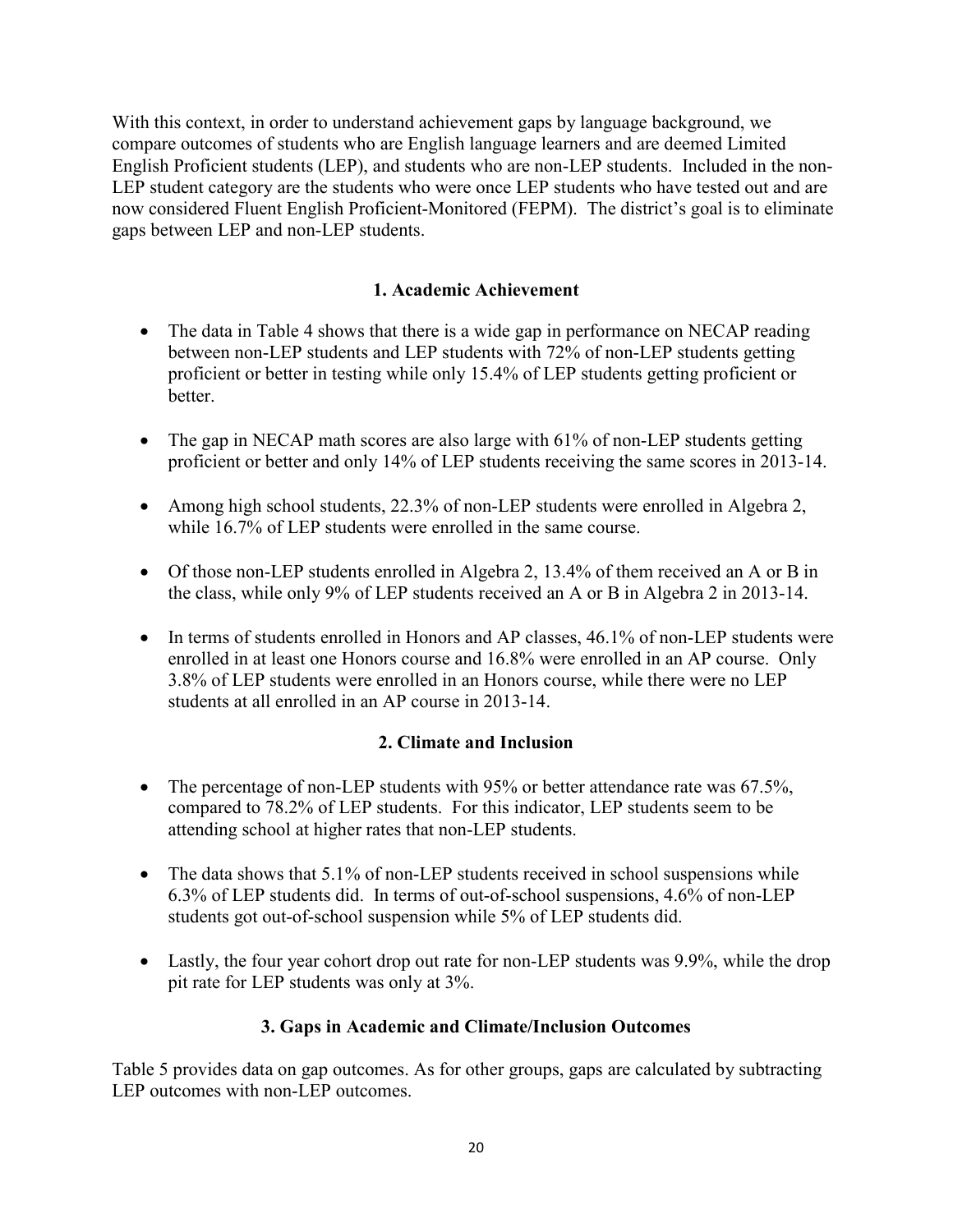# Academic Gaps

- There is a 56.6 percentage point gap between non-LEP and LEP students when it comes to NECAP reading scores, and a slightly lower percentage point gap in NECAP math scores at 47 points. We see here that these are some of our largest gaps between any groups in the Burlington School District.
- For Algebra 2 enrollment, there is a 5.6 percentage point gap between non-LEP students and LEP students. Within that, we see a 4.4 percentage point gap between non-LEP and LEP students who receive an A or B in those Algebra 2 courses.
- There is a huge gap between non-LEP and LEP students who are enrolled in at least one Honors course at 42.3 percentage points.
- That percentage point gap goes down drastically when we look at AP course enrollment. But here, we must remember that there were no LEP students enrolled at all in any AP course in 2013-14.

Climate and Inclusion Gaps

- The percentage point difference in attendance rates was -10.7 percentage points. This means that LEP students were actually attending school at a higher rate than non-LEP students, hence the negative percentage point gap.
- There was a -1.2 percentage point gap between non-LEP students and LEP students in in school suspensions.
- For out-of-school suspensions, there was only a 0.4 percentage point gap difference between these two groups.
- Lastly, there was a 6.9 percentage point difference in cohort dropout rates between non-LEP and LEP students in 2013-14.

# **E. Ability/Disability Academic Achievement and Inclusion**

In order to understand achievement gaps by ability/disability, we compare outcomes of students who are defined as students who are on an Individualized Education Plan (IEP) and those who are not on IEP plans. The district's goal is to eliminate gaps between these two groups.

# **1. Academic Achievement**

• The data in Table 4 shows that 70.7% of non-IEP students scored proficient in NECAP reading, while 22.6% of IEP students scored the same.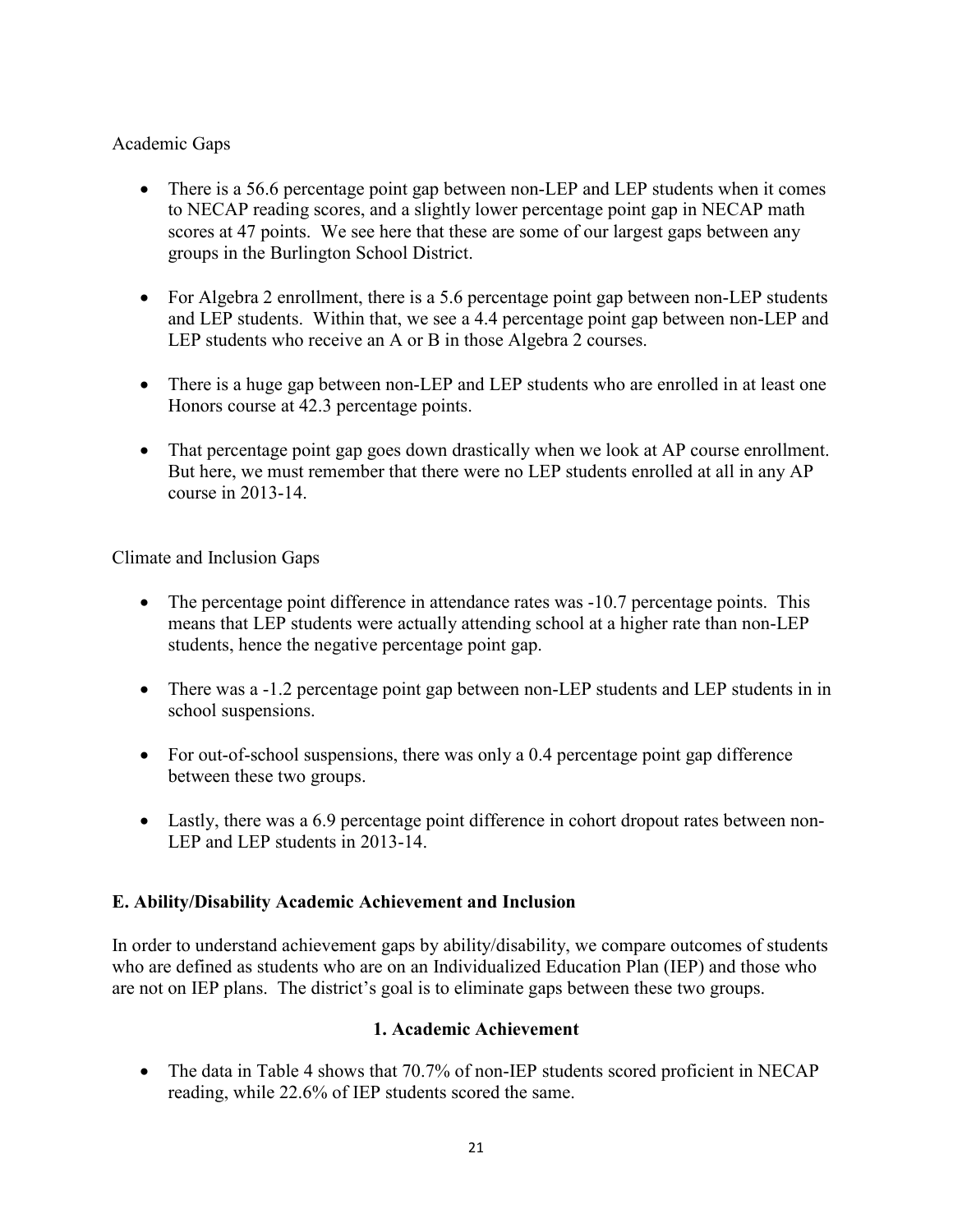- When looking at NECAP math scores, 59.7% of non-IEP students received a score of proficient or better, and only 18.4% of IEP students received the same scores in 2013-14.
- Among high school students, 23.9% of non-IEP students were enrolled in an algebra 2 course, while 2.5% of IEP students were enrolled.
- Of those 23.9% of non-IEP students enrolled in an algebra 2 course, 14.3% received an A or B in the class. There were no IEP students who received an A or B in Algebra 2 of the 2.5% who were in enrolled.
- When looking at Honors and AP enrollment, 44.5% of non-IEP students were enrolled in an Honors course, and 16.2% were enrolled in an AP course respectively. There were only 4.9% of IEP students enrolled in an Honors course and zero IEP students enrolled in an AP course.

# **2. Climate and Inclusion**

- The percentage of non-IEP students with a 95% or better attendance rate was  $69.6\%$ , while 65.2% or IEP students had a 95% or better attendance rate.
- When looking at in school suspensions, 4.5% of non-IEP students received an in school suspension, and 10.8% of IEP students received one.
- Out-of-school suspensions were around the same numbers as in school. 3.8% of non-IEP students got an out-of-school suspension, while 10.6% of IEP students got an out-ofschool suspension.
- Lastly, when looking at drop out rates, 7.3% of non-IEP students dropped out, while a much larger 22.6% of IEP students did.

# **3. Gaps in Academic and Climate/Inclusion Outcomes**

# Academic Achievement

- When looking at the data from Table 5, we can see that there is a 48.1 percentage point gap between non-IEP and IEP students in NECAP reading scores.
- The NECAP math percentage point gap is a little lower between non-IEP and IEP students at 41.3 percentage points.
- There is a 21.4 percentage point gap between non-IEP and IEP students who were enrolled in an Algebra 2 class in 2013-14.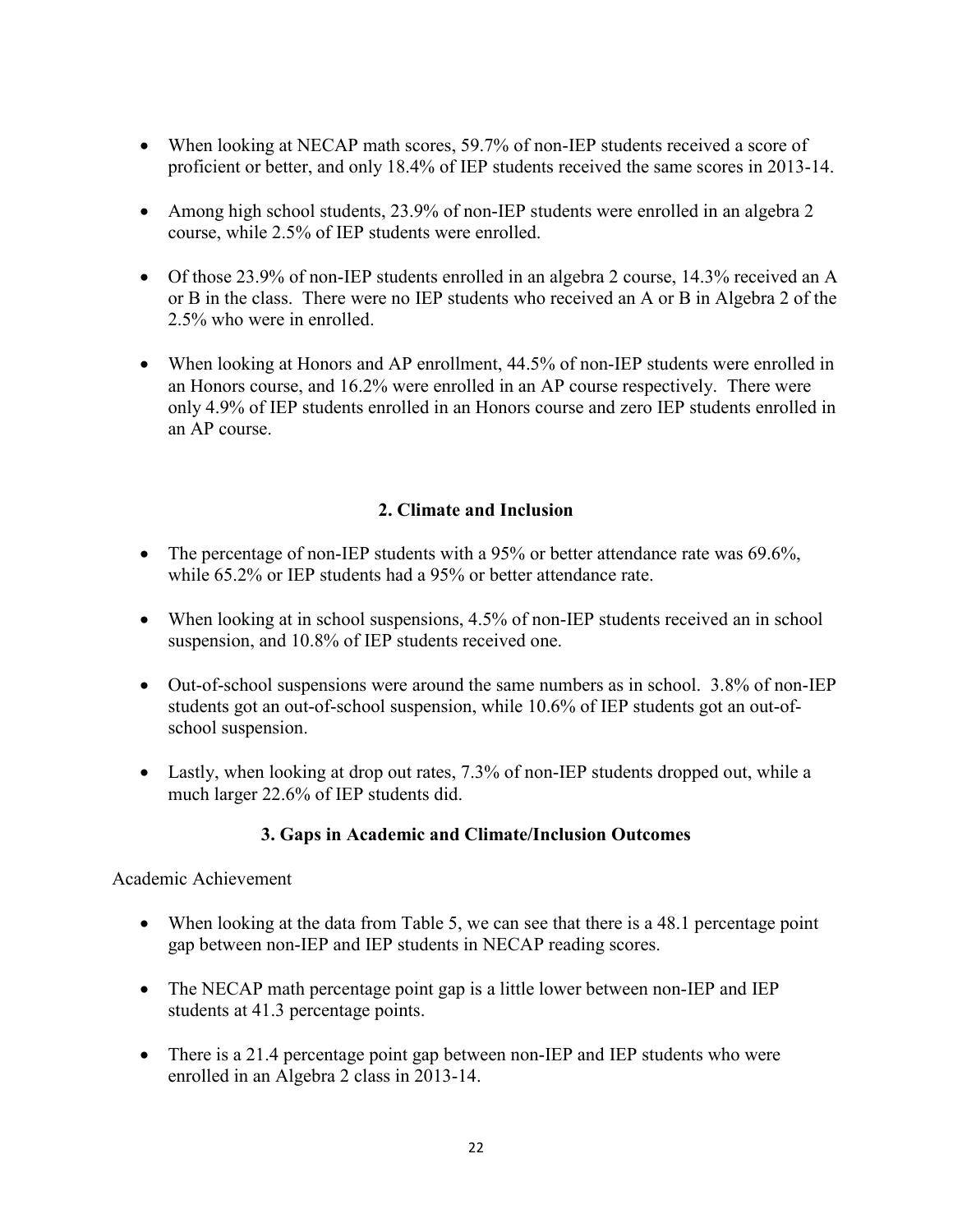- Table 5 shows that there was a 14.3 percentage point difference in non-IEP and IEP students who received and A or B in Algebra 2. Keep in mind, for this indicator, there were no IEP students who received an A or B in Algebra 2 at all.
- Lastly, there was a 39.6 percentage point gap between non-IEP and IEP students in Honors class enrollment, and a 16.2 percentage point gap in AP enrollment. For AP enrollment, again, there were no IEP students ever enrolled in an AP course in 2013-14.

Climate and Inclusion

 $\overline{a}$ 

- There was a 4.4 percentage point difference in 95% or better attendance rates between non-IEP and IEP students.
- For in school suspension rates, there was a -6.3 percentage point gap between these two groups. This means, that IEP students were given in school suspensions at higher rate than non-IEP students. This is what accounts for the negative percentage point gap here.
- Out-of-school suspension gaps were very similar at a -6.8 percentage point gap difference.
- Lastly, there was a -15.3 percentage point difference in the cohort drop out rate between non-IEP and IEP students in 2013-14.

# **F. Conclusion for 2013-14**

The data clearly shows us that the Burlington School District still has a long way to go in eliminating disparities by family income, race/ethnicity, language background, ability, and by gender. That said, the areas in which gaps do exist vary according to each specific indicator, and by each specific group. There is no single group that performs worse relative to all other groups in each indicator.

We must be clear that the data presented on the previous pages do not tell us why specific gaps exist, and does not provide information on how to close the gaps we see. This data merely indicates whether or not gaps exist between groups, and where greater focus and efforts should be put toward eradicating the gaps. As with the previous Equity Inclusion Reports, this is primarily used as a tool for the School Board, school faculty and staff, and the community to have open and honest discussions on how to close gaps in academics and inclusion, and to make sure every student going through the Burlington School District can and will succeed.

# **III. A Comparison of Gaps from 2012-13 to 2013-14**

The main purpose of this report is to provide detailed data in order to evaluate trends over time. The first Equity Report Card was published in 2011-12. In this section we compare trends in gaps between groups from 2012-13 to 2013-14 shown in Table  $6<sup>5</sup>$ .

 $<sup>5</sup>$  The comparative data for all groups and indicators from 2012-13 to 2013-14 can be found in the appendix.</sup>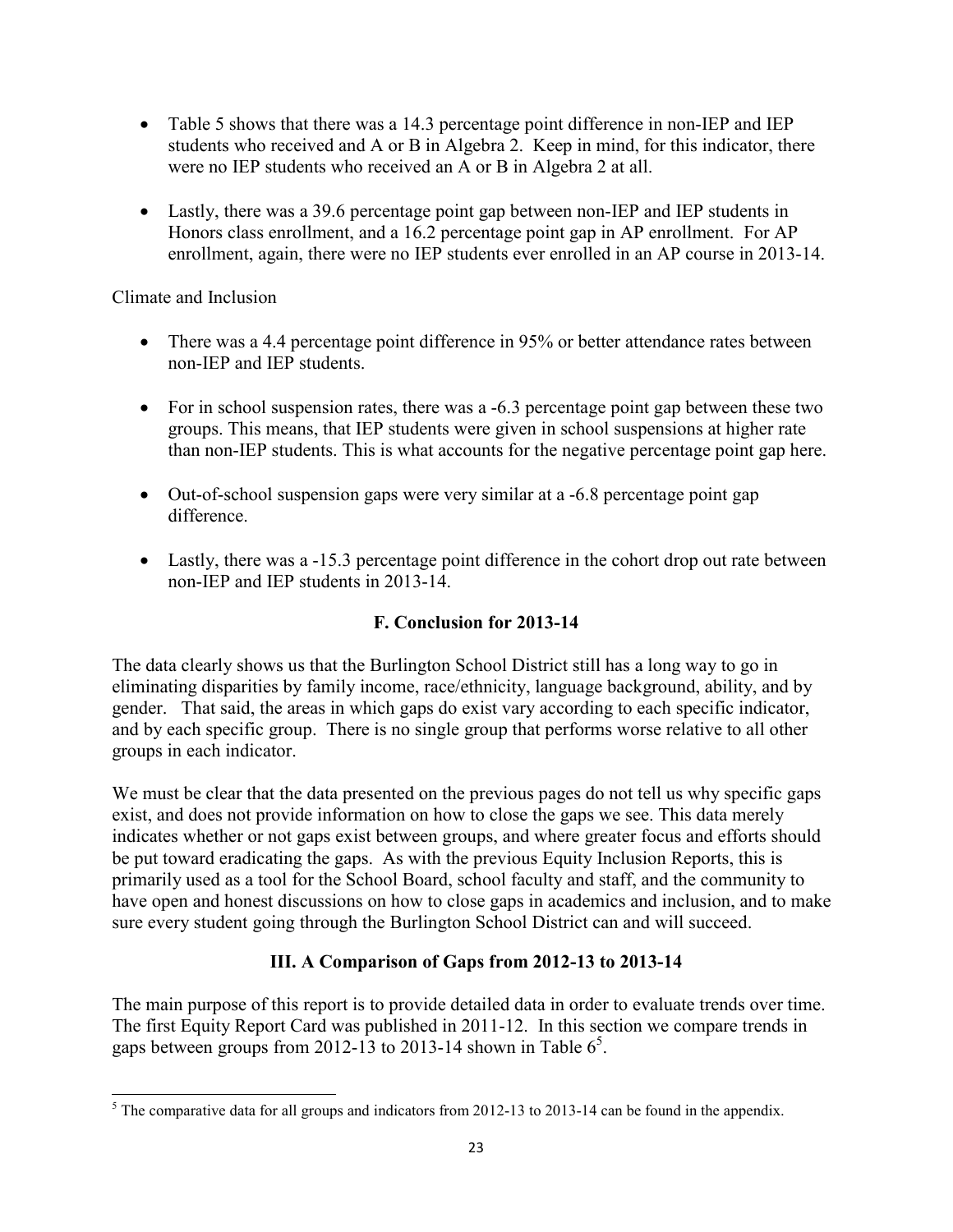| <b>Comparison</b><br><b>Groups</b>       | <b>NECAP</b><br><b>Reading</b> | <b>NECAP</b><br><b>Math</b> | <b>Algebra</b><br>2 | <b>Algebra</b><br><b>Grades</b> | <b>Honors</b><br><b>Enrollment</b> | <b>AP</b><br><b>Enrollment</b> | 95%<br><b>Attendance</b> | <b>In School</b><br><b>Suspension</b> | Out-of-<br><b>School</b><br><b>Suspension</b> | <b>Drop</b><br>Out<br><b>Rates</b> |
|------------------------------------------|--------------------------------|-----------------------------|---------------------|---------------------------------|------------------------------------|--------------------------------|--------------------------|---------------------------------------|-----------------------------------------------|------------------------------------|
| <b>Female-</b><br>Male                   | 1.80%                          | $0.00\%$                    | $-2.20%$            | 2.40%                           | 1.50%                              | 2.30%                          | 3.10%                    | 2.50%                                 | 1.50%                                         | $-4.70%$                           |
| <b>Non-FRL-</b><br><b>FRL</b>            | $-1.00\%$                      | $-1.70%$                    | $-7.90\%$           | $-2.40%$                        | $-3.20\%$                          | 4.10%                          | $-1.80\%$                | $0.30\%$                              | 0.40%                                         | $9.60\%$                           |
| White-<br><b>Black</b>                   | $-1.00\%$                      | $-3.50\%$                   | 2.10%               | 7.60%                           | 2.50%                              | $-4.90\%$                      | $-1.50\%$                | $4.00\%$                              | 1.90%                                         | $-0.30%$                           |
| <b>White-</b><br>Asian                   | 6.60%                          | 6.20%                       | 5.10%               | 0.80%                           | 2.80%                              | 5.80%                          | $-4.50%$                 | $-0.10%$                              | $-0.20%$                                      | $-7.10%$                           |
| White-<br><b>Hispanic</b>                | $-10.60\%$                     | $-2.80%$                    | 0.50%               | $-1.60%$                        | $-3.60\%$                          | $2.50\%$                       | $-6.00\%$                | $-2.30\%$                             | 1.20%                                         | $-1.70%$                           |
| <b>White-</b><br>Multi-<br><b>Ethnic</b> | $-4.60%$                       | $-1.80%$                    | 6.90%               | $3.50\%$                        | $-9.70\%$                          | $9.00\%$                       | 1.60%                    | 1.10%                                 | $-1.30\%$                                     | <b>NA</b>                          |
| Non-LEP-<br><b>LEP</b>                   | 1.90%                          | $-1.00\%$                   | 6.50%               | $-1.80%$                        | 1.80%                              | 2.50%                          | 7.10%                    | $0.80\%$                              | $-0.20%$                                      | 2.70%                              |
| Non-IEP-<br><b>IEP</b>                   | $-6.30\%$                      | $-2.60\%$                   | $3.70\%$            | $3.50\%$                        | $-2.10%$                           | $2.50\%$                       | $5.00\%$                 | 3.80%                                 | $0.70\%$                                      | $-1.40%$                           |

#### **Table 6. Trends in Achievement Gaps from 2012-13 to 2013-14**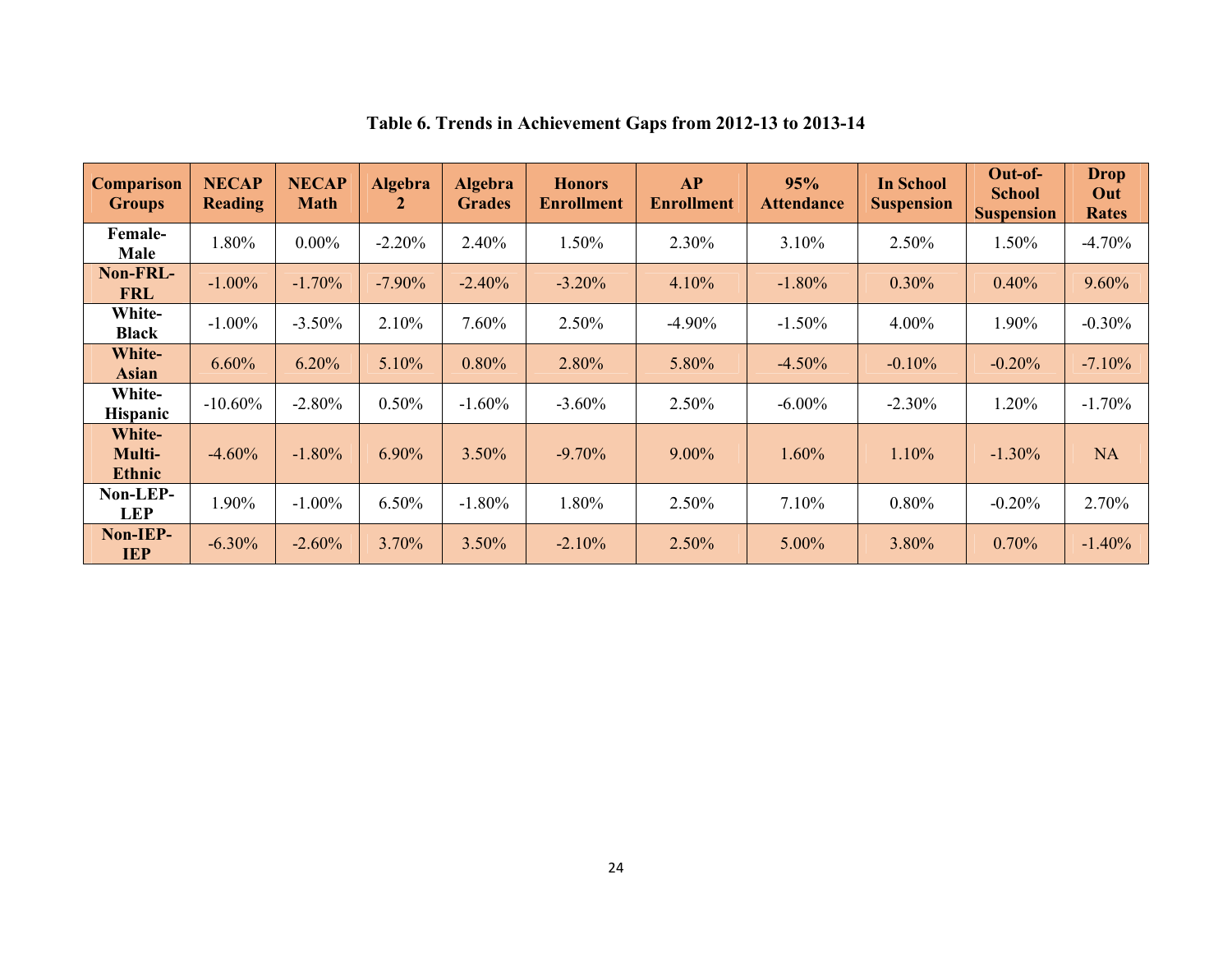# **A. Gender Group Trends**

Looking closely at Table 6, we can see that trends from 2012-13 to 2013-14 are extremely varied based on respective indicators.

- In terms of NECAP reading scores, we can see that the gap has increased over the last year by 1.8 percentage points. In other words, in 2012-13, there was an 11.50 percentage point gap between females and males, and in 2013-14, there was an increase in difference to 13.3 percentage points, leaving a total of a 1.8 percentage point increase over that year. In NECAP math scores, there was no percentage point change.
- In Algebra 2 enrollment, there was a 2.2 percentage point gap decrease between females and males. In other words, the differences between Algebra 2 enrollment between these groups got smaller by 2.2 percentage points.
- When looking at Algebra 2 grades however, there was a 2.4 percentage point gap increase between females and males from 2012-13 to 2013-14.
- There was a 1.5 percentage point gap increase in Honors class enrollment, and a 2.3 percentage point gap increase in AP class enrollment between females and males.
- The attendance rate gap increased by 3.1 percentage points over this time period.
- The percentage point gap in in school suspensions rose 2.5 percentage points, while the out-of-school suspension gap rose 1.5 percentage points.
- Drop out rates over this time period went down 4.7 percentage points.

# **B. Non FRL-FRL Comparison Group**

- The gap in NECAP reading scores between non-FRL and FRL students between 2012-13 to 2013-14 fell 1 percentage point. For NECAP math scores, there was a 1.7 percentage point decrease.
- There was a sharp decrease of 7.9 percentage points between non-FRL and FRL students in terms of Algebra 2 enrollment over this time period, while Algebra 2 grades also saw a 2.4 percentage point gap decrease as well.
- Honors enrollment saw a 3.2 percentage point gap decrease between non-FRL and FRL students which was good, but AP class enrollment saw a 4.1 percentage point gap increase over the same time.
- Attendance rates gaps fell by 1.8 percentage points.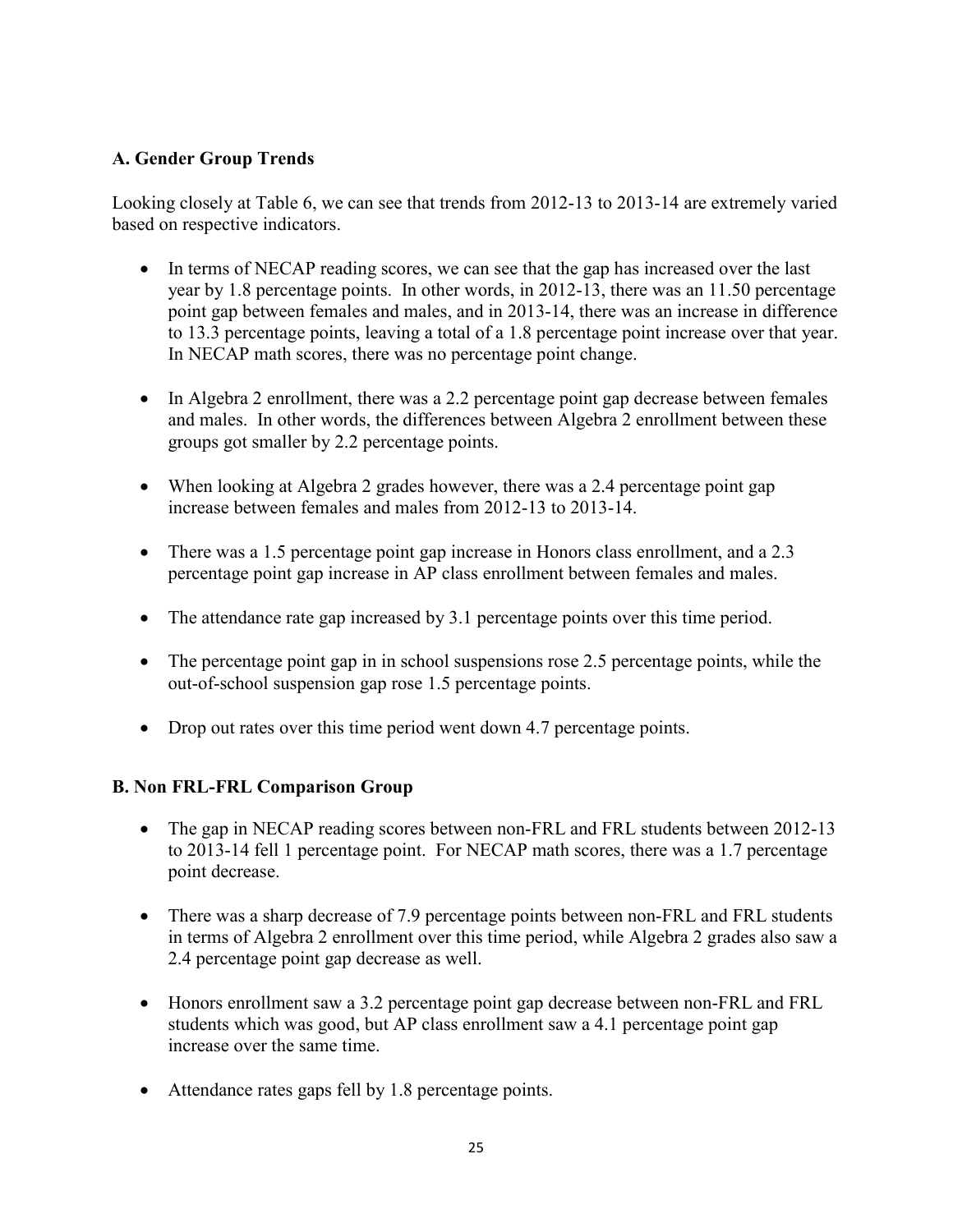- In and out of school suspension gaps both rose .3, and .4 percentage points from 2012-13 to 2013-14.
- Drop out rates saw a drastic increase between non-FRL and FRL students of 9.6 percentage points over this period.

#### **C. Race/Ethnicity Comparison Group**

- 1) White-Black
- The gap between White and Black students dropped by 1 percentage point in NECAP reading scores, and it also decreased by 3.5 percentage points for NECAP math scores.
- There was an increase of 2.1 percentage points between these groups in Algebra 2 enrollment.
- When looking at Algebra 2 grades, there was a sharp 7.6 point increase between these groups over this time period.
- There was a 2.5 percentage point gap increase in Honors classes' enrollment, but a 4.9 percentage point gap decrease AP class enrollment in 2012-13 to 2013-14.
- In terms of attendance rates, there was a 1.5 percentage point decrease between White and Black students.
- There was a 4 percentage point increase in in-school suspensions, and a 1.9 percentage point gap increase in out-of-school suspensions over this time period.
- Drop out rates saw a slight decrease of .3 percentage points.
- 2) White- Asian
- When looking at both NECAP reading and math scores, there were significant increases between White and Asian students. For NECAP reading there was 6.6 percentage point gap increase, while math saw a 6.2 percentage point increase.
- There was a 5.1 percentage point increase in Algebra 2 enrollment between these groups, and a .8 percentage point gap increase in Algebra 2 grades over this time period.
- For both Honors and AP enrollment, we see a 2.8 and a 5.8 percentage point gap increase respectively in those two indicators, for those two groups of students.
- There was however a 4.5 percentage point gap decrease between these groups in attendance rates.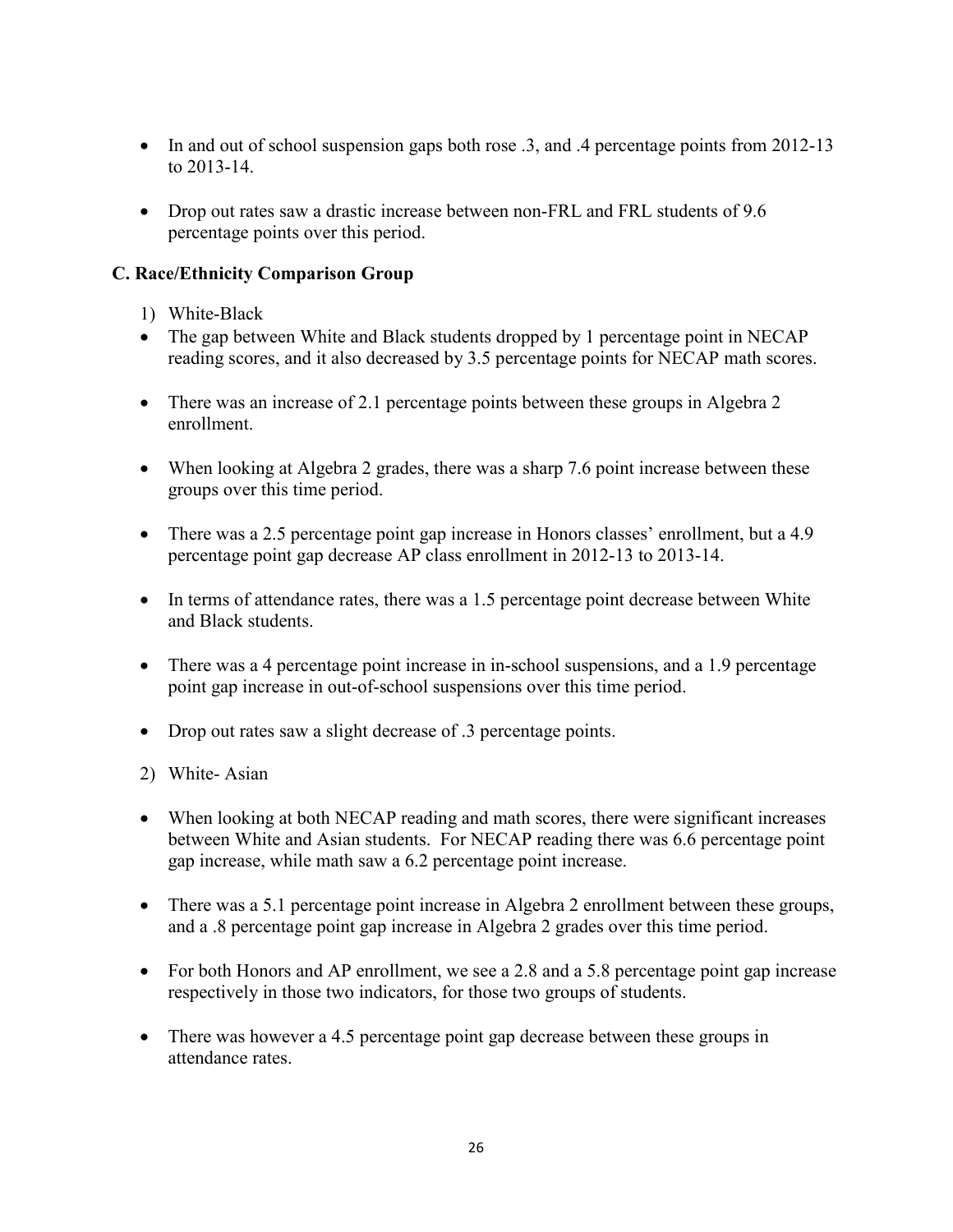- Both in and out-of-school suspensions saw a slight decrease of  $\alpha$  and  $\alpha$  percentage points.
- Drop out rates saw a drastic decrease between White and Asian students by 7.1 percentage points.
- 3) White-Hispanic
- When looking at NECAP reading and math scores, there was a significant 10.6 percentage point gap decrease in reading scores, and a 2.8 percentage point gap decrease in math scores between White and Hispanic students in the Burlington School District.
- There was slight .5 percentage point increase in Algebra 2 enrollment from 2012-13 to 2013-14, and a 1.6 percentage point decrease in Algebra 2 grades.
- Honors enrollment saw a decrease in the gap between students of 3.6 percentage points, but increased by 2.5 percentage points in terms of AP enrollment.
- Attendance rates saw a decrease of 6 percentage points between White and Hispanic students over this time period.
- In school suspension rates decreased by 2.3 percentage points between these two groups, but then rose 1.2 percentage points for out-of-school suspensions.
- Lastly, there was a 1.7 percentage point decrease in cohort drop out rates.
- 4) White-Multi-Ethnic
- NECAP math and reading scores saw decreases of 4.6 and 1.8 percentage points respectively between White and Multi-Ethnic students.
- There was a large percentage point increase of 6.9 percentage points between these two groups in terms of overall Algebra 2 enrollment, and a 3.5 percentage point increase in Algebra 2 grade outcomes.
- There was a drastic decrease 9.7 percentage point gap difference between White and Multi-Ethnic students for Honors enrollment which is great, but then almost the same increase in the percentage point gap for AP enrollment of 9 points.
- Attendance rates went up 1.6 percentage points.
- We see that there is a 1.3 percentage point increase in in school suspensions, but we see a 1.3 percentage point decrease in percentage points for out-of-school suspensions.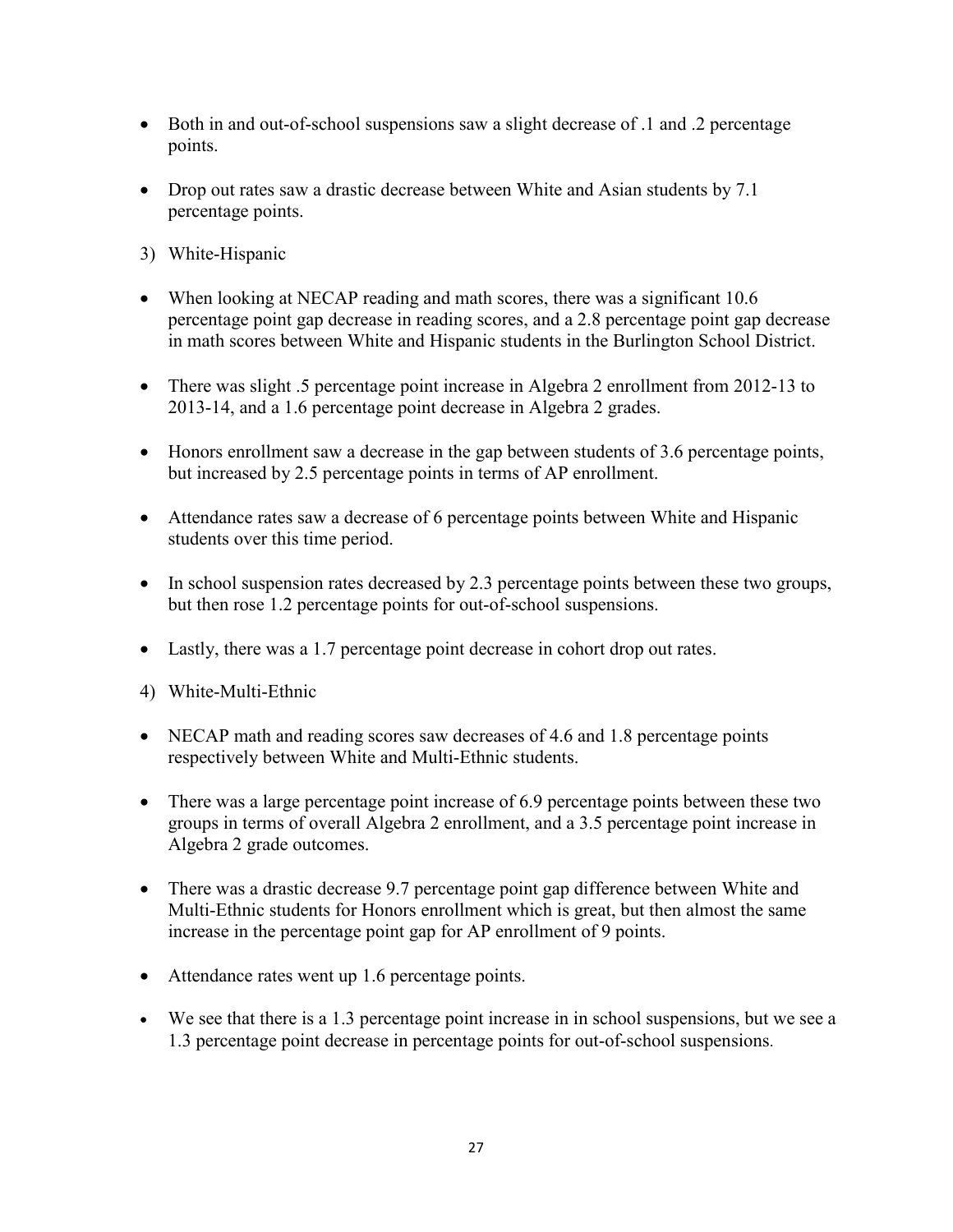# **D. Non-LEP-LEP Comparison Group**

- The gap in NECAP reading grew 1.9 percentage points over this time period, but NECAP math scores dropped 1 percentage point as well.
- We see a substantial increase of 6.5 percentage points for overall Algebra 2 enrollment, but a 1.8 percentage point gap decrease in Algebra 2 grades.
- There were percentage point gap increases in both Honors and AP enrollment of 1.8 and 2.5 points respectively.
- Attendance rates have seen an increase in the gap between non-LEP and LEP students of 7.1 percentage points over this time period.
- There was a slight increase of 8 percentage points for in school suspensions, and a .2 percentage point decrease in out-of-school suspensions.
- Lastly, the 4 year cohort drop out rate between these groups of students increased by 2.7 percentage points.

# **E. Non-IEP-IEP Comparison Group**

- We saw a sharp decrease of 6.3 percentage point gaps in NECAP reading scores, and a decrease of 2.6 points for NECAP math.
- There was a 3.7 percentage point gap increase in overall Algebra 2 enrollment in 2012-13 to 2013-14, and a 3.5 percentage point gap increase in Algebra 2 grades between these two groups.
- We see a 2.1 percentage point gap decrease in Honors enrollment, but a 2.5 percentage point increase in AP course enrollment.
- Attendance rate gaps have gone up 5 percentage points over this time period.
- There's a 3.8 percentage point gap increase in in school suspensions, but only a .7 percentage point increase in out-of-school suspensions.
- Lastly, we've seen a 1.4 percentage point decrease between non-IEP and IEP students on cohort drop out rates.

# **F. Achievement Gap Trends Conclusion**

Overall, trends in achievement gaps have mixed outcomes. When looking at the data from a wider view, some specific comparison groups saw a relatively continuous decrease in achievement gaps, while others saw a continuous increase. Most comparison groups though showed no continuous decrease in achievement gaps through all indicators used.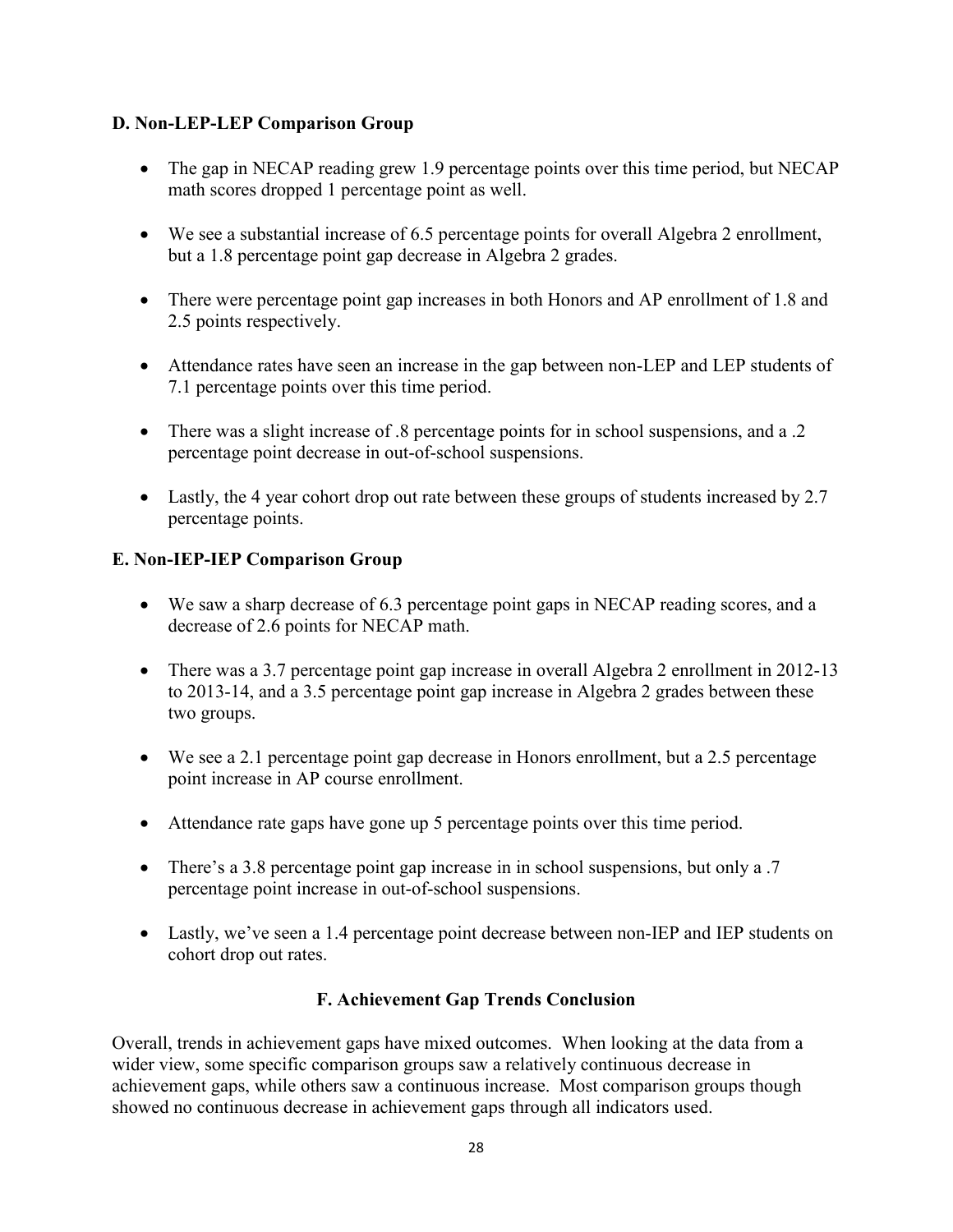# 1) Academics

- 5 of the 8 comparison groups saw a decrease in achievement gaps in NECAP reading scores. 6 of the 8 comparison groups saw a decrease in achievement gaps in NECAP math scores. Specifically, the White-Asian student category saw significant increases in achievement gaps for both NECAP reading and math, while Non-IEP-IEP students saw a relatively high decrease in achievement gaps for NECAP tests. The White-Hispanic comparison group saw the highest decrease in achievement gaps with 10.6 percentage points.
- Almost every comparison group saw an increase in gaps between students when looking at overall Algebra 2 enrollment. The standout to the norm here was the substantial decrease in gaps in Algebra 2 enrollment between non-FRL and FRL students with a 7.9 percentage point reduction in the gap between those two groups.
- Again, for Algebra 2 grades, there were mostly only increases to student gaps between groups from 2012-13 to 2013-14. The most significant increase being between White and Black students at an increase of 7.6 percentage points.
- When looking at Honors class enrollment, the district saw no real pattern. Some categories saw an increase in achievement gaps while others saw a decrease. The highest decrease in achievement gaps seen was between White and Multi-Ethnic students with a 9.7 percentage point reduction.
- AP enrollment saw an overall increase in achievement gaps between all student comparison groups except for the White-Black student comparison group.
- 2) Climate and Inclusion
- Attendance rates data was mixed over this time period with non-LEP to LEP students seeing the greatest increase in achievement gaps at 7.1 percentage points, while White to Hispanic students saw the greatest decrease of 6 points.
- For both in and out-of-school suspensions, most student comparison groups saw an increase in achievement gaps, but no group saw a drastic change in gaps from 2012-13 to 2013-14.
- Lastly, drop out rates between most student comparison groups saw a decrease in achievement gaps with the exception of non-FRL to FRL students who saw a significant increase in gaps with a 9.6 percentage point increase.

# **IV. District Resources**

The goals of equity and inclusion require the commitment of resources, both to increase the diversity of the workforce, and to train teachers, staff, and administrators in cultural competency. The more our educators and administrators understand our ever growing and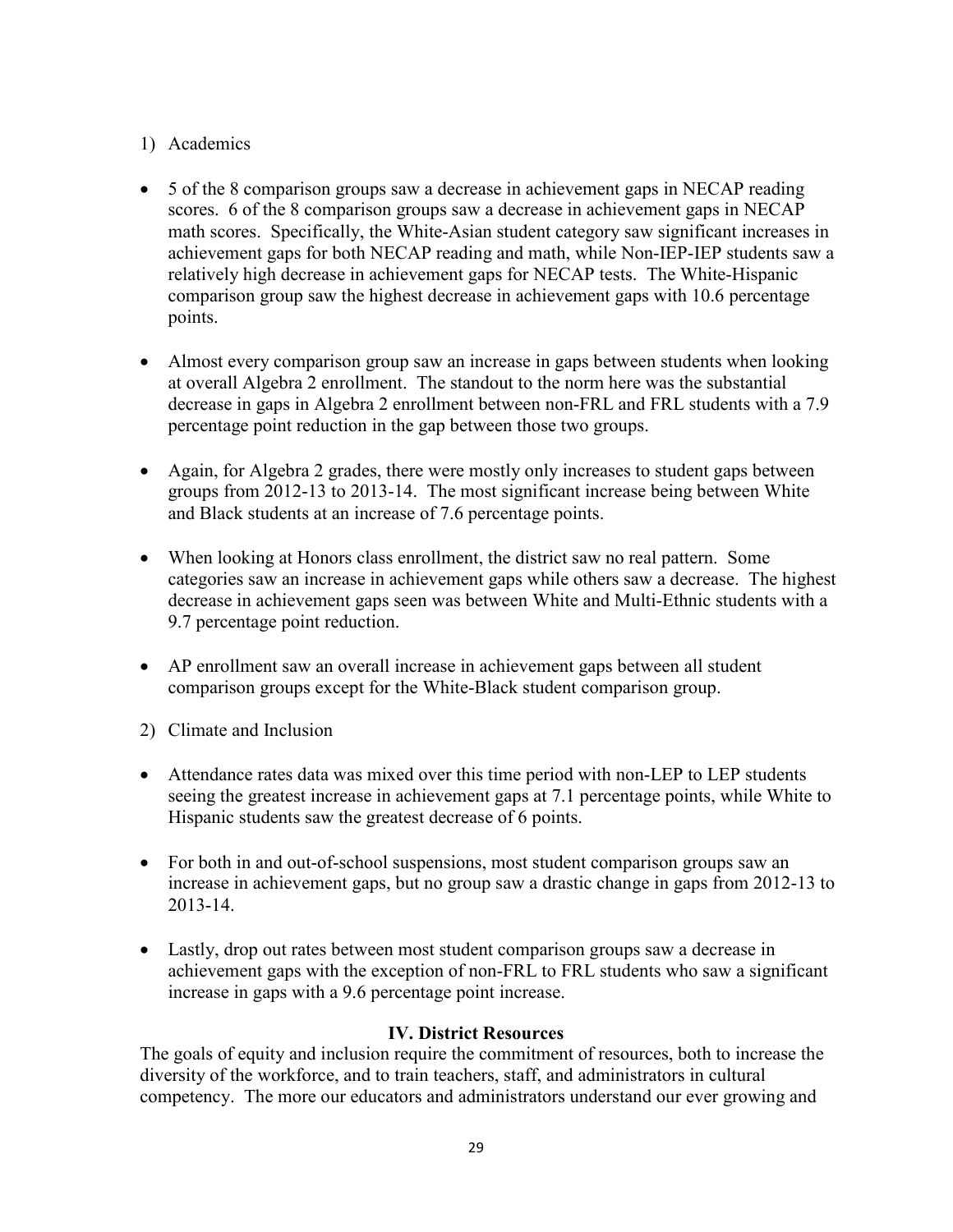changing student population, the better we will all be at serving their specific needs. Along with training, we need to continue to hone our hiring practices to promote non-bias and diverse hiring. The District has committed the following goals:

- Progress in recruitment, hiring, and retention of a diverse workforce;
- Professional development training for all staff in cultural awareness, cultural responsiveness and sensitivity, and to continue to build and enhance cultural competency;
- The provision of equitable distribution of services and opportunities for all students.

# **A. Racial Diversity of District Staff**

Table 7 shows the racial/ethnic composition of the workforce. The job categories in this year's report are the same as last years, so it is possible to evaluate changes year over year here. In 2011-12 95.6% of all teachers were white, and in 2012-13 (last year's report) that number had risen to 97%. As you can see, this year, it has gone down to 96.5% for 2013-14. When looking at the data over these three years, one can conclude from the data that there has been no significant progress in teacher diversification over this time period.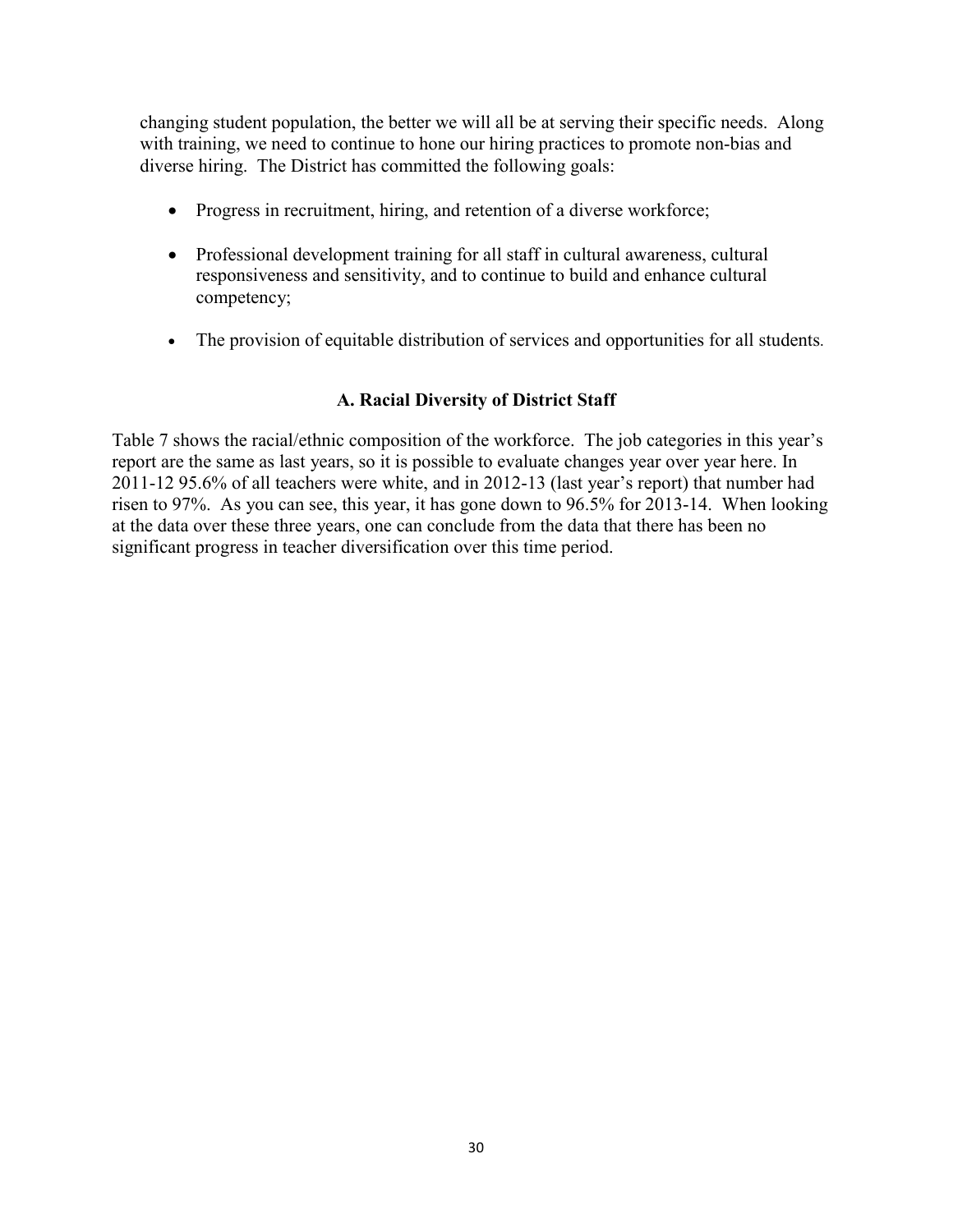|                                      | <b>American Indian</b><br>and<br><b>Native Alaskan</b> |       | <b>Black</b> |           | <b>Asian</b> |           | <b>Hispanic</b> |           | Multi-<br><b>Ethnic</b> |           | <b>White</b> |           | <b>Total</b> | <b>Total</b> |
|--------------------------------------|--------------------------------------------------------|-------|--------------|-----------|--------------|-----------|-----------------|-----------|-------------------------|-----------|--------------|-----------|--------------|--------------|
|                                      | $12 - 13$                                              | 13-14 | $12 - 13$    | $13 - 14$ | $12 - 13$    | $13 - 14$ | $12 - 13$       | $13 - 14$ | $12 - 13$               | $13 - 14$ | $12 - 13$    | $13 - 14$ | $12 - 13$    | $13 - 14$    |
| Teachers                             | $0\%$                                                  | $0\%$ | $1\%$        | 1.5%      | $1\%$        | $1\%$     | $0\%$           | $1\%$     | 0%                      | $0\%$     | 97%          | 97%       | 100%         | 100%         |
| Central Office<br>Administrators     | 0%                                                     | $0\%$ | 15%          | 25%       | $0\%$        | $0\%$     | 0%              | $0\%$     | $0\%$                   | $0\%$     | 85%          | 75%       | 100%         | 100%         |
| Building<br>Administrators           | $0\%$                                                  | $0\%$ | 13%          | 13%       | $0\%$        | $0\%$     | 3%              | 3%        | 0%                      | $0\%$     | 84%          | 84%       | 100%         | 100%         |
| Other professional<br>staff/liaisons | $0\%$                                                  | $0\%$ | 45%          | 45%       | 45%          | 45%       | 0%              | $0\%$     | $0\%$                   | $0\%$     | 9%           | 9%        | 100%         | 100%         |
| All other staff                      | $1\%$                                                  | $0\%$ | 3%           | 9%        | 4%           | 6%        | $1\%$           | 2%        | 0%                      | $1\%$     | 91%          | 82%       | 100%         | 100%         |
| Para educators                       | 0%                                                     | $0\%$ | 2%           | 2%        | 3%           | 2%        | 1%              | 2%        | 2%                      | $2\%$     | 92%          | 93%       | 100%         | 100%         |

#### **Table 7. Racial/Ethnic Composition of District Workforce by Category 2012-13/2013-14**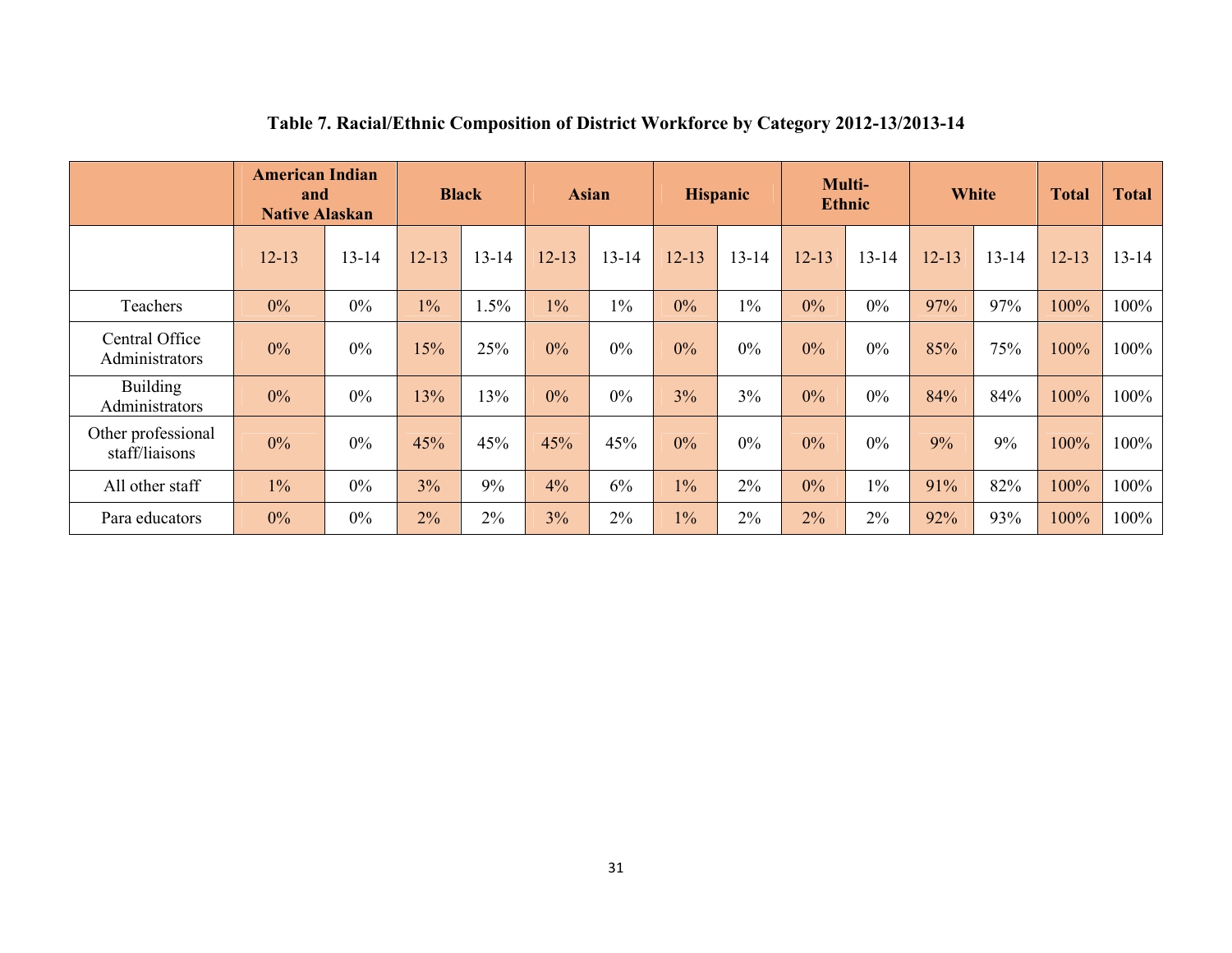# **B. Workforce Training**

Training is a key component of achieving equity and inclusion goals. In this section, we provide data on the number of cultural competency trainings done in 2013-14. Cultural competency staff training was developed by the Washington Consulting Group who has been an outside consultant with the District for a few years now. The training entitled, *Building Equitable Schools: Critical Cultural Competencies for Leaders,* has three main objectives:

- Deepen the level of authentic dialogue about the dynamics of race, racism, and other intersecting identities in the District;
- Consider key elements of creating a safe environment for students, staff, teachers, and administrators to engage about issues of race, racism, and other intersecting identities;
- Explore ways to continue to develop more inclusive and welcoming schools that support the academic, emotional, and social development of all students.

As the data in Table 8 shows, the highest training rates in 2013-14 within the district were at Central Office, followed by Flynn School, On Top School, and Horizon School. The lowest training rate were at Burlington High School, Burlington Technical Center, and Edmunds Middle school.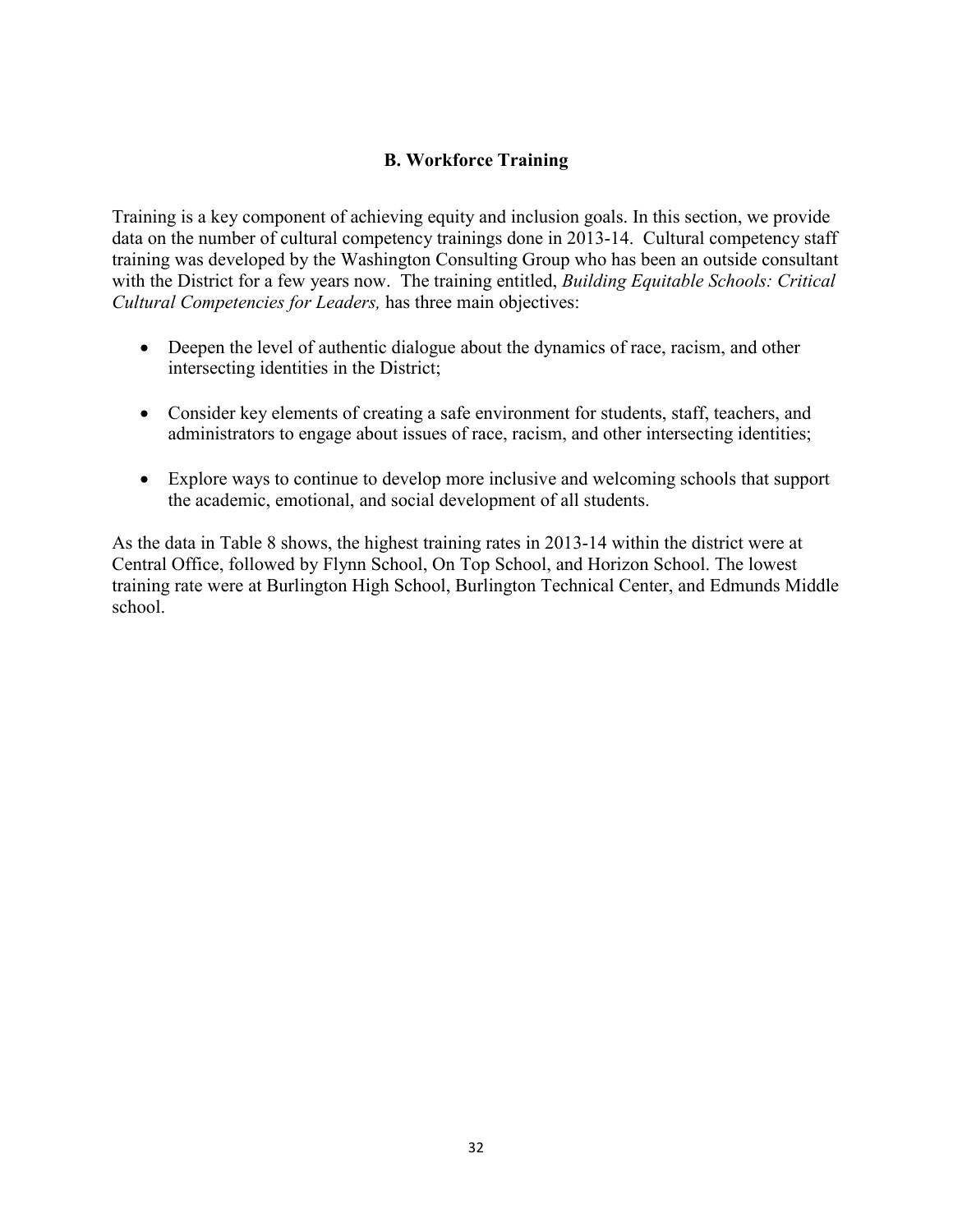| <b>School/Entity</b>                  | <b>Trained</b> | <b>Numbers</b> | <b>Total Number</b><br>of Teachers |           |           | Percentage<br><b>Trained</b> |
|---------------------------------------|----------------|----------------|------------------------------------|-----------|-----------|------------------------------|
|                                       | $12 - 13$      | $13 - 14$      | $12 - 13$                          | $13 - 14$ | $12 - 13$ | $13 - 14$                    |
| <b>Burlington High School</b>         | 17             | 6              | 100                                | 101       | 17        | 6%                           |
| <b>Burlington Technical</b><br>Center | 5              | 1              | 17                                 | 16        | 29        | 6%                           |
| <b>Champlain Elementary</b>           | 10             | 5              | 33                                 | 29        | 30        | 17%                          |
| <b>Edmunds Elementary</b><br>School   | 9              | 4              | 35                                 | 34        | 26        | 12%                          |
| <b>Edmunds Middle</b><br>School       | 10             | 3              | 47                                 | 46        | 21        | 7%                           |
| Flynn School                          | 16             | 12             | 35                                 | 30        | 46        | 40%                          |
| Horizon School                        | $\overline{2}$ | $\overline{2}$ | 5                                  | 6         | 40        | 33%                          |
| Hunt Middle School                    | 10             | $\overline{7}$ | 45                                 | 45        | 22        | 16%                          |
| <b>Integrated Arts Academy</b>        | 11             | 3              | 31                                 | 29        | 35        | 10%                          |
| On top School                         | $\overline{4}$ | $\overline{2}$ | 8                                  | 5         | 50        | 40%                          |
| <b>Sustainability Academy</b>         | 10             | 6              | 26                                 | 27        | 38        | 22%                          |
| C.P. Smith Elementary                 | 10             | $\overline{4}$ | 27                                 | 30        | 37        | 13%                          |
| <b>Central Office</b>                 | 22             | 18             | 40                                 | 41        | 55        | 45%                          |
| <b>Total</b>                          | 136            | 73             | 449                                | 439       | 30        | 23%                          |

#### **Table 8. Cultural Competency Training for Teachers and Central Office 2012-13 and 2013-14**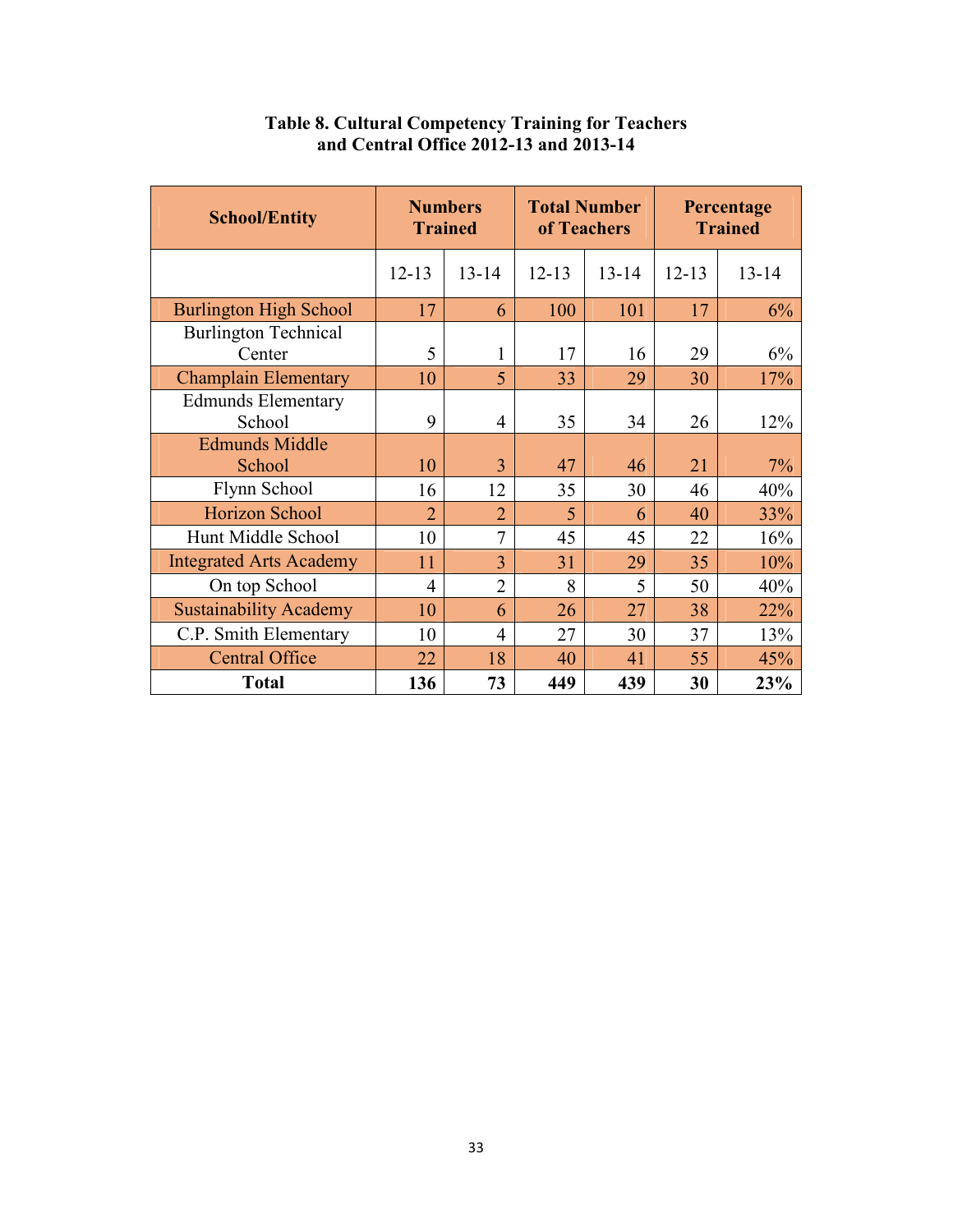#### **V. Recommendations**

After reviewing all data that was collected throughout the district for 2013-14, the following recommendations have been made in response to the analysis and this report.

- 1) The Equity and Inclusion Advisory Committee should be a year-round entity, meeting on a quarterly basis to review data throughout the year.
- 2) Future report cards should include Positive Behavior and Intervention System (PBIS) Data. This will help the district assess types of behavior issues and consistency in discipline.
- 3) In addition, future reports should include the following data:
	- The percentage of students taking the SAT and ACT tests.
	- Student arrest and police referral data.
	- Planning room referrals.

 - Data on guidance counselor and teacher referrals/recommendations for Honors and AP course enrollment to ensure equity (making sure students of all background are referred or recommended).

 - Post-Secondary tracking (to include military enlistment) following the fall after completion of high school.

- 4) Create new discipline data category that checks for disproportional patters for types of incidents based on gender, family income, race/ethnicity, ELL, and ability status.
- 5) Expand analysis of data to include family and community involvement and use of external resources such as:
	- After School Program: Burlington Kids/ Expanded Learning Data
	- Create parent programs to help parents understand the school system, understand the achievement gap, develop parenting skills, and to provide students assistance at home.
- 6) Increase efforts to recruit and retain a diverse district personnel, particularly at the teacher level.
- 7) Increase professional development focused on cultural proficiency and other ongoing professional development that ensures that teachers are current and effective.
- 8) Provide intensive courses and workshops for teachers. These could include summer and weekend institutes, as well as cohort programs (UVM and Champlain have great programming available). Teachers could possibly work with the local colleges for credit.
- 9) Develop an institute on Cultural Competence.
- 10) On-going development of culturally inclusive curriculum for all grades.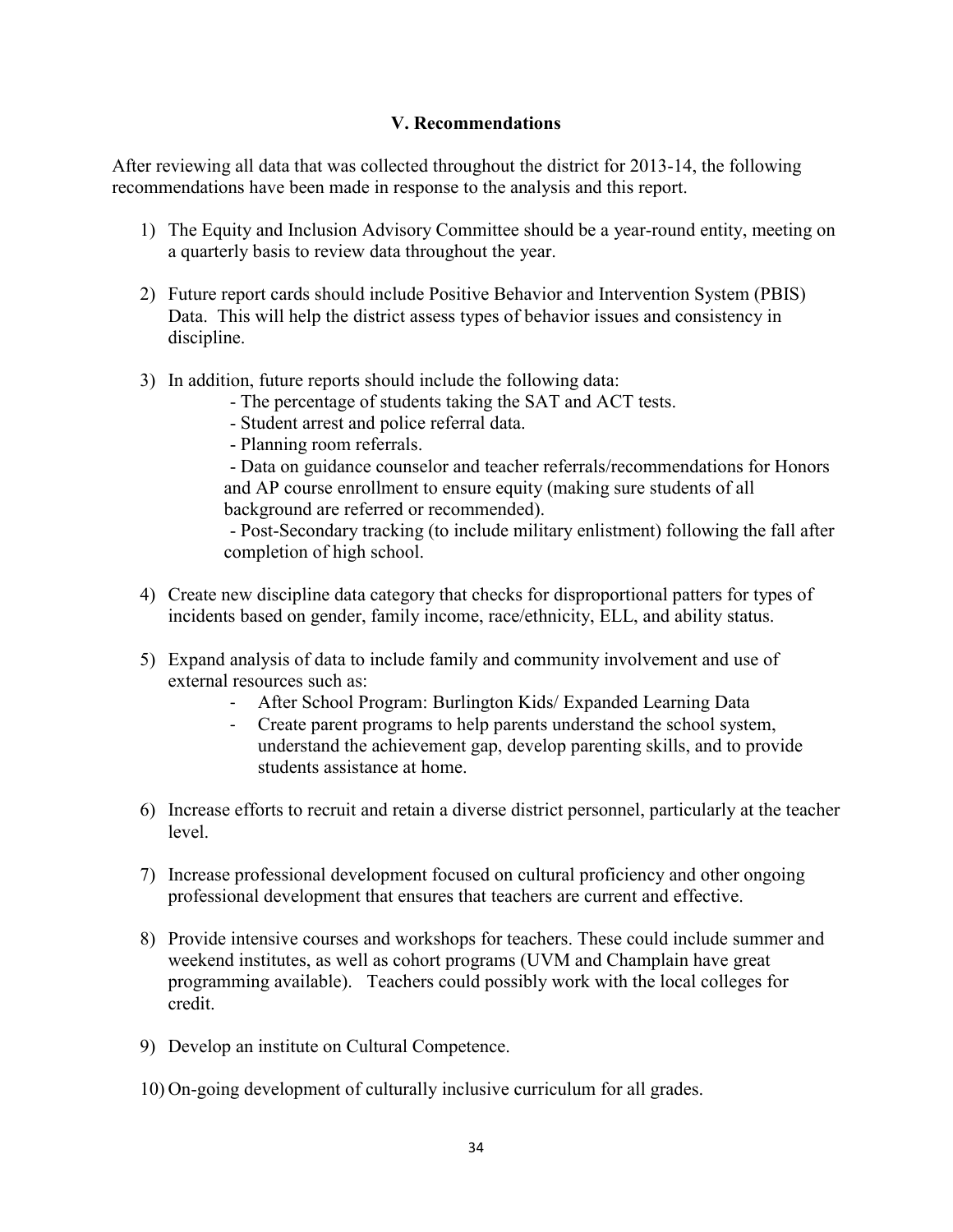- 11) Teacher and leader quality should be assessed by performance evaluations and reviews on cultural competence. Cultural competence should and needs to be a major component in expected knowledge base.
- 12) Include student voice and input on diversity, equity, and inclusion experience.
- 13) Future reports should include data from climate surveys that will be going out throughout the district.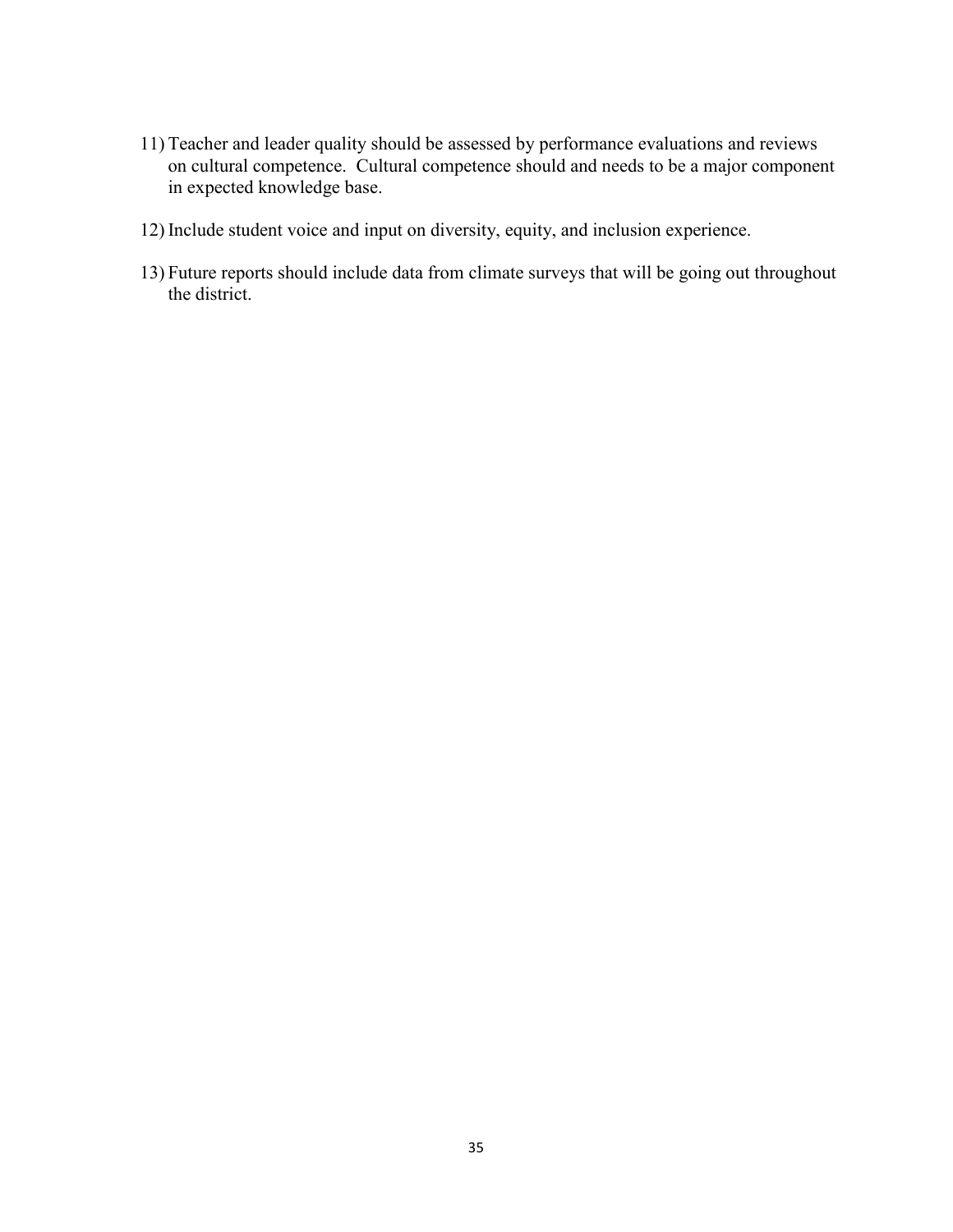#### **APPENDIX**

|                           |                          |                            |                              |                                    |                                          |                                       | Academic                                  |                                   |                                |                   |               |                  |                   | <b>Climate and Inclusion</b>          |                                               |                     |
|---------------------------|--------------------------|----------------------------|------------------------------|------------------------------------|------------------------------------------|---------------------------------------|-------------------------------------------|-----------------------------------|--------------------------------|-------------------|---------------|------------------|-------------------|---------------------------------------|-----------------------------------------------|---------------------|
| Category                  | Group                    | <b>Total</b><br>Population | High<br>School<br>Population | 9 <sup>th</sup><br>Grade<br>Cohort | <b>NECAP</b><br>Reading<br><b>Takers</b> | <b>NECAP</b><br>Math<br><b>Takers</b> | <b>NECAP</b><br>Reading<br>Proficie<br>nt | <b>NECAP</b><br>Math<br>Proficien | Algebra 2<br><b>Enrollment</b> | Algebra<br>Grades | <b>Honors</b> | AP               | <b>Attendance</b> | <b>In School</b><br><b>Suspension</b> | Out-of-<br><b>School</b><br><b>Suspension</b> | Drop<br>Out<br>Rate |
| Gender                    | Female                   | 1753                       | 539                          | 143                                | 900                                      | 904                                   | 646                                       | 507                               | 118                            | 80                | 239           | 91               | 1239              | 49                                    | 47                                            | 14                  |
|                           | Male                     | 1891                       | 545                          | 133                                | 943                                      | 943                                   | 549                                       | 506                               | 115                            | 58                | 195           | 65               | 1277              | 144                                   | 122                                           | 11                  |
|                           |                          |                            |                              |                                    |                                          |                                       |                                           |                                   |                                |                   |               |                  |                   |                                       |                                               |                     |
| Family<br>Income          | Non-<br><b>FRL</b>       | 1892                       | 583                          | 144                                | 970                                      | 968                                   | 818                                       | 728                               | 140                            | 102               | 349           | 140              | 1364              | 34                                    | 34                                            | 12                  |
|                           | <b>FRL</b>               | 1752                       | 501                          | 132                                | 868                                      | 879                                   | 377                                       | 285                               | 93                             | $\overline{36}$   | 85            | 16               | 1152              | 159                                   | $\overline{135}$                              | 20                  |
|                           |                          |                            |                              |                                    |                                          |                                       |                                           |                                   |                                |                   |               |                  |                   |                                       |                                               |                     |
| Race/<br><b>Ethnicity</b> | White                    | 2425                       | 716                          | 204                                | 1247                                     | 1240                                  | 916                                       | 799                               | 155                            | 104               | 351           | 129              | 1611              | 101                                   | 91                                            | 19                  |
|                           | <b>Black</b>             | 513                        | 169                          | 48                                 | 255                                      | 257                                   | 97                                        | 58                                | 27                             | 50                | 24            | 14               | 398               | 57                                    | 58                                            | $\overline{4}$      |
|                           | Asian                    | 389                        | 148                          | 35                                 | 173                                      | 186                                   | 64                                        | 60                                | 43                             | 24                | 34            | 5                | 296               | 16                                    | 7                                             | 3                   |
|                           | Hispan<br>1 <sup>c</sup> | 124                        | 24                           | 6                                  | 68                                       | 69                                    | 50                                        | 40                                | 5                              | $\overline{4}$    | 13            | 4                | 80                | 6                                     | 3                                             |                     |
|                           | Multi-<br>Ethnic         | 185                        | 25                           | $\star$                            | 91                                       | 91                                    | 65                                        | 55                                | 3                              |                   | 12            | 4                | 127               | 11                                    | 9                                             | $\ast$              |
|                           |                          |                            |                              |                                    |                                          |                                       |                                           |                                   |                                |                   |               |                  |                   |                                       |                                               |                     |
| <b>ELL</b>                | Non-<br><b>LEP</b>       | 3106                       | 928                          | 243                                | 1604                                     | 1604                                  | 1160                                      | 979                               | 207                            | 124               | 428           | 156              | 2095              | 159                                   | 142                                           | 24                  |
|                           | <b>LEP</b>               | 537                        | 156                          | 33                                 | 243                                      | 243                                   | 35                                        | 34                                | 26                             | 14                | 6             | $\boldsymbol{0}$ | 420               | 34                                    | 27                                            |                     |
| <b>Ability</b>            | Non-<br>IEP              | 3181                       | 962                          | 245                                | 1621                                     | 1630                                  | 1146                                      | 973                               | 230                            | 138               | 428           | 156              | 2214              | 143                                   | 120                                           | 18                  |
|                           | IEP                      | 463                        | 122                          | 31                                 | 217                                      | 217                                   | 49                                        | 40                                | 3                              | $\boldsymbol{0}$  | 6             | $\overline{0}$   | 302               | 50                                    | 49                                            | $\overline{7}$      |

# **Table A.1 Demographic and Academic/Inclusion Data School year 2013-14**

Note: The data in this table are the raw numbers on which the data in Tables 4 and 5 are calculated.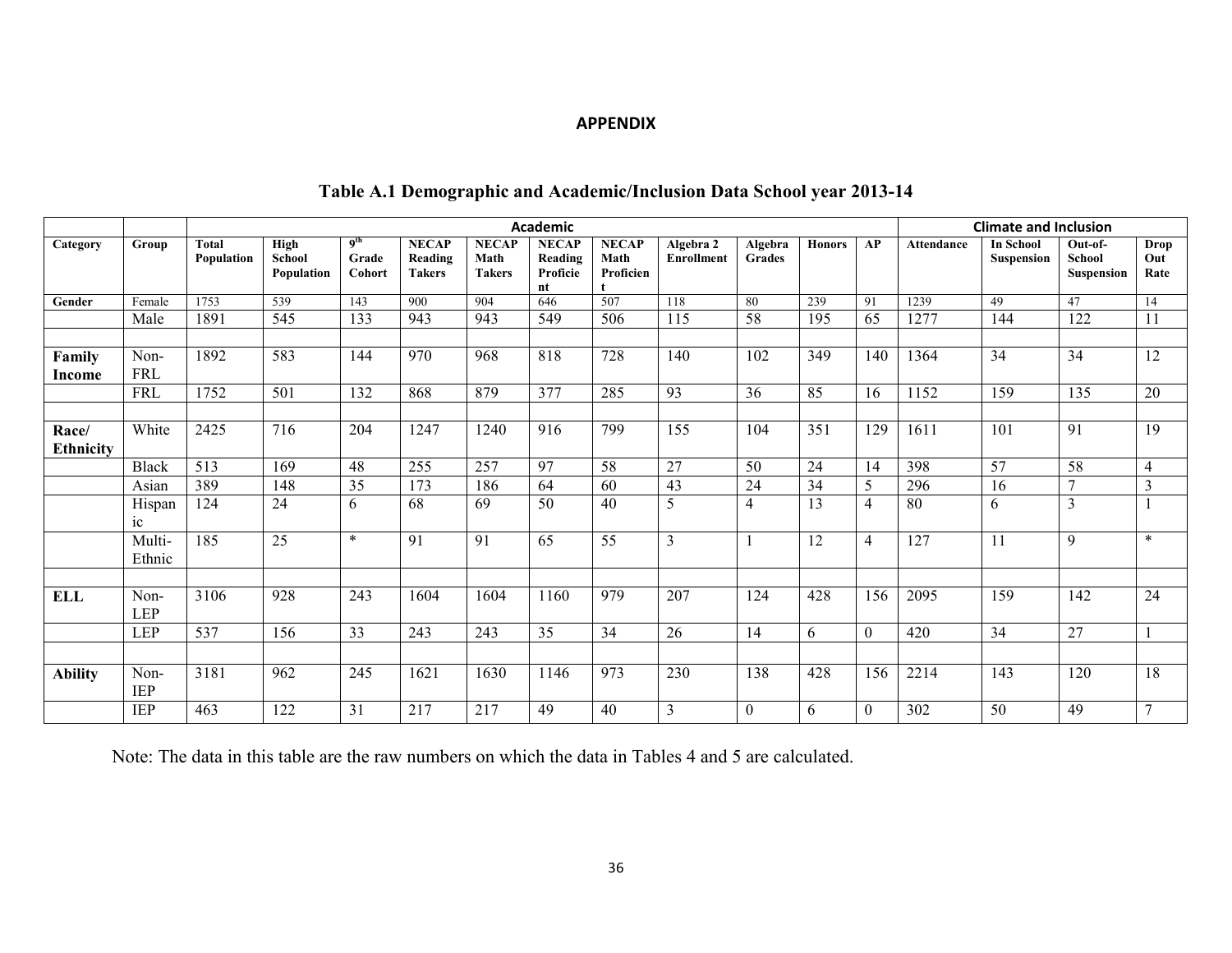| Indicator                  | <b>Definition</b>                                                           |
|----------------------------|-----------------------------------------------------------------------------|
| <b>NECAP</b> Reading       | The percentage that scored proficient or proficient with                    |
|                            | distinction on the New England Common Assessment program                    |
|                            | (NECAP) reading test.                                                       |
| <b>NECAP Math</b>          | The percentage that scored proficient or proficient with                    |
|                            | distinction on the New England Common Assessment program                    |
|                            | (NECAP) math test.                                                          |
| Algebra 2                  | The percentage of high school students who enrolled in Algebra 2            |
|                            | in 2013-14.                                                                 |
| Algebra 2 Grades           | The percentage of high school students enrolled in Algebra 2 who            |
|                            | received an A or B in the class.                                            |
| Honors                     | The percentage of high school students enrolled in at least one             |
|                            | honors course in 2013-14                                                    |
| AP                         | The percentage of high school students enrolled in at least one             |
|                            | Advanced Placement (AP) course in that year.                                |
| Attendance                 | The percentage of students with 95% attendance rates or better in           |
|                            | a given year.                                                               |
| In-School Suspensions      | The percentage of students receiving one or more in-school                  |
|                            | suspensions.                                                                |
| Out-of-School-Suspensions  | The percentage of students receiving one or more out-of-school              |
|                            | suspensions.                                                                |
| Drop out Rate <sup>6</sup> | The four year cohort dropout rate, defined as the percentage of an          |
|                            | incoming 9 <sup>th</sup> grade class that has dropped out of high school by |
|                            | $12^{th}$ grade.                                                            |

# **Table A.2 Definitions of Terms and Acronyms**

 $\overline{a}$ 

<sup>&</sup>lt;sup>6</sup> The remainder of students-those who have not dropped out- include two different groups. Those who graduated in four years, and those who are still enrolled.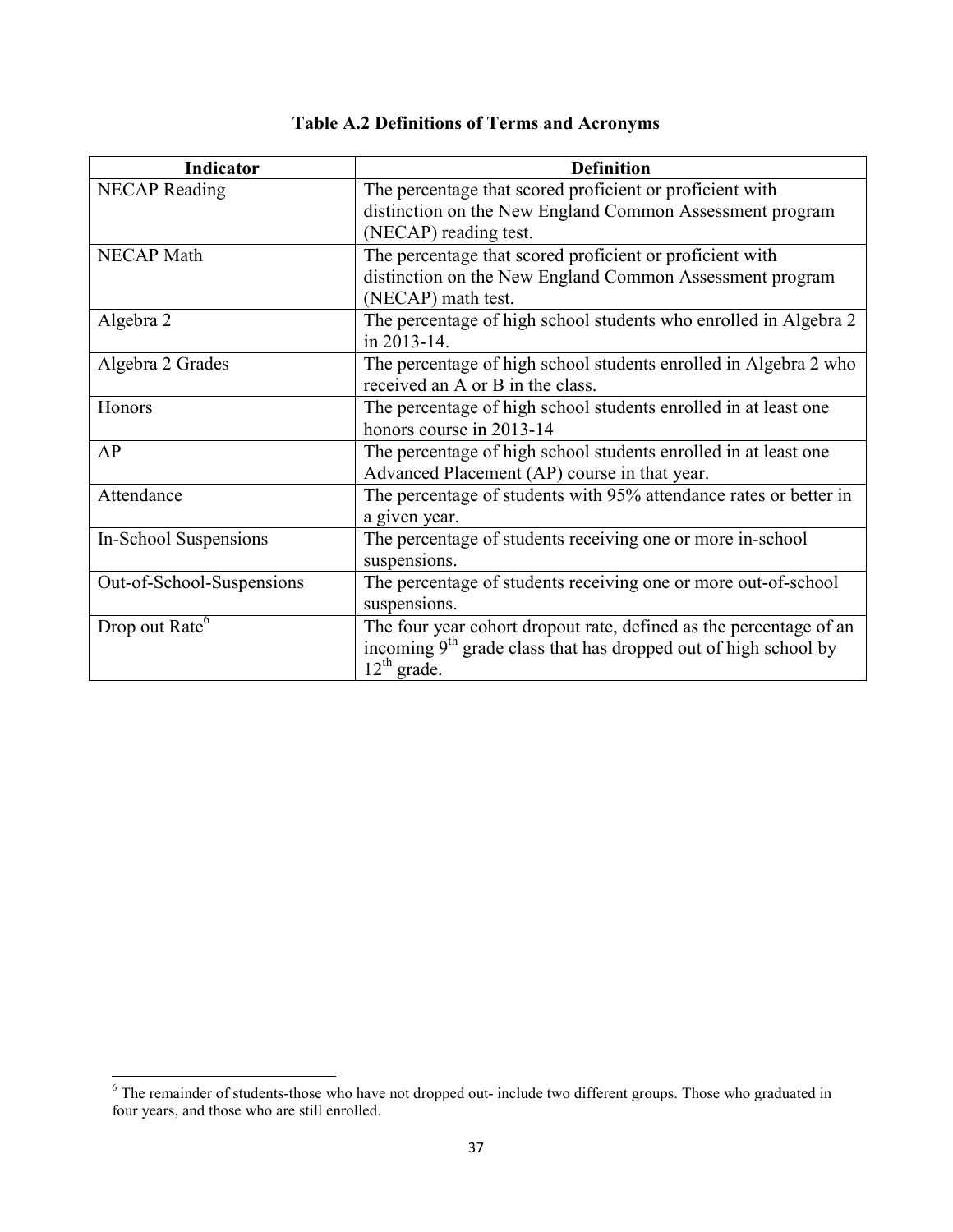| Category         | Group                   |                         |                      | Academic                |                                     |        |          | <b>Climate</b>             |                         |                                 |                        |  |
|------------------|-------------------------|-------------------------|----------------------|-------------------------|-------------------------------------|--------|----------|----------------------------|-------------------------|---------------------------------|------------------------|--|
|                  |                         | <b>NECAP</b><br>Reading | <b>NECAP</b><br>Math | Algebra 2<br>Enrollment | Algebra<br>$\overline{2}$<br>Grades | Honors | AP       | Attendance<br>$(95%$ plus) | In-School<br>Suspension | Out-of-<br>School<br>Suspension | Drop<br>Out<br>Rate    |  |
| Gender           | Female                  | 71.80%                  | 56.10%               | 21.90%                  | 14.80%                              | 44.30% | 16.90%   | 70.70%                     | 2.80%                   | 2.70%                           | 9.80%                  |  |
|                  | Male                    | 58.50%                  | 53.70%               | 21.10%                  | 10.60%                              | 35.80% | 11.90%   | 67.50%                     | 7.60%                   | 6.50%                           | 8.30%                  |  |
|                  |                         |                         |                      |                         |                                     |        |          |                            |                         |                                 |                        |  |
| Family           | Non-<br><b>FRL</b>      | 84.30%                  | 75.20%               | 24.00%                  | 17.50%                              | 59.90% | 24.00%   | 72.10%                     | 1.80%                   | 1.80%                           | 8.30%                  |  |
| <b>Income</b>    | <b>FRL</b>              | 43.40%                  | 32.40%               | 18.60%                  | 7.20%                               | 17.00% | 3.20%    | 65.80%                     | 9.10%                   | 7.70%                           | 15.20<br>$\%$          |  |
|                  |                         |                         |                      |                         |                                     |        |          |                            |                         |                                 |                        |  |
|                  | White                   | 73.50%                  | 64.40%               | 21.60%                  | 14.50%                              | 49.00% | 18.00%   | 66.40%                     | 4.20%                   | 3.80%                           | 9.30%                  |  |
|                  | <b>Black</b>            | 38.00%                  | 22.60%               | 16.00%                  | 3.00%                               | 14.20% | 8.30%    | 77.60%                     | 11.10%                  | 11.30%                          | 8.30%                  |  |
| Race/            | Asian                   | 37.00%                  | 32.30%               | 29.10%                  | 16.20%                              | 23.00% | 3.40%    | 76.10%                     | 4.10%                   | 1.80%                           | 8.60%                  |  |
| <b>Ethnicity</b> | Hispani<br>$\mathbf{c}$ | 73.50%                  | 58.00%               | 20.80%                  | 16.70%                              | 54.20% | 16.70%   | 64.50%                     | 4.80%                   | 2.40%                           | 16.70<br>$\frac{0}{0}$ |  |
|                  | Multi-<br>Ethnic        | 71.40%                  | 60.40%               | 12.00%                  | 4.00%                               | 48.00% | 16.00%   | 68.60%                     | 5.90%                   | 4.90%                           | <b>NA</b>              |  |
|                  |                         |                         |                      |                         |                                     |        |          |                            |                         |                                 |                        |  |
| <b>ELL</b>       | Non-<br><b>LEP</b>      | 72.00%                  | 61.00%               | 22.30%                  | 13.40%                              | 46.10% | 16.80%   | 67.50%                     | 5.10%                   | 4.60%                           | 9.90%                  |  |
|                  | <b>LEP</b>              | 15.40%                  | 14.00%               | 16.70%                  | 9.00%                               | 3.80%  | $0.00\%$ | 78.20%                     | 6.30%                   | 5.00%                           | 3.00%                  |  |
|                  |                         |                         |                      |                         |                                     |        |          |                            |                         |                                 |                        |  |
|                  | Non-<br><b>IEP</b>      | 70.70%                  | 59.70%               | 23.90%                  | 14.30%                              | 44.50% | 16.20%   | 69.60%                     | 4.50%                   | 3.80%                           | 7.30%                  |  |
| <b>Ability</b>   | <b>IEP</b>              | 22.60%                  | 18.40%               | 2.50%                   | $0.00\%$                            | 4.90%  | $0.00\%$ | 65.20%                     | 10.80%                  | 10.60%                          | 22.60<br>$\frac{0}{0}$ |  |

# **Table A.3 Academic and Climate/Inclusion Outcomes 2013-14**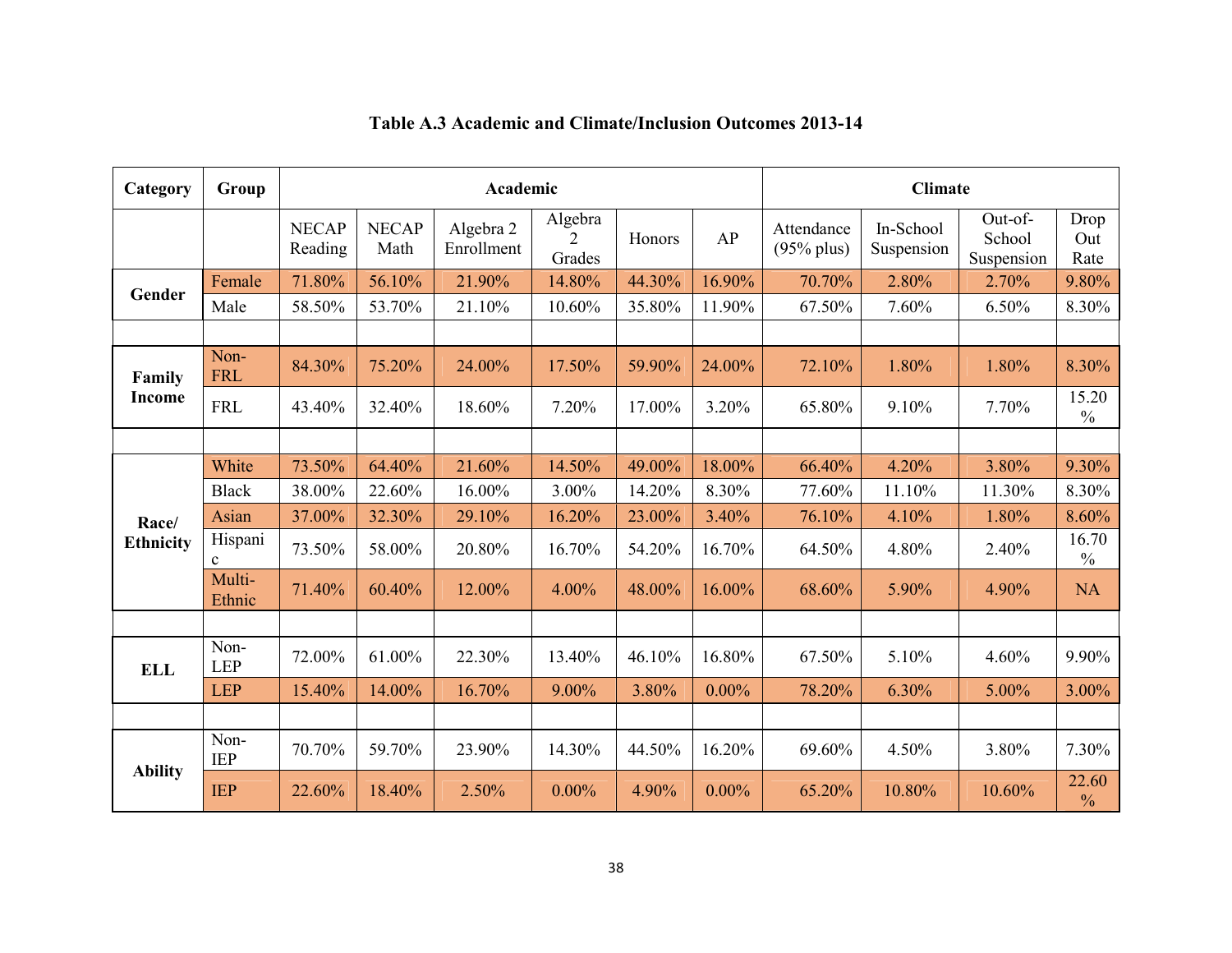| Comparison<br><b>Groups</b> | <b>NECAP</b><br>Reading | <b>NECAP</b><br>Math | Algebra 2<br><b>Enrollment</b> | Algebra<br><b>Grades</b> | <b>Honors</b> | <b>AP</b> | <b>Attendance</b><br>$(95%$ plus) | <b>In-School</b><br><b>Suspension</b> | Out-of-<br><b>School</b><br><b>Suspension</b> | Drop<br>Out<br>Rate |
|-----------------------------|-------------------------|----------------------|--------------------------------|--------------------------|---------------|-----------|-----------------------------------|---------------------------------------|-----------------------------------------------|---------------------|
| Female-Male                 | 13.30%                  | 2.40%                | $0.80\%$                       | 4.20%                    | 8.50%         | 5.00%     | 3.20%                             | $-4.80%$                              | $-3.80\%$                                     | $1.50\%$            |
| Non-FRL-FRL                 | 40.90%                  | 42.80%               | 5.40%                          | 10.30%                   | 42.90%        | 20.80%    | 6.30%                             | $-7.30\%$                             | $-5.90\%$                                     | $-6.90\%$           |
| White-Black                 | 35.50%                  | 41.80%               | 5.60%                          | $1.50\%$                 | 34.80%        | 9.70%     | $-11.20\%$                        | $-6.90\%$                             | $-7.50\%$                                     | $1.00\%$            |
| White-Asian                 | 36.50%                  | 32.10%               | $-7.50\%$                      | $-1.70%$                 | 26.00%        | 14.60%    | $-9.70%$                          | 0.10%                                 | $2.00\%$                                      | 0.70%               |
| White-Hispanic              | $0.00\%$                | 6.40%                | $0.80\%$                       | $-2.20%$                 | $-5.20%$      | $.30\%$   | 1.90%                             | $-0.60%$                              | 1.40%                                         | $-7.40%$            |
| White-Multi-<br>Ethnic      | 2.10%                   | $4.00\%$             | $9.60\%$                       | 10.50%                   | 1.00%         | $2.00\%$  | $-2.20%$                          | $-1.70\%$                             | $-1.10\%$                                     | <b>NA</b>           |
| Non-LEP-LEP                 | 56.60%                  | 47.00%               | 5.60%                          | 4.40%                    | 42.30%        | 16.80%    | $-10.70\%$                        | $-1.20%$                              | $-0.40%$                                      | 6.90%               |
| Non-IEP-IEP                 | 48.10%                  | 41.30%               | 21.40%                         | 14.30%                   | 39.60%        | 16.20%    | 4.40%                             | $-6.30\%$                             | $-6.80\%$                                     | $-15.30\%$          |

**Table A.4 Academic and Inclusion Gaps for All Groups 2013-14** 

**Table A.5 Trends in Achievement Gaps from 2012-13 to 2013-14** 

| <b>Comparison</b><br><b>Groups</b>   | <b>NECAP</b><br>Reading | <b>NECAP</b><br><b>Math</b> | <b>Algebra</b><br>2 | <b>Algebra</b><br><b>Grades</b> | <b>Honors</b><br><b>Enrollment</b> | AP<br><b>Enrollment</b> | 95%<br><b>Attendance</b> | <b>In School</b><br><b>Suspension</b> | Out-of-<br><b>School</b><br><b>Suspension</b> | <b>Drop</b><br>Out<br><b>Rates</b> |
|--------------------------------------|-------------------------|-----------------------------|---------------------|---------------------------------|------------------------------------|-------------------------|--------------------------|---------------------------------------|-----------------------------------------------|------------------------------------|
| <b>Female-Male</b>                   | $.80\%$                 | $0.00\%$                    | $-2.20%$            | 2.40%                           | 1.50%                              | 2.30%                   | 3.10%                    | $2.50\%$                              | 1.50%                                         | $-4.70%$                           |
| Non-FRL-<br><b>FRL</b>               | $-1.00\%$               | $-1.70%$                    | $-7.90\%$           | $-2.40%$                        | $-3.20\%$                          | $4.10\%$                | $-1.80\%$                | $0.30\%$                              | 0.40%                                         | 9.60%                              |
| <b>White-Black</b>                   | $-1.00\%$               | $-3.50\%$                   | 2.10%               | 7.60%                           | 2.50%                              | $-4.90\%$               | $-1.50\%$                | $4.00\%$                              | 1.90%                                         | $-0.30%$                           |
| <b>White-Asian</b>                   | $6.60\%$                | 6.20%                       | 5.10%               | 0.80%                           | 2.80%                              | 5.80%                   | $-4.50\%$                | $-0.10%$                              | $-0.20%$                                      | $-7.10%$                           |
| White-<br><b>Hispanic</b>            | $-10.60\%$              | $-2.80%$                    | $0.50\%$            | $-1.60%$                        | $-3.60\%$                          | $2.50\%$                | $-6.00\%$                | $-2.30\%$                             | 1.20%                                         | $-1.70%$                           |
| <b>White-Multi-</b><br><b>Ethnic</b> | $-4.60%$                | $-1.80%$                    | $6.90\%$            | $3.50\%$                        | $-9.70\%$                          | $9.00\%$                | 1.60%                    | $1.10\%$                              | $-1.30\%$                                     | <b>NA</b>                          |
| Non-LEP-<br><b>LEP</b>               | $1.90\%$                | $-1.00\%$                   | $6.50\%$            | $-1.80\%$                       | 1.80%                              | 2.50%                   | $7.10\%$                 | $0.80\%$                              | $-0.20%$                                      | 2.70%                              |
| <b>Non-IEP-IEP</b>                   | $-6.30%$                | $-2.60%$                    | 3.70%               | $3.50\%$                        | $-2.10%$                           | 2.50%                   | $5.00\%$                 | 3.80%                                 | 0.70%                                         | $-1.40%$                           |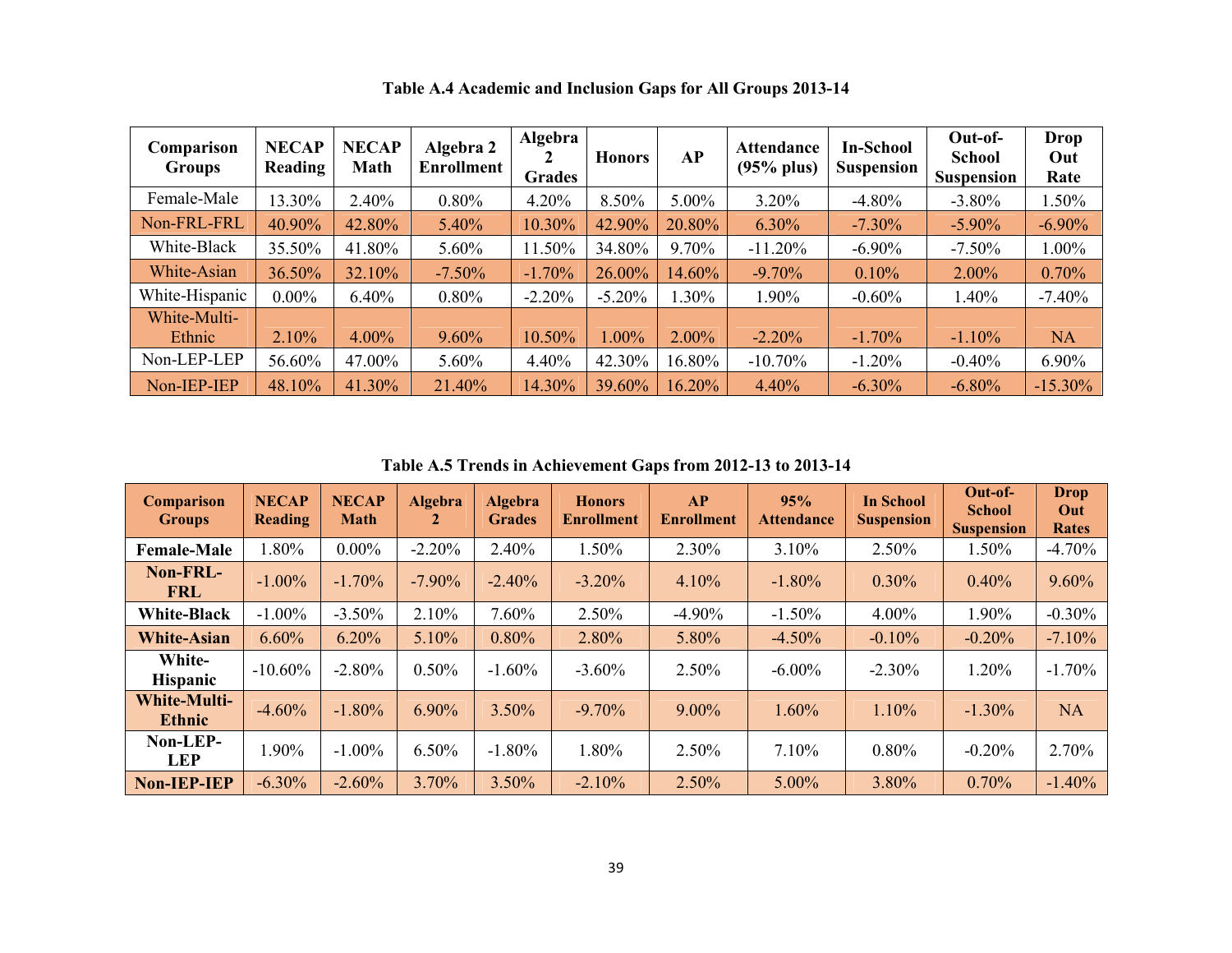|                                         | American<br><b>Indian and</b><br><b>Native</b><br><b>Alaskan</b> |           | <b>Black</b> |           | <b>Asian</b> |           | <b>Hispanic</b> |           | Multi-<br><b>Ethnic</b> |           | <b>White</b> |           | <b>Total</b> | <b>Total</b> |
|-----------------------------------------|------------------------------------------------------------------|-----------|--------------|-----------|--------------|-----------|-----------------|-----------|-------------------------|-----------|--------------|-----------|--------------|--------------|
|                                         | $12 - 13$                                                        | $13 - 14$ | $12 - 13$    | $13 - 14$ | $12 - 13$    | $13 - 14$ | $12 - 13$       | $13 - 14$ | $12 - 13$               | $13 - 14$ | $12 - 13$    | $13 - 14$ | $12 - 13$    | $13 - 14$    |
| Teachers                                | 0%                                                               | $0\%$     | $1\%$        | $.5\%$    | $1\%$        | $1\%$     | $0\%$           | $1\%$     | $0\%$                   | $0\%$     | 97%          | 97%       | 100%         | 100%         |
| Central Office<br>Administrators        | 0%                                                               | $0\%$     | 15%          | 25%       | $0\%$        | 0%        | $0\%$           | 0%        | 0%                      | 0%        | 85%          | 75%       | 100%         | 100%         |
| <b>Building</b><br>Administrators       | 0%                                                               | $0\%$     | 13%          | 13%       | $0\%$        | $0\%$     | 3%              | 3%        | 0%                      | 0%        | 84%          | 84%       | 100%         | 100%         |
| Other<br>professional<br>staff/liaisons | 0%                                                               | $0\%$     | 45%          | 45%       | 45%          | 45%       | $0\%$           | $0\%$     | $0\%$                   | 0%        | 9%           | 9%        | 100%         | 100%         |
| All other staff                         | $1\%$                                                            | $0\%$     | 3%           | 9%        | 4%           | 6%        | $1\%$           | $2\%$     | $0\%$                   | $1\%$     | 91%          | 82%       | 100%         | 100%         |

**Table A.6 Racial/Ethnic Composition of District Workforce by Category 2012-13/2013-14**